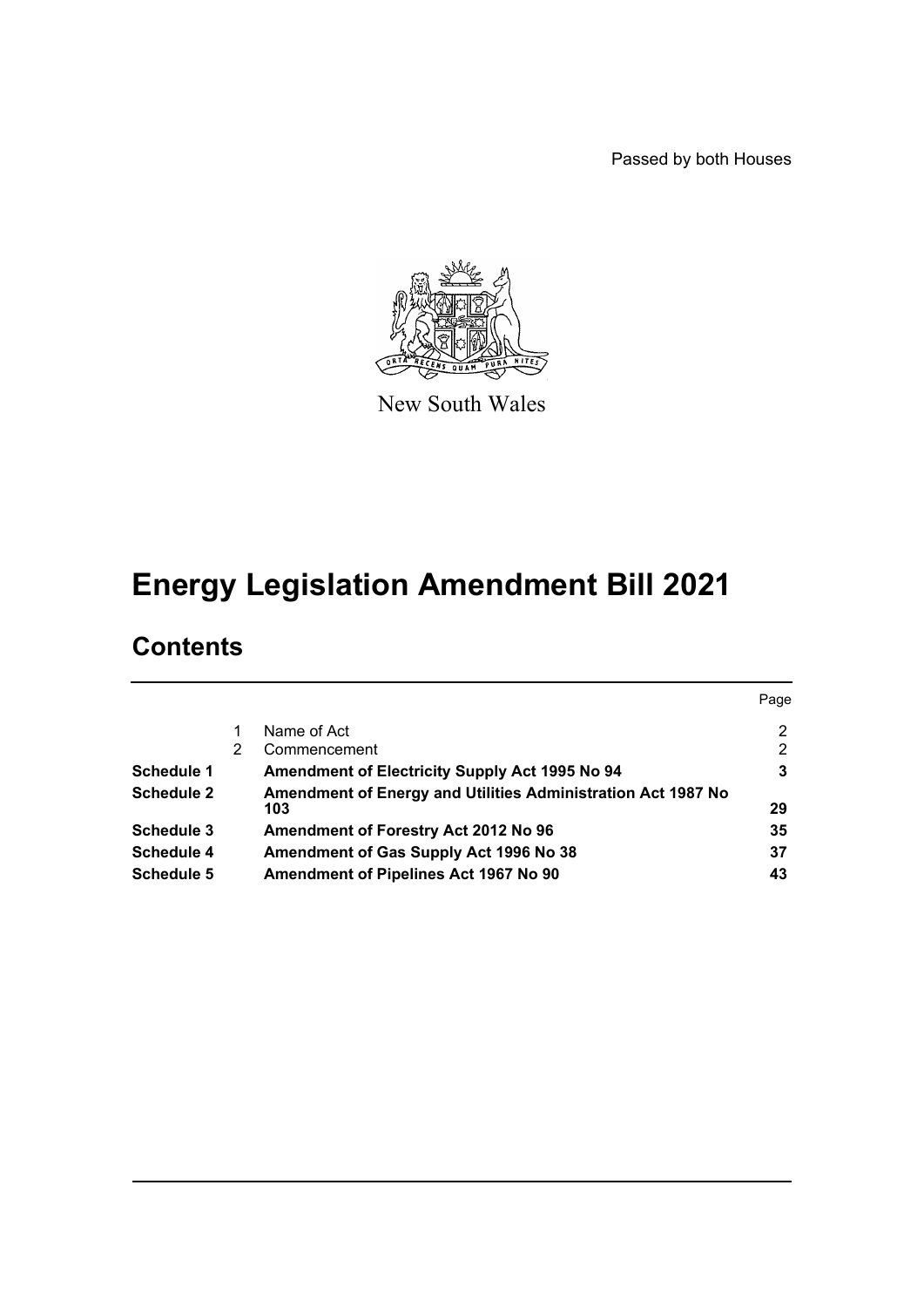*I certify that this public bill, which originated in the Legislative Assembly, has finally passed the Legislative Council and the Legislative Assembly of New South Wales.*

> *Clerk of the Legislative Assembly. Legislative Assembly, Sydney, , 2021*



New South Wales

# **Energy Legislation Amendment Bill 2021**

Act No , 2021

An Act to amend various Acts administered by the Minister for Energy and Environment concerning the supply of energy to the State; and for related purposes.

*I have examined this bill and find it to correspond in all respects with the bill as finally passed by both Houses.*

*Assistant Speaker of the Legislative Assembly.*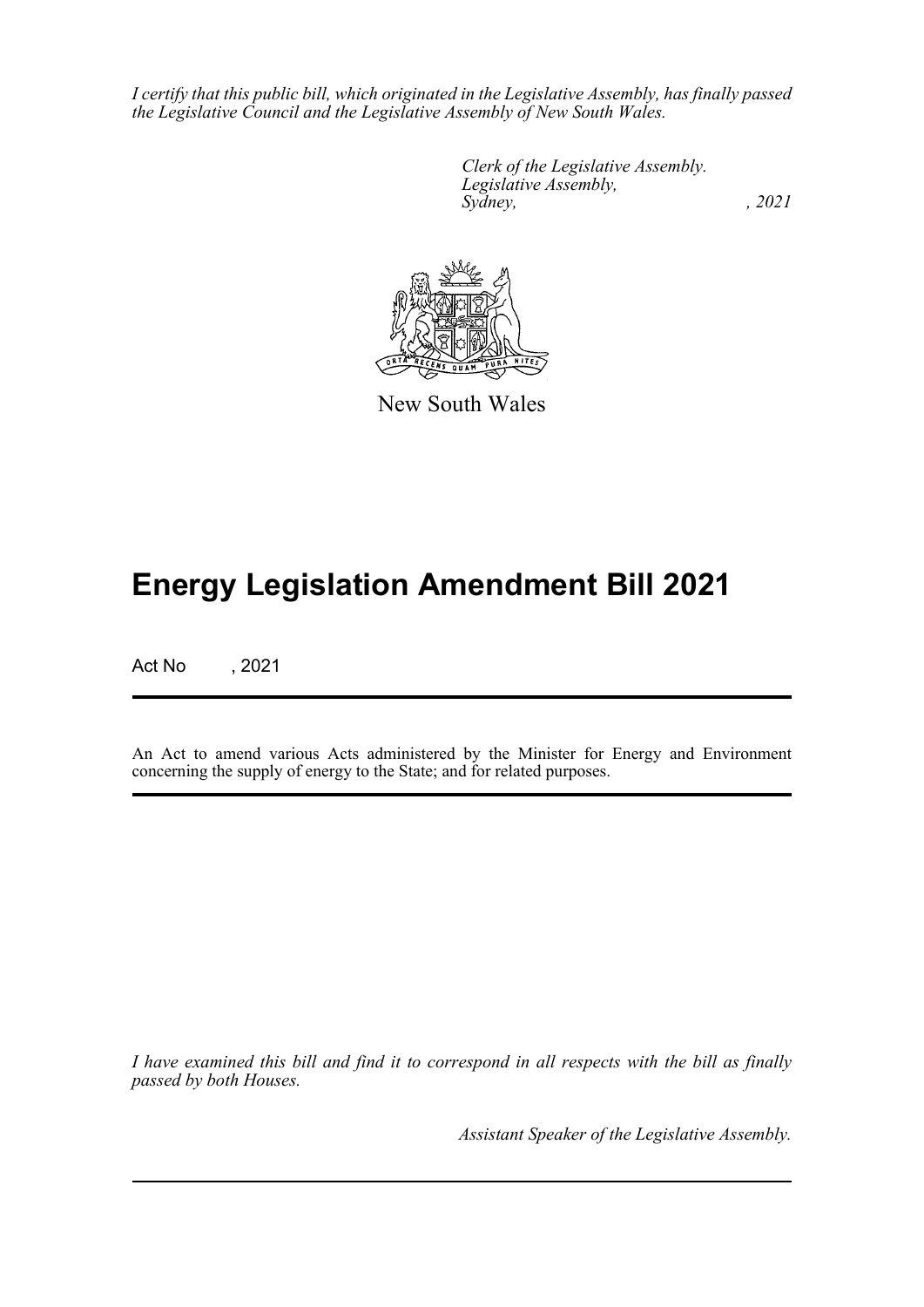# <span id="page-2-0"></span>**The Legislature of New South Wales enacts—**

#### **1 Name of Act**

This Act is the *Energy Legislation Amendment Act 2021*.

#### <span id="page-2-1"></span>**2 Commencement**

This Act commences on a day or days to be appointed by proclamation.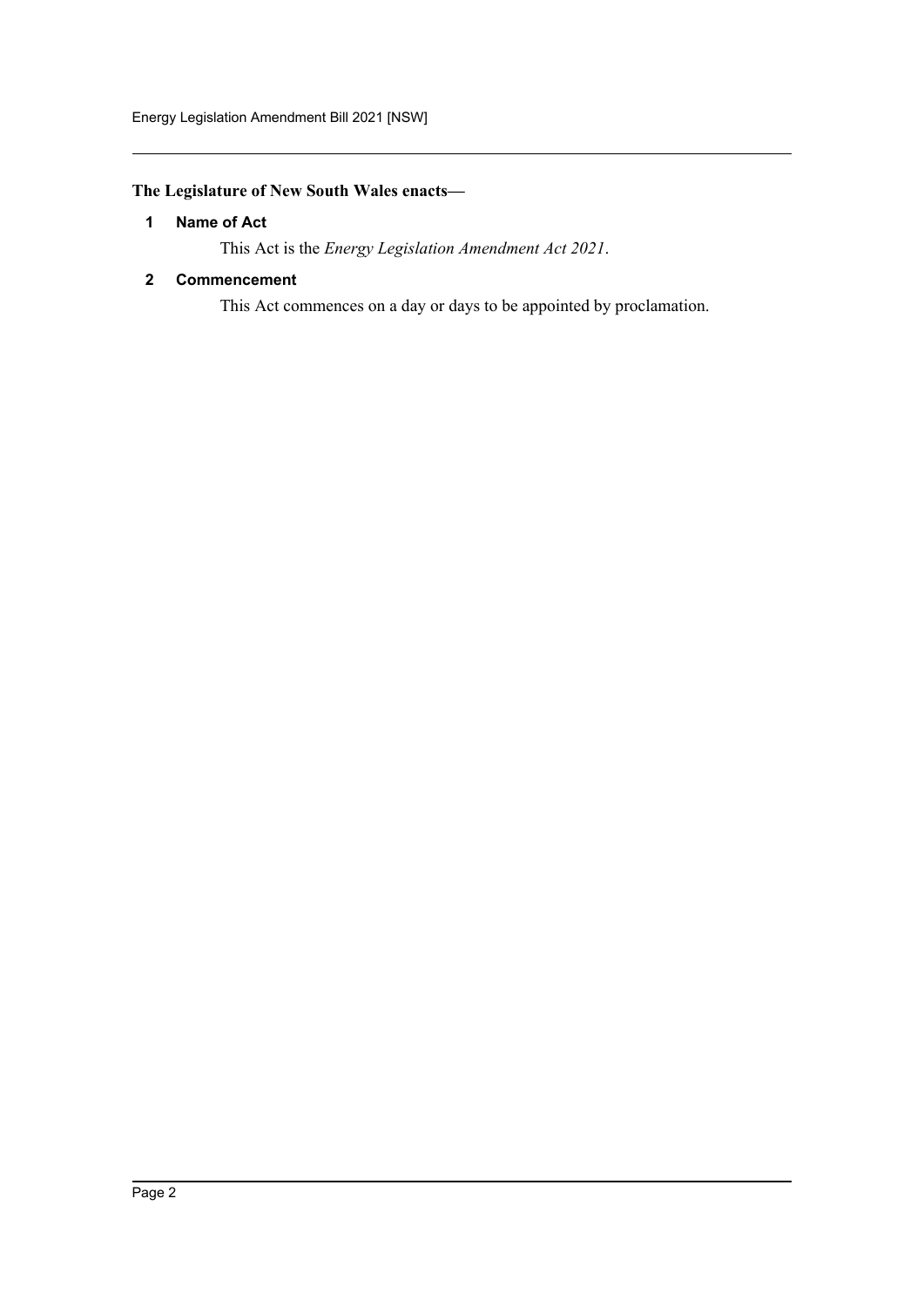# <span id="page-3-0"></span>**Schedule 1 Amendment of Electricity Supply Act 1995 No 94**

### **[1] Section 12A**

Insert before section 13—

#### **12A Meaning of "distribution system"**

(1) In this Act—

#### *distribution system* means—

- (a) the electricity power lines and associated equipment and electricity structures used to convey and control the conveyance of electricity—
	- (i) to the premises of wholesale and retail customers, up to the connection point for the premises, whether or not the connection point is on the building or land comprising the premises, or
	- (ii) to, from and along the rail network electricity system operated by, for or on behalf of Sydney Metro, Sydney Trains, Transport Asset Holding Entity of New South Wales or Transport for NSW, or
- (b) a regulated stand-alone power system.
- (2) A distribution system does not include the following—
	- (a) a transmission system,
	- (b) any of the following excluded by the regulations—
		- (i) specified electricity power lines,
		- (ii) specified electricity structures,
		- (iii) specified equipment.

# **[2] Section 16 Distributors to convey electricity for certain persons only**

Omit "its". Insert instead "a".

#### **[3] Section 16(c)**

Insert at the end of section 16(b)—

, or

(c) a person prescribed by the regulations, or a member of a class of persons prescribed by the regulations.

#### **[4] Part 4, Division 5 Determinations by Tribunal**

Omit the Division.

#### **[5] Section 45 Erection and placement of electricity works**

Insert "written" before "notice" in section 45(4)(a).

#### **[6] Section 45(4)(b)**

Insert ", or a shorter period agreed to in writing by the council" after "was given".

#### **[7] Section 49 Obstruction of electricity works**

Omit section 49(2). Insert instead—

- (2) The network operator may serve a written notice on the person having control of the structure or thing requiring the person to—
	- (a) modify or remove the structure or thing, or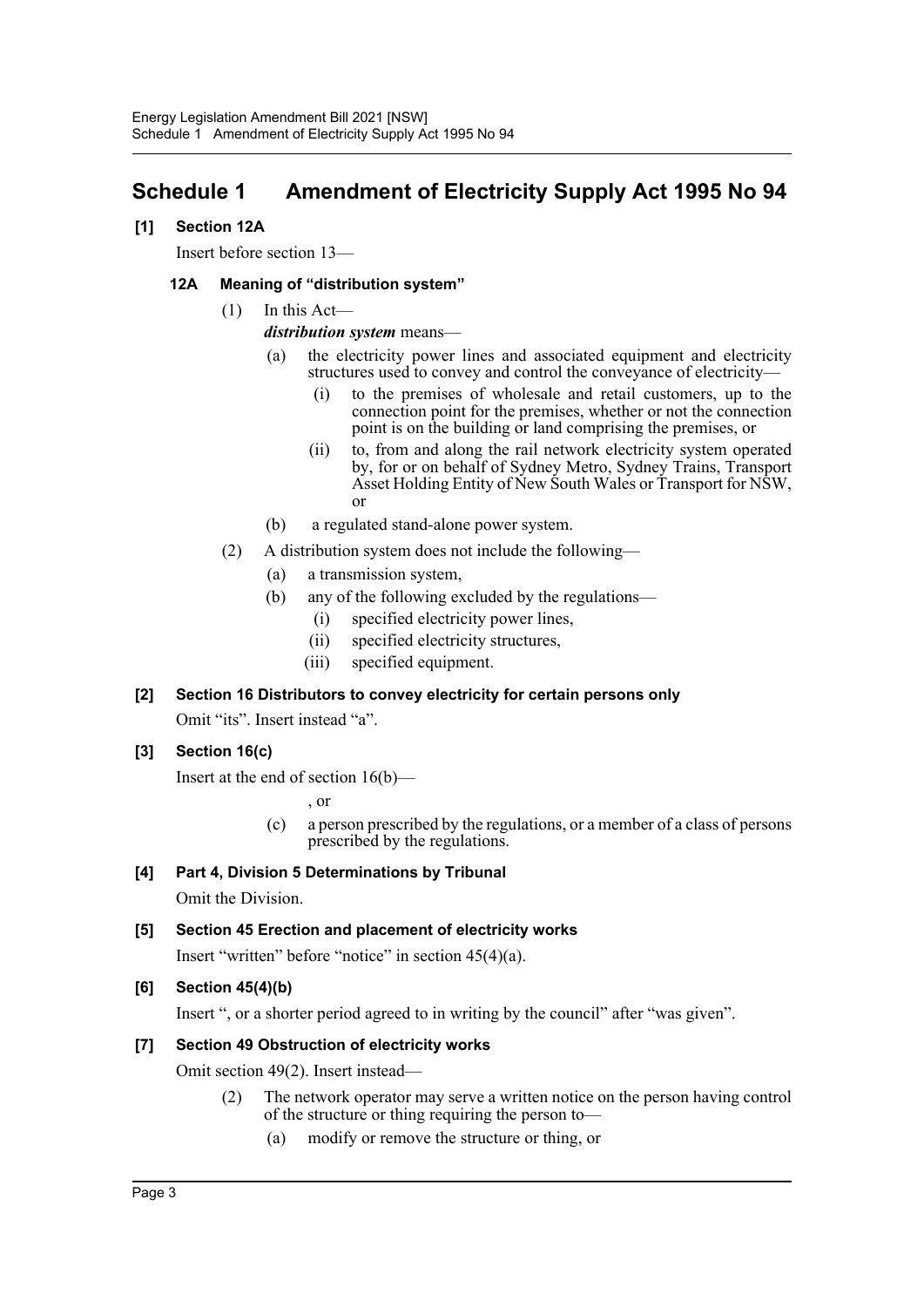- (b) do either of the following—
	- (i) modify or remove the structure or thing,
	- (ii) engage an accredited service provider to move the electricity works away from the structure or thing.
- (2A) Work undertaken in accordance with a requirement in a notice served under subsection (2) is at the expense of the person served with the notice.
- (2B) The network operator may, in an emergency, modify or remove the structure or thing itself, instead of serving a notice under subsection (2).

#### **[8] Section 49(3)**

Omit "subsection (2)(a)". Insert instead "subsection (2)".

#### **[9] Sections 49(5)**

Omit "The costs".

Insert instead "If the network operator carries out the work after issuing a notice under subsection (2), the costs".

#### **[10] Section 49(8)**

Omit the subsection. Insert instead—

- (8) Subsection (5) does not enable the network operator to recover costs from a person referred to in subsection (7) if the structure or thing was lawfully placed in its present position—
	- (a) before the installation of the electricity works, or
	- (b) with the agreement of the operator, or
	- (c) in the case of electricity works to which section 53 applies—before 26 May 2006.

#### **[11] Section 63K Secretary may direct distributor to remove structure**

Omit section 63K(3). Insert instead—

(3) In this section—

*electricity structure* means a structure erected or maintained by a distributor for 1 or more of the following purposes—

- (a) the generation of electricity,
- (b) the storage, transmission or distribution of electricity,
- (c) public lighting.

#### **[12] Section 63R Notification of serious electricity works accidents**

Insert after section 63R(3)—

- (4) This section does not apply to a serious electricity works accident involving a motor vehicle accident on land not owned or controlled by a network operator if—
	- (a) a fault or failure in electricity works did not contribute to the motor vehicle accident, and
	- (b) electricity did not contribute to an injury or death.

#### **[13] Section 63U Interference with site of serious electricity works accident**

Insert at the end of the section—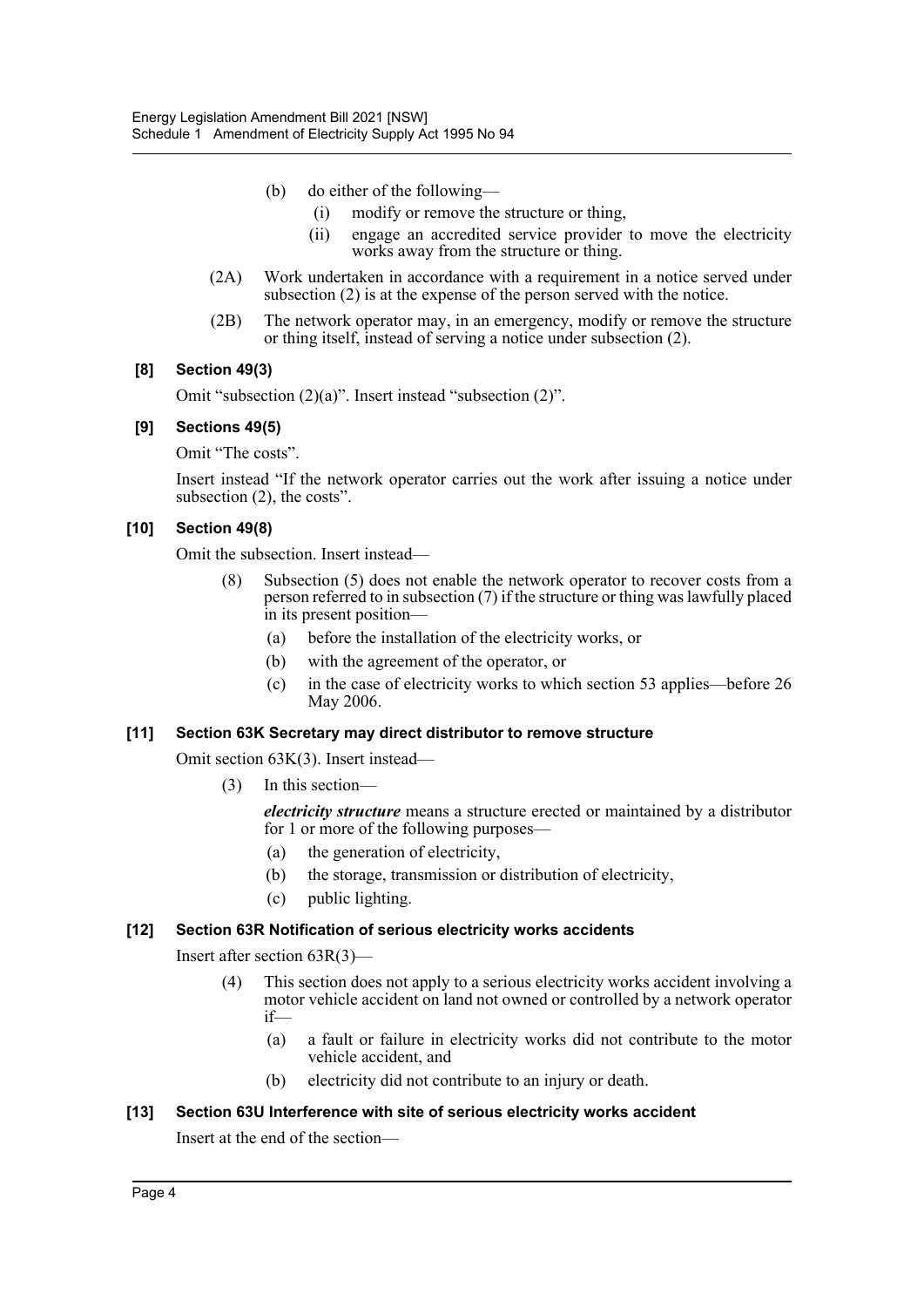- (2) This section does not apply to a serious electricity works accident involving a motor vehicle accident on land not owned or controlled by a network operator if—
	- (a) a fault or failure in electricity works did not contribute to the motor vehicle accident, and
	- (b) electricity did not contribute to an injury or death.

#### **[14] Section 64 Theft of electricity**

Omit section 64(1). Insert instead—

- (1) A person must not divert or use electricity from a generating, transmission or distribution system unless authorised to do so by 1 or more of the following—
	- (a) a wholesale supply agreement,
	- (b) a customer retail contract,
	- (c) a contract, agreement or other arrangement prescribed by the regulations.

Maximum penalty—

- (a) for a corporation—2,000 penalty units, or
- (b) for an individual—100 penalty units or 5 years imprisonment, or both.

#### **[15] Section 75**

Omit the section. Insert instead—

#### **75 Court may order payment**

If the Local Court finds a person guilty of an offence under section 64, the Court may make an order directing the person to pay the amount the Court considers appropriate for the electricity diverted or used in the commission of the offence.

#### **[16] Section 94A Declaration of electricity supply emergency**

Insert at the end of section  $94A(1)(b)$ —

, or

- (c) there is a cyber security incident that affects or is likely to affect 1 or more of the following that is responsible for a significant supply of electricity to all or part of the State—
	- (i) a distribution system,
	- (ii) a distributor,
	- (iii) an electricity generator,
	- (iv) a transmission operator,
	- (v) a transmission system, or
- (d) there is a cyber security incident of a type prescribed by the regulations.

#### **[17] Section 94A(5)**

Insert after section 94A(4)—

(5) Subsection (4) does not apply to an electricity supply emergency declared under subsection (1)(c) or  $(d)$ .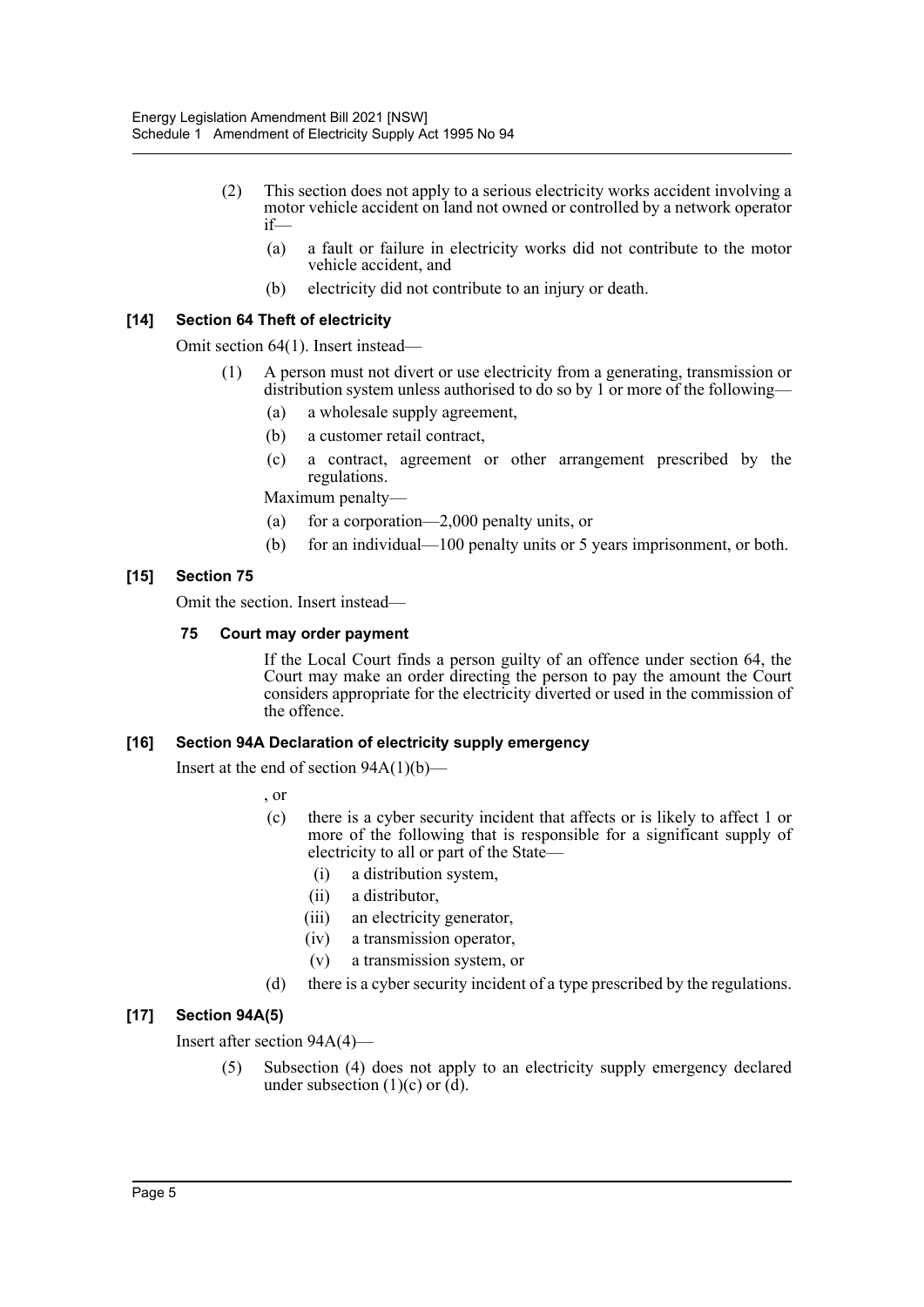#### **[18] Section 94B Electricity supply emergency directions**

Insert before section 94B(1)—

(1A) This section applies to an electricity supply emergency declared by the Premier under section 94A(1)(a) or (b).

#### **[19] Section 94B(1)**

Insert "to which this section applies" after "an electricity supply emergency".

#### **[20] Section 94BA**

Insert after section 94B—

#### **94BA Electricity supply emergency—cyber security directions**

- (1) While the declaration of an electricity supply emergency under section  $94A(1)(c)$  or (d) is in force, the Minister may, by written order, give a direction (a *cyber security direction*) to a relevant person requiring the person to take the action the Minister considers reasonably necessary to—
	- (a) respond to the impact of the incident on the person's information technology systems, or
	- (b) prevent the incident having an impact on the person's information technology systems.
- (2) A cyber security direction—
	- (a) has effect for the period specified in the direction, and
	- (b) may be varied or revoked by a subsequent direction under this section.
- (3) The Minister's written order under subsection (1) must include a copy of the Premier's declaration of the electricity supply emergency under which the cyber security direction is given.
- (4) A person given a cyber security direction must comply with the direction. Maximum penalty—
	- (a) for a corporation—2,000 penalty units, or
	- (b) for an individual—100 penalty units.
- (5) In this section
	- *relevant person* means the following—
	- (a) a network operator,
	- (b) an electricity generator,
	- (c) a person who is a member of a class of persons prescribed by the regulations.

#### **[21] Section 94D Requirement to provide information in connection with electricity supply emergency**

Insert after section  $94D(1)(a)$ —

(a1) to determine whether there is, or is likely to be, a cyber security incident affecting the supply of electricity to all or any part of the State,

#### **[22] Section 94D(2)(a1)**

Insert after section 94D(2)(a)—

(a1) information about 1 or more of the following—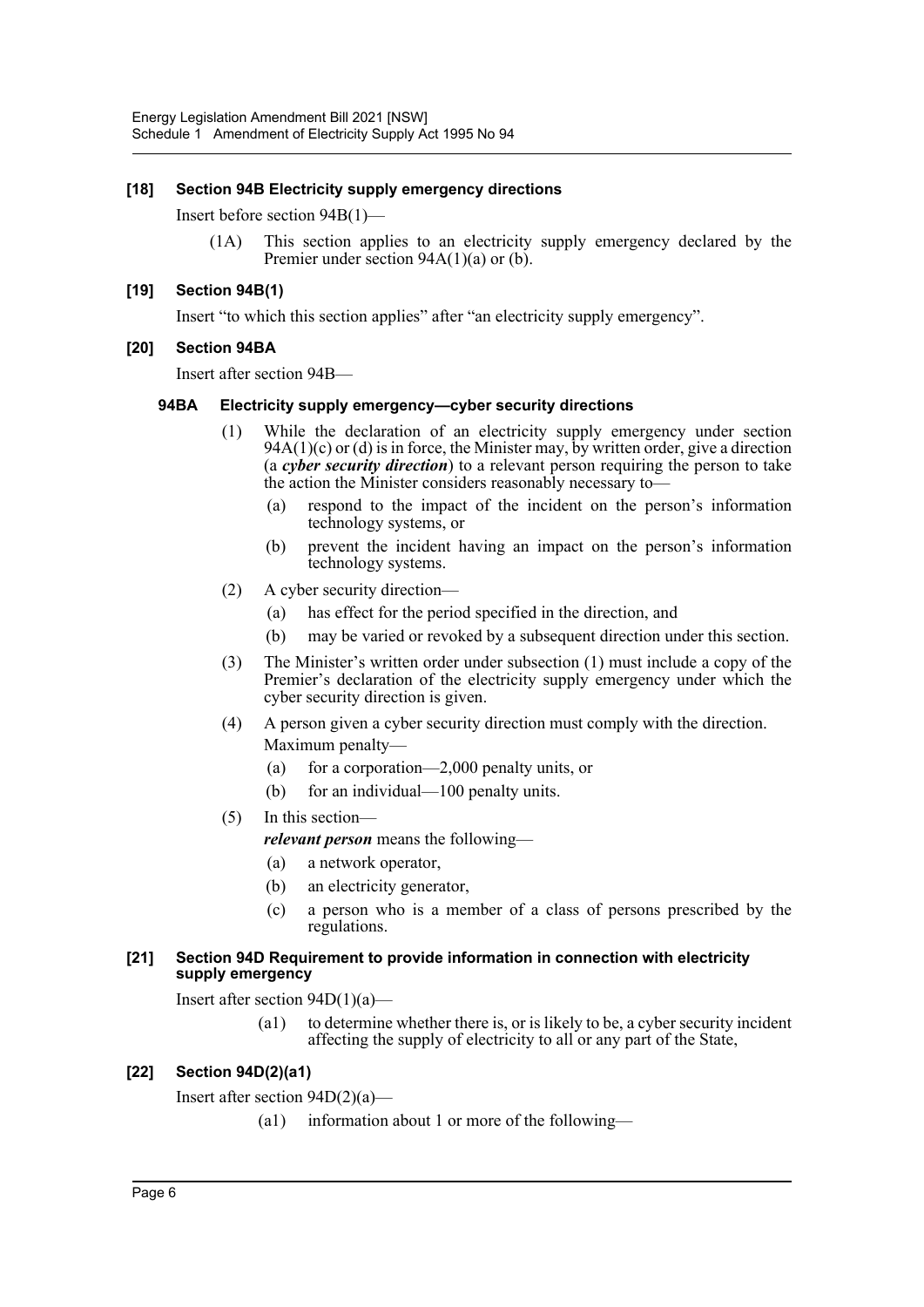- (i) a cyber security incident reasonably believed to affect the person,
- (ii) the person's plan to respond to cyber security incidents,
- (iii) the actions the person has taken, or intends to take, in response to a cyber security incident,

#### **[23] Section 94E Disclosure of information provided to Minister**

Insert at the end of section  $94E(1)(e)$ —

, or

(f) to a person prescribed by the regulations for the purposes of this section.

#### **[24] Section 94H Powers of authorised officers**

Insert "or a cyber security direction" after "direction" wherever occurring in section 94H(1) and (3).

#### **[25] Section 181A**

Insert after section 181—

#### **181A Cyber security requirements**

- (1) The regulations may make provision for the following—
	- (a) the adoption and implementation by a relevant person of policies and procedures for managing cyber security risks and responding to cyber security incidents,
	- (b) the external review and accreditation of a relevant person's policies and procedures for managing cyber security risks and responding to cyber security incidents.
- (2) Without limiting subsection (1), the regulations may require a relevant person's policies and procedures to address the following matters—
	- (a) notifying the Secretary of cyber security incidents,
	- (b) the process for auditing the relevant person's implementation and compliance with the policies and procedures and the reporting of the audit result to the Secretary.
- (3) In this section—

*relevant person* means the following—

- (a) a network operator,
- (b) an electricity generator,
- (c) a person who is a member of a class of persons prescribed by the regulations.

#### **[26] Section 185 Proceedings for offences**

Insert after section 185(3)—

- (3A) Proceedings for an offence under Schedule 4A or a regulation made under Schedule 4A may be commenced at any time within 2 years after the date on which evidence of the alleged offence first came to the attention of the Scheme Administrator or the Scheme Regulator.
- (3B) If subsection (3A) is relied on for the purpose of commencing proceedings for an offence, the court attendance notice or application must contain particulars of the date on which evidence of the offence first came to the attention of the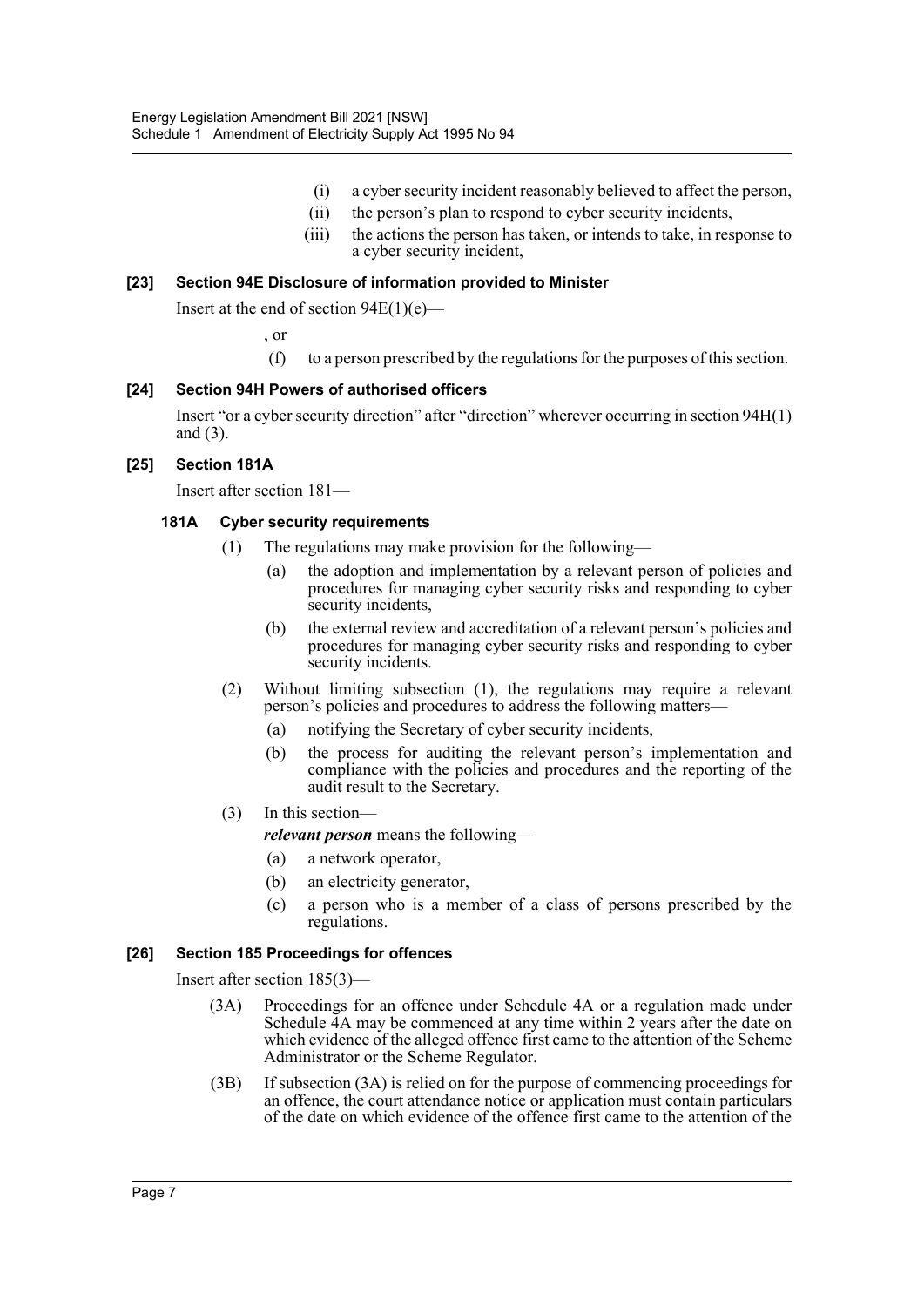Scheme Administrator or Scheme Regulator and need not contain particulars of the date on which the offence was committed.

(3C) The date on which evidence first came to the attention of the Scheme Administrator or Scheme Regulator is the date specified in the court attendance notice or application, unless the contrary is established.

#### **[27] Section 191 Regulations**

Omit section 191(1A)(k).

#### **[28] Section 192**

Insert after section 191—

#### **192 Recovery of distribution and transmission charges from green hydrogen producers**

- (1) The regulations may provide for limitations on the recovery by a network service provider of charges from a person who buys electricity to produce green hydrogen that the network service provider is otherwise entitled to recover from the person under a determination.
- (2) The regulations may modify the application of, or disapply, a provision of the *National Electricity (NSW) Law* or the *National Electricity Rules* to the extent reasonably necessary to give effect to regulations made under subsection (1).
- (3) The regulations may not have the effect of reducing the total revenue earned by a network service provider under a determination.
- (4) The regulations may make further provision in relation to whether electricity is taken to be used to produce green hydrogen.
- (5) In this section—

*determination* means a distribution determination or transmission determination under the *National Electricity (NSW) Law*.

*green hydrogen* means hydrogen produced using renewable energy.

*network service provider* means a distribution network service provider or transmission network service provider within the meaning of the *National Electricity Rules*.

#### **192A Regulations relating to community-scale batteries**

- (1) The regulations may provide for the construction and use of community-scale batteries, including provisions that deal with the following—
	- (a) authorising and facilitating the ownership and operation of community-scale batteries, or classes of community batteries, by specified persons,

**Example—** Regulations could authorise and facilitate the ownership and operation of community-scale batteries by the following—

- (a) local councils,
- (b) distribution network service providers,
- (c) incorporated associations,
- (d) co-operatives.
- (b) regulating service tariffs for energy flows between connection points where a community-scale battery scheme operates,
- (c) exempting community-scale batteries from fees, charges or tariffs under this or any other Act,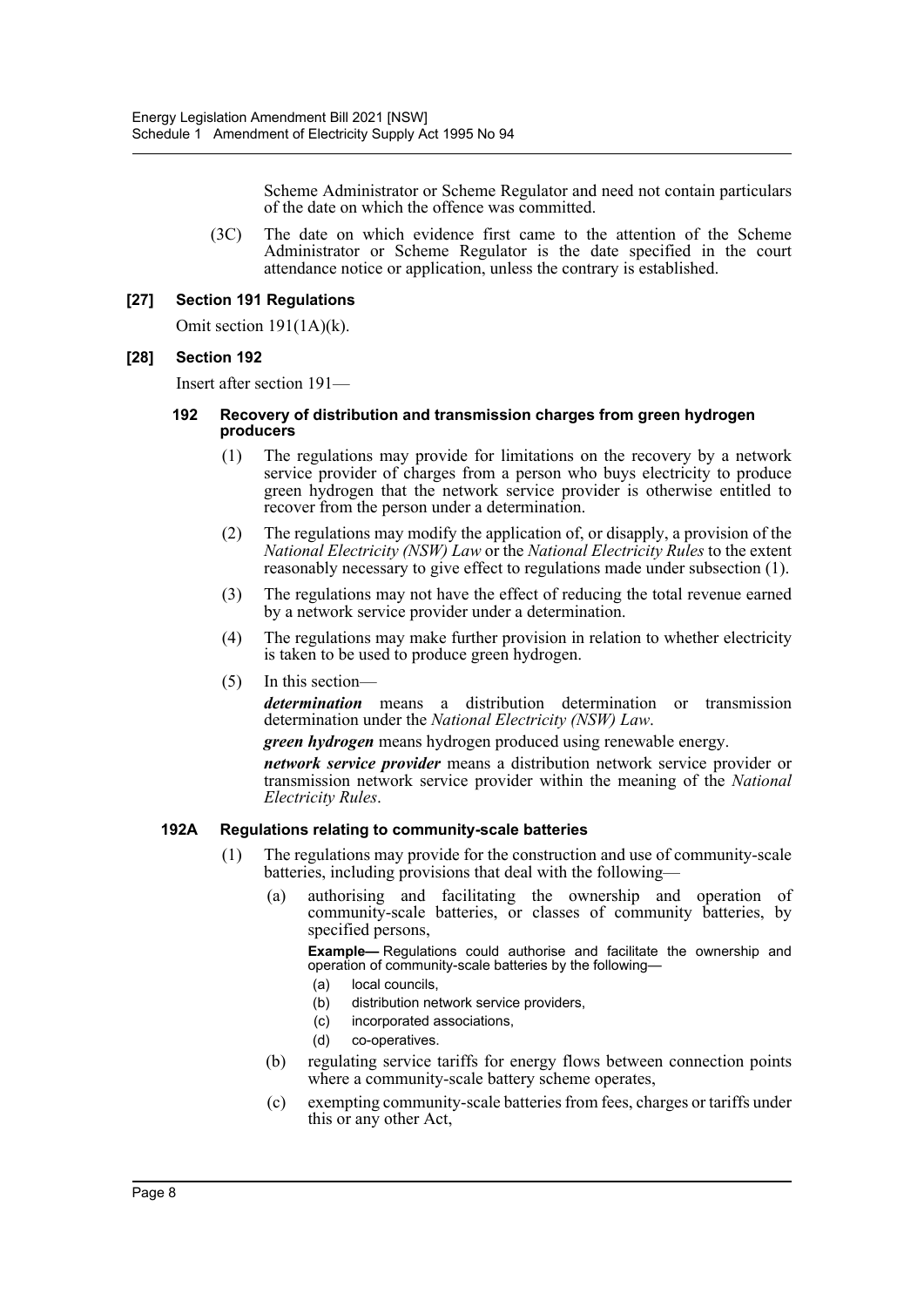- (d) ensuring community-scale batteries do not compromise the energy security and reliability of the distribution and transmission systems.
- (2) The regulations may modify the application of, or disapply, a provision of the *National Electricity (NSW) Law* or the *National Electricity Rules* to the extent reasonably necessary to give effect to regulations made under subsection (1).
- (3) In this section, *community-scale battery* is a battery or series of inter-connected batteries with a storage capacity not exceeding 30 megawatts.

# **[29] Section 195 Review of solar bonus scheme by Minister**

Omit the section.

#### **[30] Section 196, heading**

Omit "**co-ordinator**". Insert instead "**coordinator and metering provider**".

**[31] Section 196(1)**

Omit "co-ordinator". Insert instead "coordinator or metering provider".

#### **[32] Section 196(3)**

Omit "co-ordinator". Insert instead "coordinator or metering provider".

#### **[33] Section 196(4)**

Omit the subsection. Insert instead—

(4) In this section *metering coordinator* has the same meaning as in the *National Electricity Rules*.

*metering provider* has the same meaning as in the *National Electricity Rules*.

#### **[34] Schedule 4A Energy security safeguard schemes**

Insert in alphabetical order in clause 2(1)—

*compliance officer* means a compliance officer appointed under clause 71A. *green hydrogen* means hydrogen produced using renewable energy. *recognised form of energy* means the following—

- (a) electricity,
- (b) a type of gas,
- (c) a form of energy prescribed by the regulations.

#### **[35] Schedule 4A, clause 9, note**

Omit "electricity or gas or both electricity and gas". Insert instead "a recognised form of energy".

### **[36] Schedule 4A, clause 13, note**

Omit "electricity or gas or both electricity and gas". Insert instead "a recognised form of energy".

# **[37] Schedule 4A, clause 22(3) and (3A)**

Omit clause 22(3). Insert instead—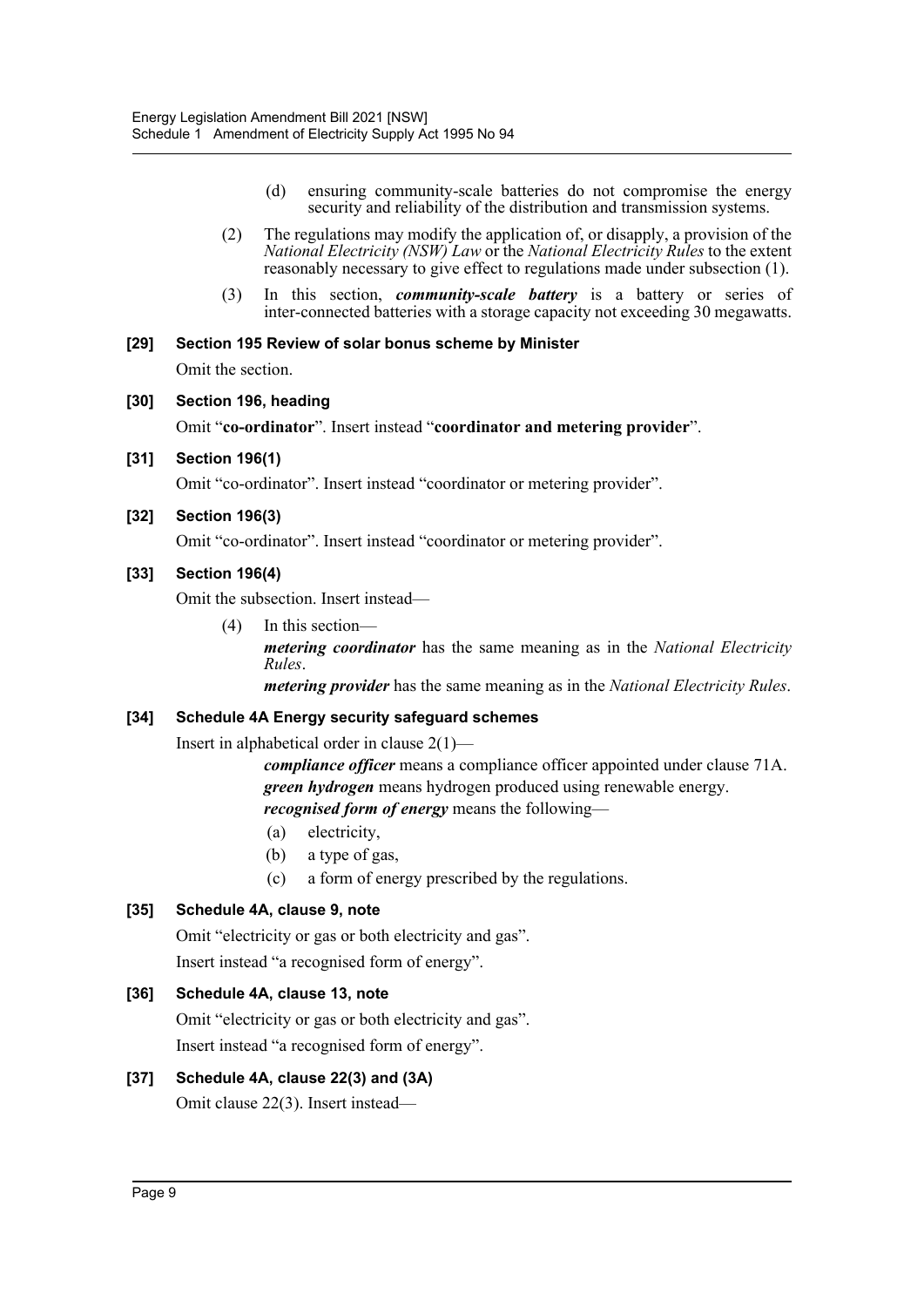- (3) The Minister may grant an exemption under this clause only if satisfied that the electricity is used—
	- (a) in connection with an industry or activity that is both emissions intensive and trade exposed, or
	- (b) to produce green hydrogen.
- (3A) The Minister may grant an exemption under this clause only if satisfied that the exemption is otherwise generally consistent with the objects of this Part.

#### **[38] Schedule 4A, clause 24**

Omit the clause. Insert instead—

#### **24 Grounds on which electricity load may be exempt**

- (1) The regulations may make further provision with respect to the determination of whether—
	- (a) an industry or activity is emissions intensive or trade exposed, and
	- (b) electricity is taken to be used to produce green hydrogen.
- (2) Subject to the regulations, the Minister may determine the basis on which—
	- (a) an industry or activity is considered to be emissions intensive or trade exposed, and
	- (b) electricity is taken to be used to produce green hydrogen.

#### **[39] Schedule 4A, clause 30(1), (2) and (4)(a)**

Omit "electricity or gas" wherever occurring. Insert instead "a recognised form of energy".

#### **[40] Schedule 4A, clause 32(2)**

Omit "electricity or the certificate conversion factor for gas or both the certificate conversion factor for electricity and the certificate conversion factor for gas".

Insert instead "the recognised form of energy".

#### **[41] Schedule 4A, clause 33, heading**

Insert "**—electricity**" after "**factor**".

#### **[42] Schedule 4A, clause 33(1)**

Omit the subclause. Insert instead—

(1) Subject to this clause, the certificate conversion factor for a year for electricity is 1.06.

#### **[43] Schedule 4A, clause 33A**

Insert after clause 33—

#### **33A Certificate conversion factor—forms of energy other than electricity**

- (1) The certificate conversion factor for a form of energy other than electricity for a year is the factor prescribed by the regulations for the form of energy.
- (2) If the regulations do not prescribe a certificate conversion factor for a year for a type of gas, the certificate conversion factor for a year for the type of gas is 0.39.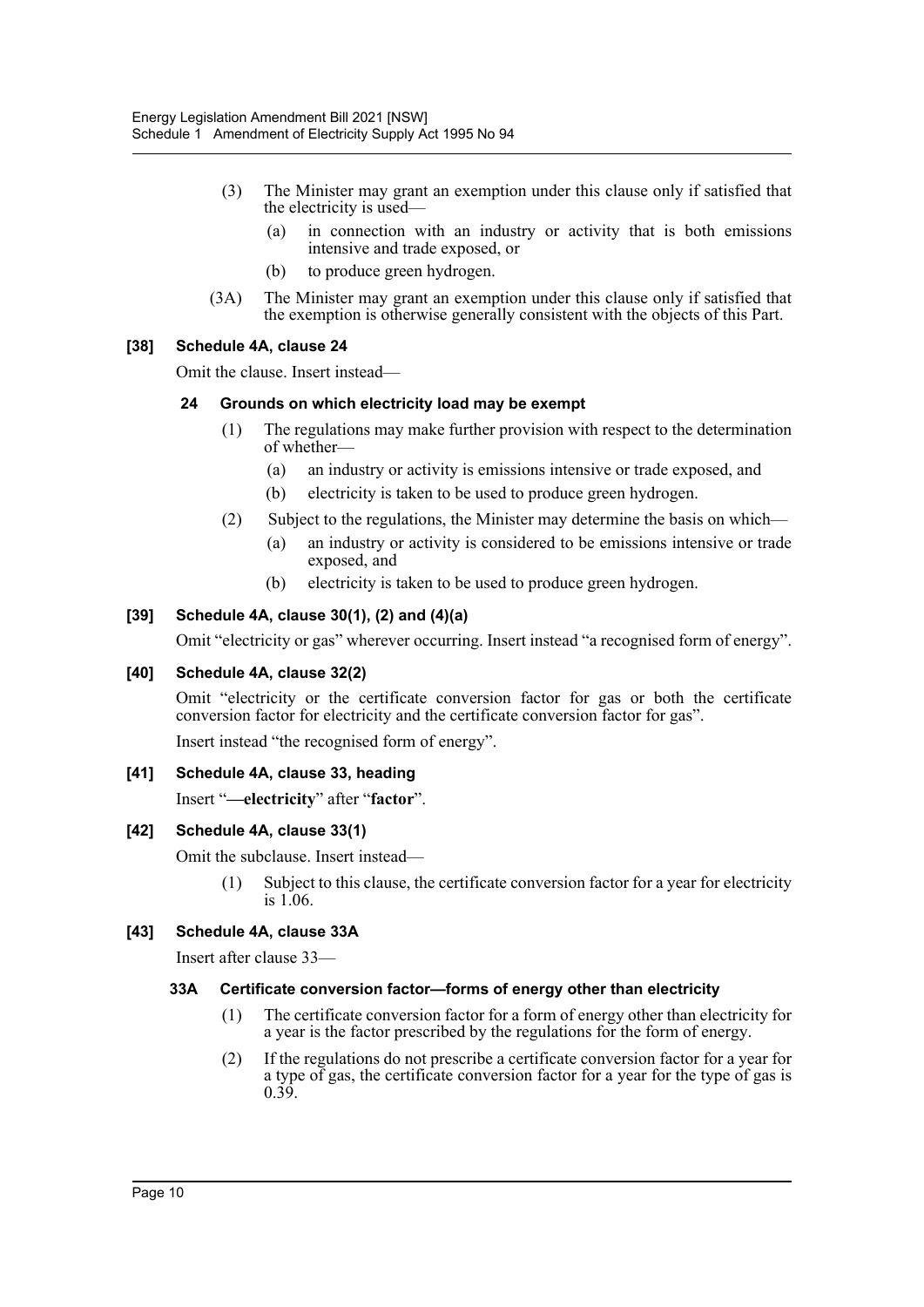#### **[44] Schedule 4A, clause 34(1) and (2)**

Omit clause 34(1)–(3). Insert instead—

- (1) An energy savings certificate for energy savings arising from a recognised energy saving activity may be created no later than 6 months after the energy savings occur.
- (2) An energy savings certificate is not created until an application is made under clause 46 for registration of the certificate.

#### **[45] Schedule 4A, clause 38(2)**

Omit "electricity or gas".

Insert instead "a recognised form of energy".

#### **[46] Schedule 4A, clause 42**

Omit the clause. Insert instead—

#### **42 Amendment of accreditation**

- (1) An accredited certificate provider may apply to the Scheme Administrator to amend the provider's accreditation by—
	- (a) varying the activities for which the provider is accredited, or
	- (b) varying or revoking a condition of the accreditation imposed by the Scheme Administrator.
- (2) Subclause (1)(b) does not apply to a condition imposed by this Act or the regulations.
- (3) The Scheme Administrator must determine an application to amend a provider's accreditation by—
	- (a) granting the application, or
	- (b) refusing the application.
- (4) The regulations may make provision for the amendment of a provider's accreditation, including by requiring an application fee to be paid to the Scheme Administrator for an application to amend an accreditation.
- (5) The Scheme Administrator may refuse an application to amend a provider's accreditation on grounds specified in the regulations.
- (6) In addition to an application fee referred to in subclause (4), the Scheme Administrator may recover from an accredited certificate provider the costs reasonably incurred by the Administrator in investigating and determining an application to amend the provider's accreditation.

#### **[47] Schedule 4A, clause 45(2)**

Omit "(on the balance of probabilities on the basis of an audit conducted under this Act or the regulations or of information otherwise obtained by the Administrator under this Act or the regulations)".

Insert instead ", on the balance of probabilities,".

#### **[48] Schedule 4A, clause 45(3)**

Omit "equivalent to". Insert instead "no more than".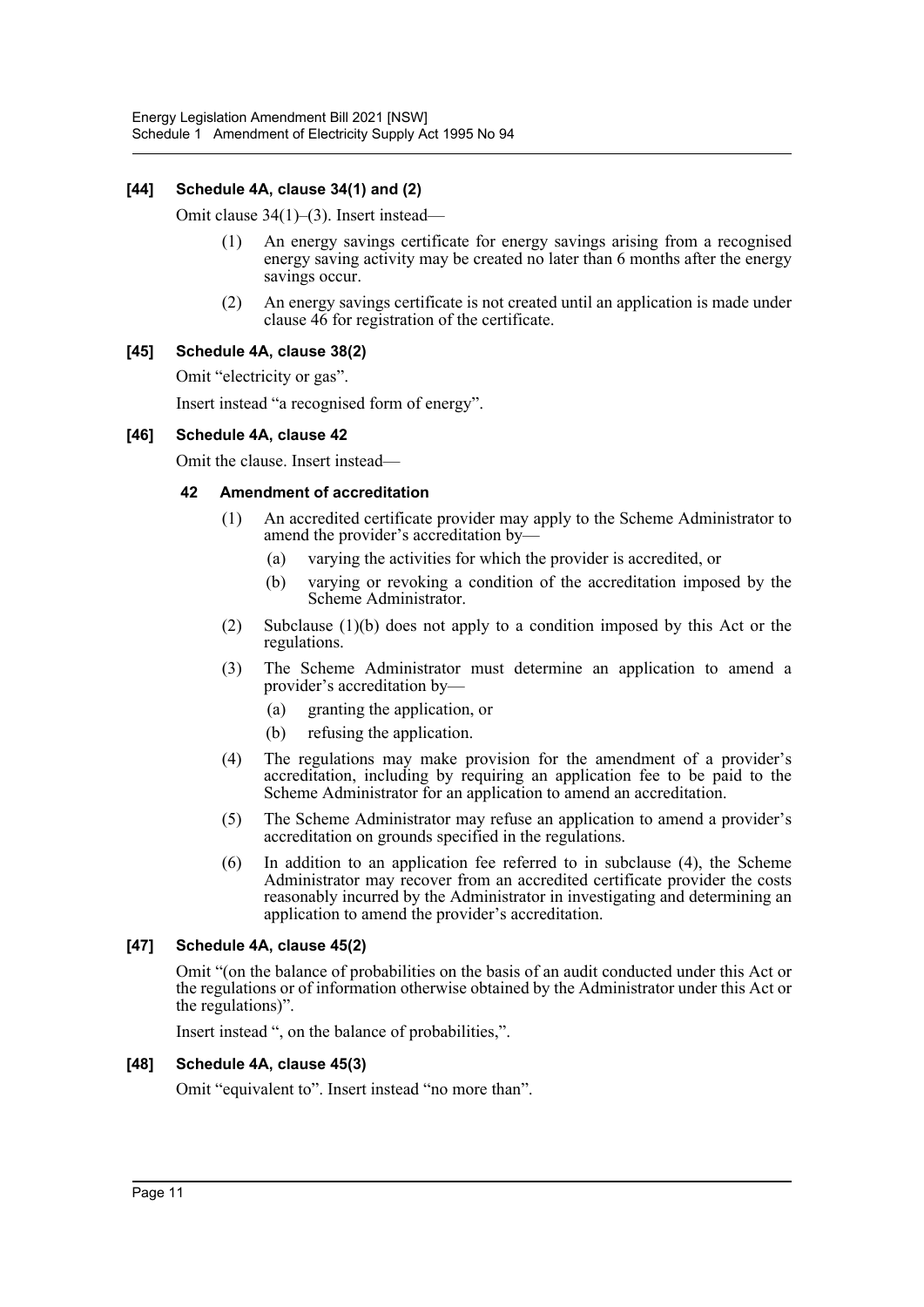#### **[49] Schedule 4A, clause 55(4)**

Omit the subclause. Insert instead—

- (4) The Scheme Regulator may delegate the exercise of its functions under this Part, other than this power of delegation, to—
	- (a) with the approval of the Minister—another person or body, and
	- (b) a person who is a member of a class of persons approved by the Minister.

#### **[50] Schedule 4A, clause 57(4)**

Omit the subclause. Insert instead—

- (4) The Scheme Administrator may delegate the exercise of its functions under this Part, other than this power of delegation, to—
	- (a) with the approval of the Minister—another person or body, and
	- (b) a person who is a member of a class of persons approved by the Minister.

#### **[51] Schedule 4A, clause 58(3) and (4)**

Omit the subclauses.

#### **[52] Schedule 4A, clause 58A**

Insert after clause 58—

#### **58A Cost of audits**

- (1) Each scheme participant and accredited certificate provider must pay to the Secretary the audit fee for an audit conducted under this Part in relation to the participant or provider by or for the Scheme Regulator or Scheme Administrator.
- (2) An audit fee under this clause may be recovered by the Secretary in a court of competent jurisdiction as a debt due to the Crown.
- (3) In this clause—

*audit fee* means—

- (a) the fee prescribed by the regulations or calculated in accordance with the regulations, or
- (b) if the regulations do not prescribe a fee or a method for calculating a fee—the reasonable cost, certified by the Scheme Regulator or Scheme Administrator, of carrying out the audit.

#### **[53] Schedule 4A, clause 59(4)**

Omit the subclause. Insert instead—

(4) An individual has a reasonable excuse for the purposes of subclause (3) if complying with the notice or answering the question might tend to incriminate the individual or make the individual liable to any forfeiture or penalty.

#### **[54] Schedule 4A, clause 62A**

Insert after clause 62—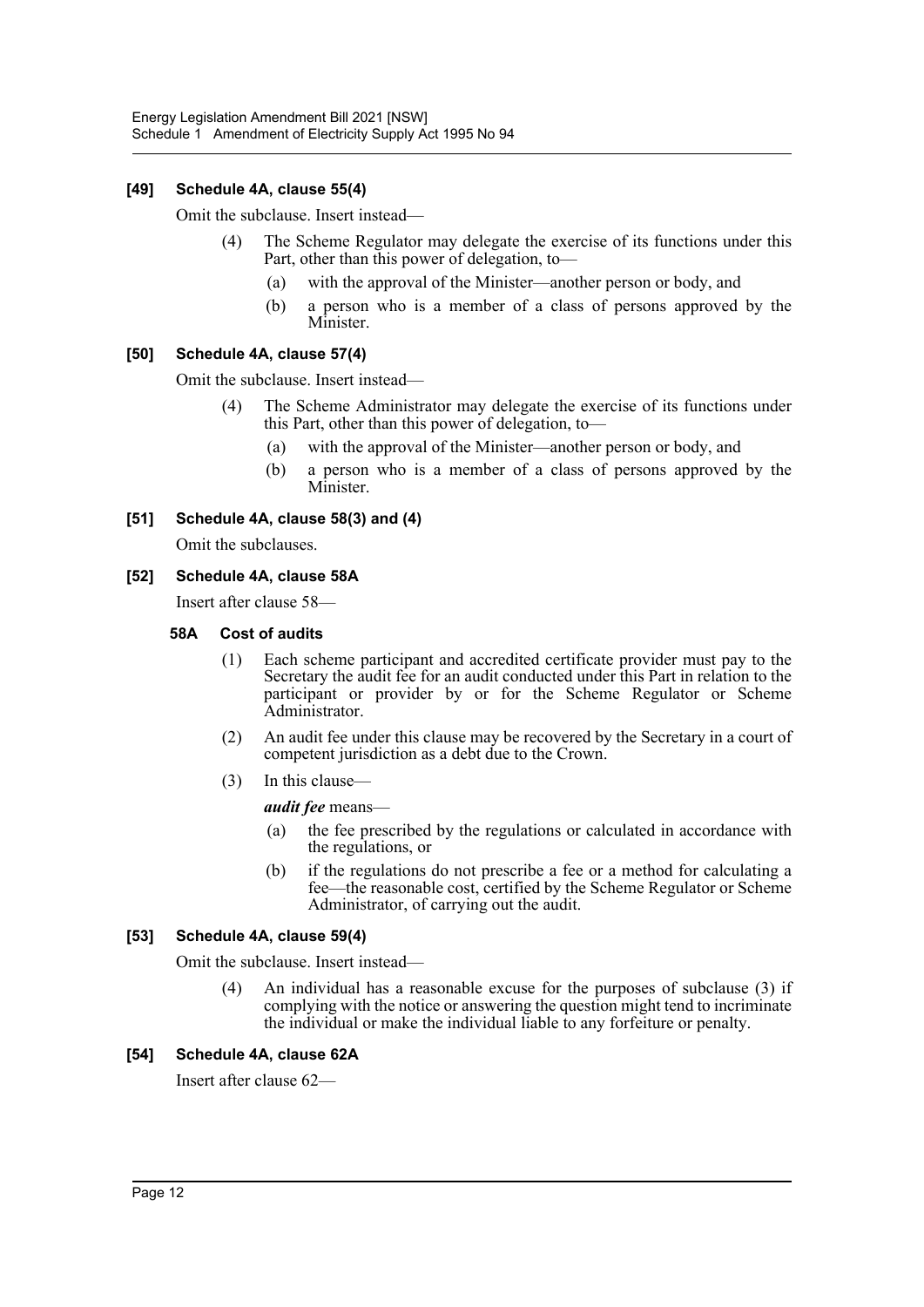#### **62A Identity of person providing information to be confidential**

- (1) This clause applies if a person (an *information provider*) provides information to the Scheme Regulator or Scheme Administrator about another person's non-compliance with an obligation under this Part.
- (2) The Scheme Regulator or Scheme Administrator must ensure that the identity of an information provider, and anything that may reasonably identify the information provider, is not disclosed to any person except—
	- (a) with the consent of the information provider, or
	- (b) if ordered by a court or tribunal, or
	- (c) if required by another law.
- (3) If the identity of an information provider cannot be disclosed under subclause (2), the information provided by the information provider cannot be used as evidence in proceedings against another person for an offence under this Act.
- (4) Subclause (3) does not prevent the Scheme Regulator or Scheme Administrator using information, including in proceedings for an offence under this Act, obtained as a result of the information received from an information provider.

#### **[55] Schedule 4A, Division 11A**

Insert after clause 63—

# **Division 11A Civil penalties**

#### **63A Definitions**

In this Division—

*civil penalty order*—see clause 63B.

*civil penalty provision* means a provision prescribed by the regulations as a civil penalty provision.

*scheme entity* means—

- (a) the Scheme Administrator, or
- (b) the Scheme Regulator.

#### **63B Monetary penalty**

- (1) If a person has contravened a civil penalty provision, a scheme entity may, by written order (a *civil penalty order*), require the person to pay a monetary penalty of no more than the penalty notice amount for the provision.
- (2) If a corporation is liable to a monetary penalty under this clause, each of the following persons may be ordered to pay a monetary penalty if the person knowingly authorised or permitted the contravention—
	- (a) a director of the corporation,
	- (b) a person concerned in the management of the corporation.

#### **63C Process**

- (1) A scheme entity may not issue a civil penalty order to a person unless—
	- (a) the scheme entity has given the person notice of the proposed order and the reasons for it, and
	- (b) the person has been given a reasonable opportunity to make a submission about the proposed order, and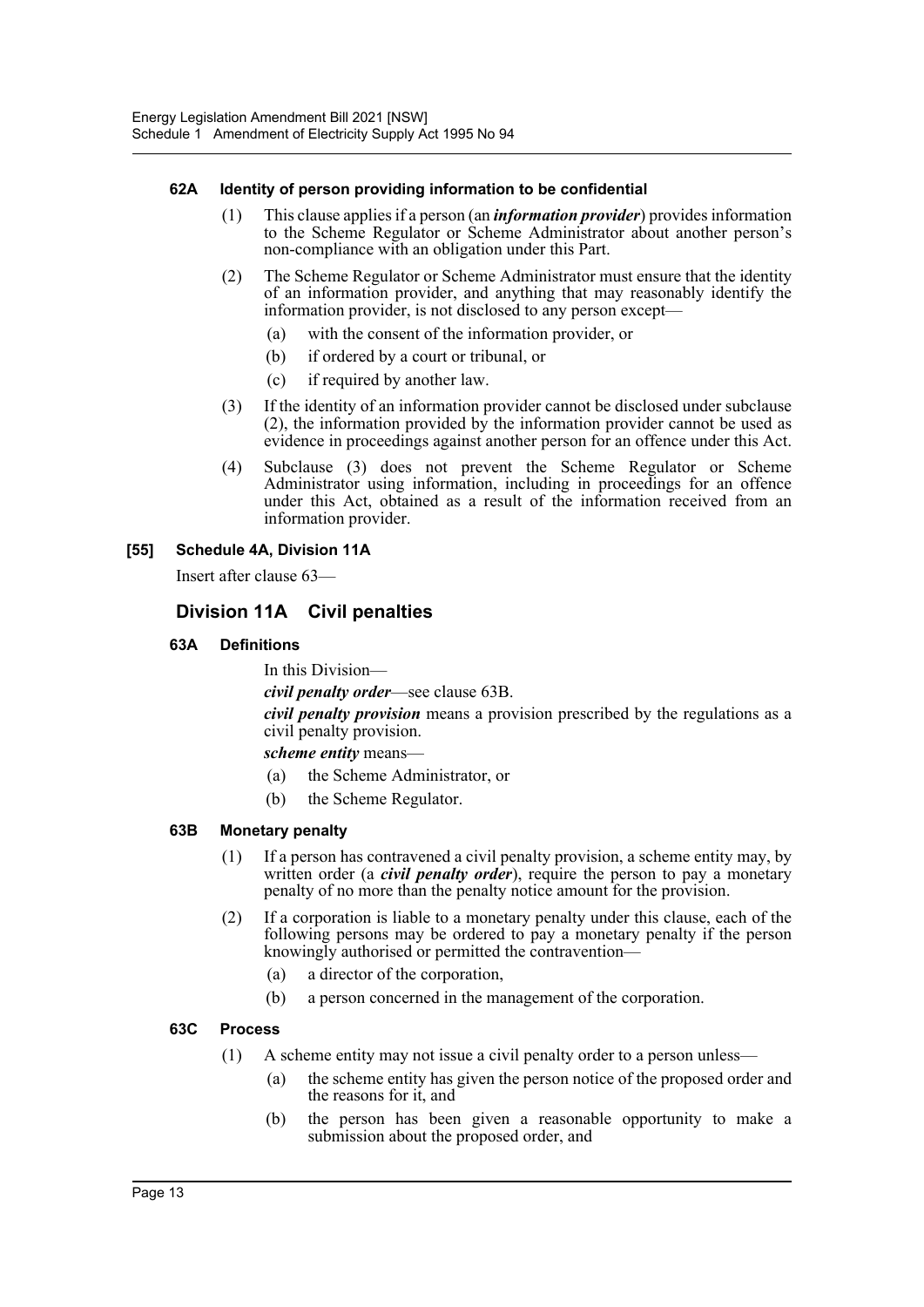- (c) the scheme entity has considered a submission made by the person, and
- (d) the scheme entity is satisfied on the balance of probabilities that the person—
	- (i) contravened the relevant civil penalty provision, or
	- (ii) knowingly authorised or permitted the contravention.
- (2) A scheme entity must provide written reasons for a decision to issue a civil penalty order to the person.
- (3) A civil penalty order must be issued within 3 years after the date on which evidence of the alleged offence first came to the attention of the scheme entity.
- (4) A civil penalty order must include the date, not less than 28 days after the date the order is issued, by which the monetary penalty imposed by the order must be paid.

#### **63D Double jeopardy**

- (1) A scheme entity may not issue a civil penalty order to a person if—
	- (a) another civil penalty order has been issued to a person for the contravention, or
	- (b) the person has been found guilty, whether a conviction is recorded or not, of an offence under this Act or the regulations for the contravention.
- (2) If criminal proceedings are taken against a person for a contravention after the person pays the monetary penalty imposed by a civil penalty order, a court that finds the person guilty of an offence must discount any penalty imposed by the court by the civil penalty amount paid by the person.

#### **63E Payment not an admission of guilt or liability**

The payment of a monetary penalty under this Division cannot be taken to be an admission of—

- (a) a breach of a civil penalty provision, or
- (b) liability for civil or criminal proceedings arising from substantially the same conduct.

#### **63F Withdrawal of order**

- (1) A scheme entity may withdraw a civil penalty order by written notice to the person the subject of the order.
- (2) A civil penalty order may be withdrawn under this clause at any time before it is complied with.
- (3) A civil penalty order issued to a person is automatically withdrawn on the commencement against the person of criminal proceedings for the contravention.
- (4) A civil penalty order withdrawn under this clause may, subject to clause 63D, be reissued.

#### **63G Internal review of order**

- (1) A person who is the subject of a civil penalty order may apply to the scheme entity that issued the order for a review of—
	- (a) the decision to issue the order, or
	- (b) the monetary penalty imposed by the order.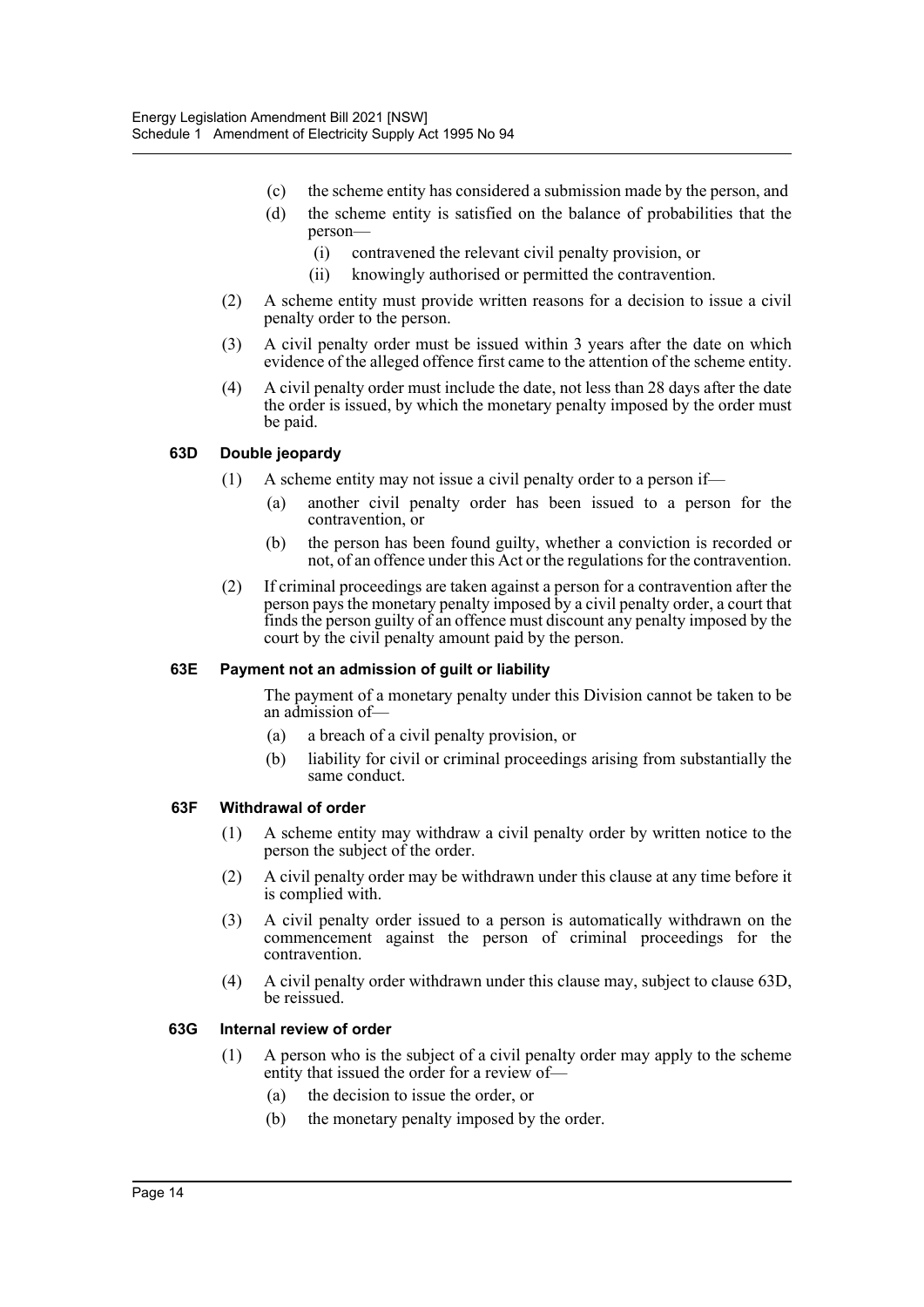- (2) An application must be made within 28 days of the issuing of the order.
- (3) A person issued a civil penalty order is not required to pay the monetary penalty imposed by the order while an application is being considered.
- (4) The scheme entity's decision on the application must be given to the applicant—
	- (a) by written notice that includes the reasons for the decision, and
	- (b) within 90 days of the making of the application.
- (5) If the written notice of the scheme entity's decision is not given to the applicant within 90 days of the making of the application, the application is taken to have been refused.
- (6) If the scheme entity affirms the decision to issue the civil penalty order, including with a different monetary penalty, the written notice of the decision must include the date, not less than 28 days after the date of the notice, by which the monetary penalty must be paid.

#### **63H External review of order**

- (1) A person who is not satisfied with the result of an internal review under clause 63G may make an application to the Civil and Administrative Tribunal under the *Administrative Decisions Review Act 1997* for administrative review of the internal review decision.
- (2) The *Administrative Decisions Review Act 1997*, section 53 does not apply to a decision under clause 63G that may be reviewed by the Tribunal.

#### **63I Recovery of monetary penalty**

The monetary penalty imposed by a civil penalty order may be recovered by a scheme entity in a court of competent jurisdiction as a debt owing to the Crown.

#### **[56] Schedule 4A, clause 64(1)(c)**

Insert after clause 64(1)(b)—

(c) a register of persons who have applied for and been refused accreditation as accredited certificate providers.

#### **[57] Schedule 4A, clause 65(3)**

Omit the subclause. Insert instead—

(3) The register of accredited certificate providers must be published on the Scheme Administrator's website.

#### **[58] Schedule 4A, clause 65A**

Insert after clause 65—

#### **65A Register of persons refused accreditation as accredited certificate providers**

The register of persons who have applied for and been refused accreditation as an accredited certificate provider must contain the following information about each person—

- (a) the name of the person and, if the person is a corporation, the corporation's ACN,
- (b) the reasons the person's application was refused,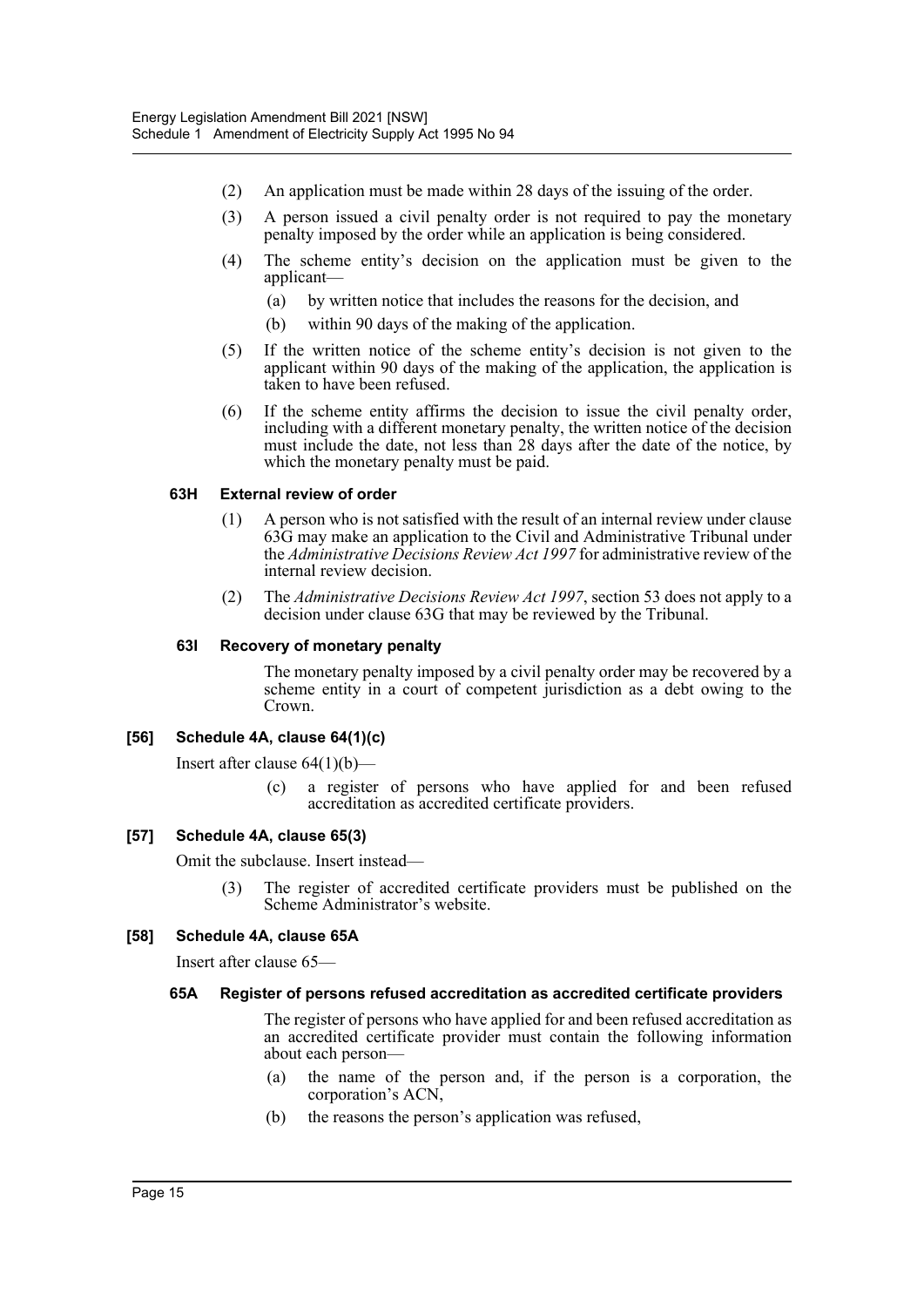(c) other information required to be included in the register by this Part or the regulations.

#### **[59] Schedule 4A, clause 66(2)**

Omit the subclause. Insert instead—

The register of energy savings certificates must be published on the Scheme Administrator's website.

#### **[60] Schedule 4A, clause 69A**

Insert after clause 69—

#### **69A Information sharing**

- (1) The Scheme Administrator may enter into an arrangement (an *information sharing arrangement*) with a relevant agency for the purposes of sharing or exchanging information about the following held by the Scheme Administrator or the agency—
	- (a) offences and alleged offences under this Part, including investigations,
	- (b) the administration of the energy savings scheme,
	- (c) other matters of a type prescribed by the regulations.
- (2) Under an information sharing arrangement, the Scheme Administrator and the relevant agency are, despite any other Act or law of the State, authorised—
	- (a) to request and receive information held by the other party to the arrangement, and
	- (b) to disclose information to the other party.
- (3) In this clause—

*relevant agency* means the following—

- (a) a government sector agency within the meaning of the *Government Sector Employment Act 2013*,
- (b) another person or body prescribed by the regulations.

#### **[61] Schedule 4A, clause 70(2)**

Omit the subclause. Insert instead—

- (2) A rule may make provision for a matter by applying, adopting or incorporating the provisions of an Act or statutory rule or another publication as follows—
	- (a) with or without modification,
	- (b) as in force on a particular day or from time to time.

#### **[62] Schedule 4A, Division 13A**

Insert after clause 71—

#### **Division 13A Compliance officers and penalty notices**

#### **71A Appointment of compliance officers**

- (1) The Scheme Administrator may, in accordance with any guidelines in force under this clause, appoint compliance officers for the purposes of this Part.
- (2) The Minister may, by written order, issue guidelines for the appointment of compliance officers.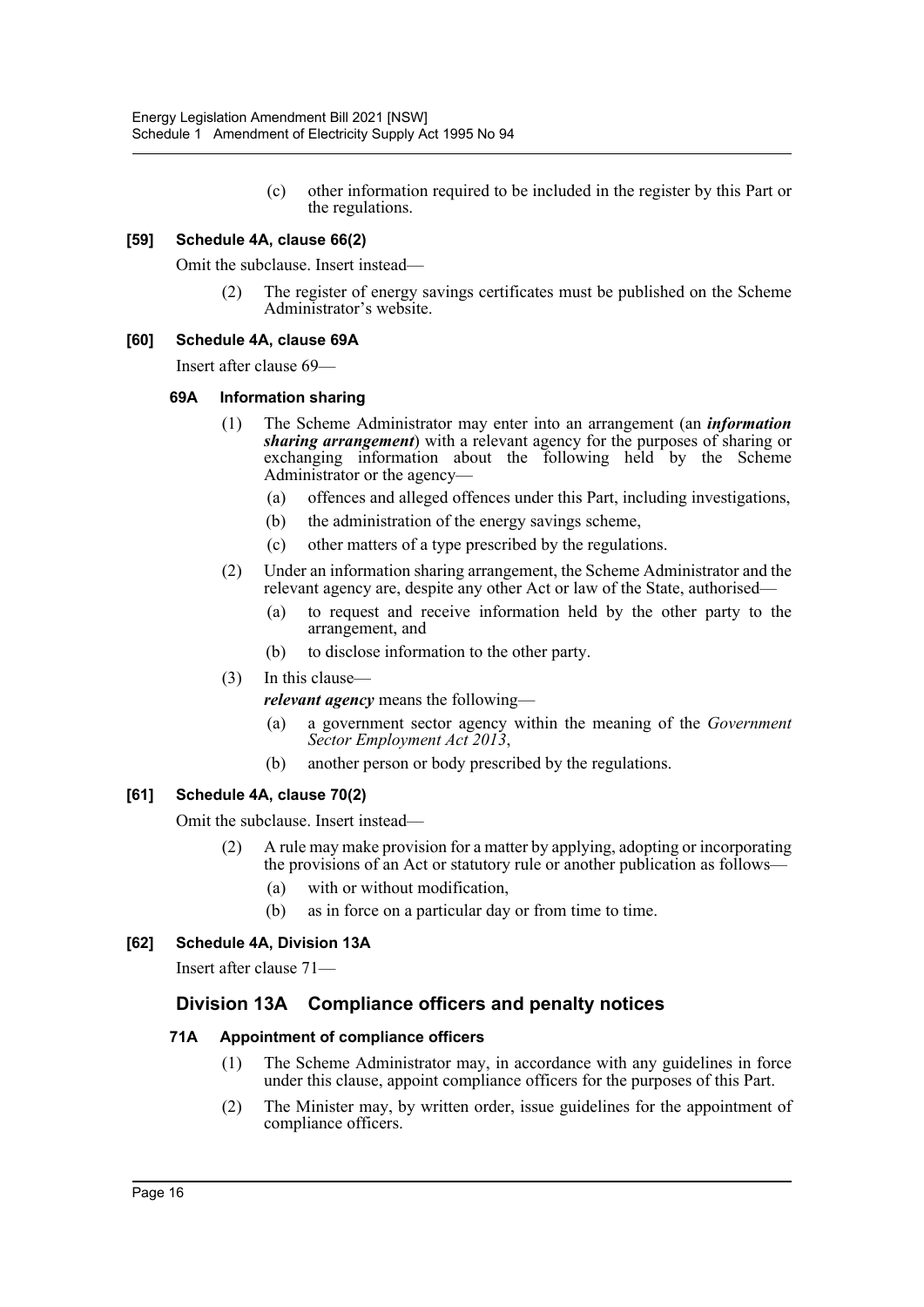- (3) An order under this clause must be published on the Scheme Administrator's website and takes effect on—
	- (a) the day on which it is published, or
	- (b) a later day specified in the order.

#### **71B Powers of compliance officers**

- (1) The powers of a compliance officer may be exercised for the purposes of investigating an accredited certificate provider's compliance with the following—
	- (a) this Part,
	- (b) the regulations,
	- (c) the scheme rules,
	- (d) a condition of the provider's accreditation.
- (2) A compliance officer may at a reasonable time enter—
	- (a) premises that are used in connection with an energy savings activity for which a certificate has been created, and
	- (b) the principal place of business of an accredited certificate provider.
- (3) A compliance officer may not enter a part of premises used only for residential purposes without the permission of the occupier of the premises.
- (4) A compliance officer may, at premises lawfully entered, do anything that, in the opinion of the authorised officer, is necessary to be done for the purposes of the investigation, including the following—
	- (a) examine and test plant or equipment on the premises,
	- (b) take photographs, films, audio, video and other recordings,
	- (c) take copies of records or documents on the premises,
	- (d) seize anything the authorised officer believes on reasonable grounds is connected with an offence under this Part.
- (5) A person must not hinder or obstruct a compliance officer in the exercise of a power.

Maximum penalty—

- (a) in the case of a corporation—200 penalty units, or
- (b) for an individual—50 penalty units.
- (6) A person is not guilty of an offence under subclause (5) unless it is established that the authorised officer identified themselves as a compliance officer.

#### **71C Penalty notices**

- (1) A compliance officer may issue a penalty notice to a person if it appears to the officer that the person has committed a penalty notice offence.
- (2) A penalty notice offence is an offence in this Part, or a regulation under this Part, that is prescribed by the regulations as a penalty notice offence.
- (3) The *Fines Act 1996* applies to a penalty notice issued under this clause. **Note.** The *Fines Act 1996* provides that, if a person issued with a penalty notice does not wish to have the matter determined by a court, the person may pay the amount specified in the notice and is not liable to any further proceedings for the alleged offence.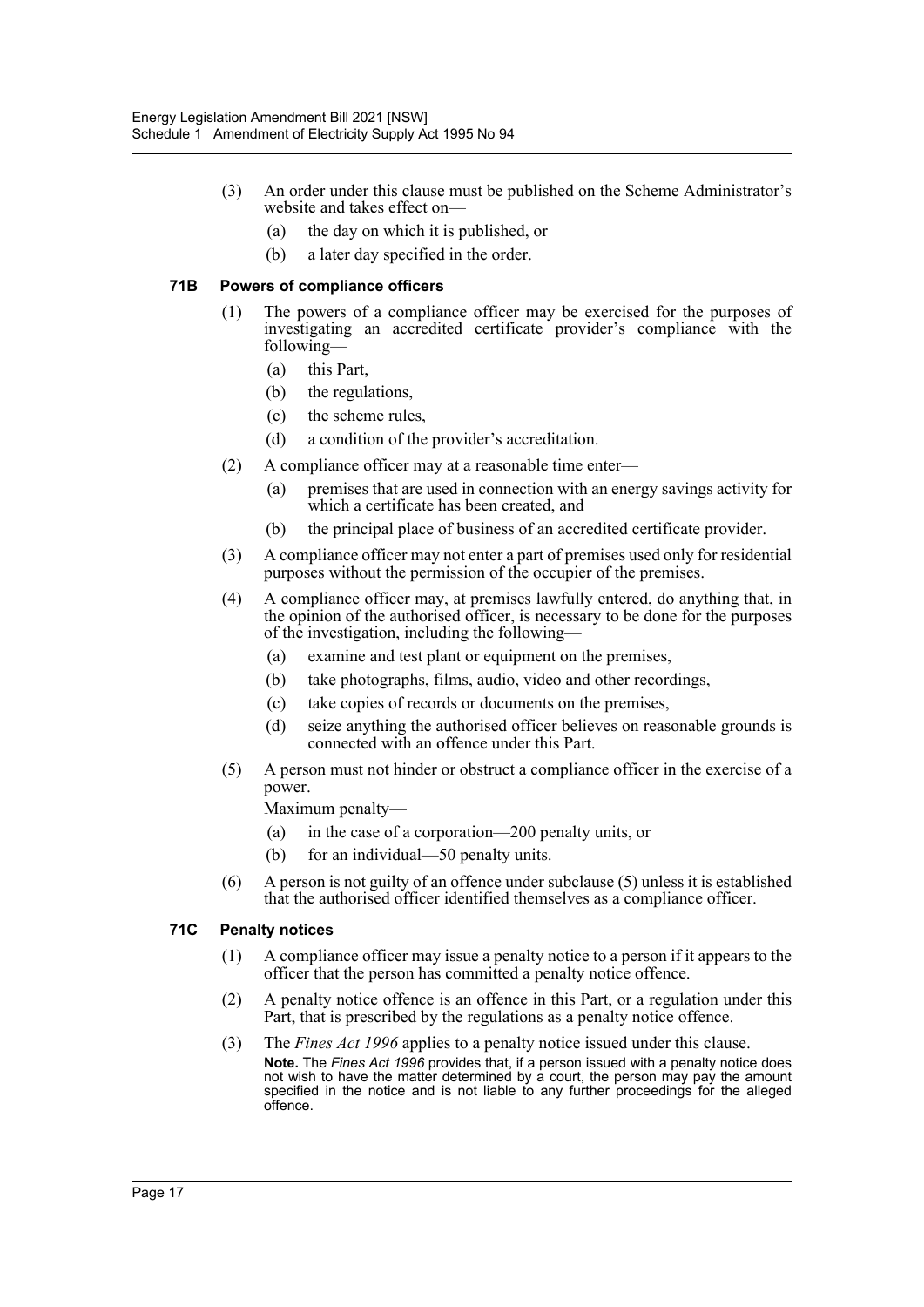- (4) The amount payable under a penalty notice issued under this clause is the amount prescribed for the alleged offence by the regulations, which must not exceed the maximum amount of penalty that could be imposed for the offence by a court.
- (5) This clause does not limit the operation of another provision of, or made under, this or another Act relating to proceedings that may be taken for offences.

#### **[63] Schedule 4A, clause 73(5)**

Insert after clause 73(4)—

(5) A person who, under a scheme rule, is approved by the Scheme Administrator to undertake a function and who is aggrieved by a decision of the Scheme Administrator to revoke the person's approval may apply to the Civil and Administrative Tribunal for an administrative review of the decision under the *Administrative Decisions Review Act 1997*.

#### **[64] Schedule 4A, clause 74A**

Insert after clause 74—

#### **74A Ancillary offences**

- (1) This clause applies to a person who, for an offence under this Part or the regulations under this Part—
	- (a) causes or permits another person to commit the offence, or
	- (b) aids, abets, counsels or procures another person to commit the offence, or
	- (c) conspires with another person to commit the offence.
- (2) A person to whom this clause applies is guilty of the offence and is liable to the same penalty applicable to an offence against the other provision.

#### **[65] Schedule 4A, clause 75**

Omit the clause. Insert instead—

- **75 Personal liability**
	- (1) A protected person is not personally subject to any liability for anything done—
		- (a) in good faith, and
		- (b) for the purpose of exercising functions under this Act or another Act.
	- (2) The liability instead attaches to the Crown.
	- (3) In this clause—

*done* includes omitted to be done.

*liability* means civil liability and includes action, claim or demand.

#### *protected person* means—

- (a) the Scheme Regulator, or
- (b) the Scheme Administrator, or
- (c) a member or officer of, or a person acting under the direction of, the Scheme Regulator or Scheme Administrator, or
- (d) a compliance officer.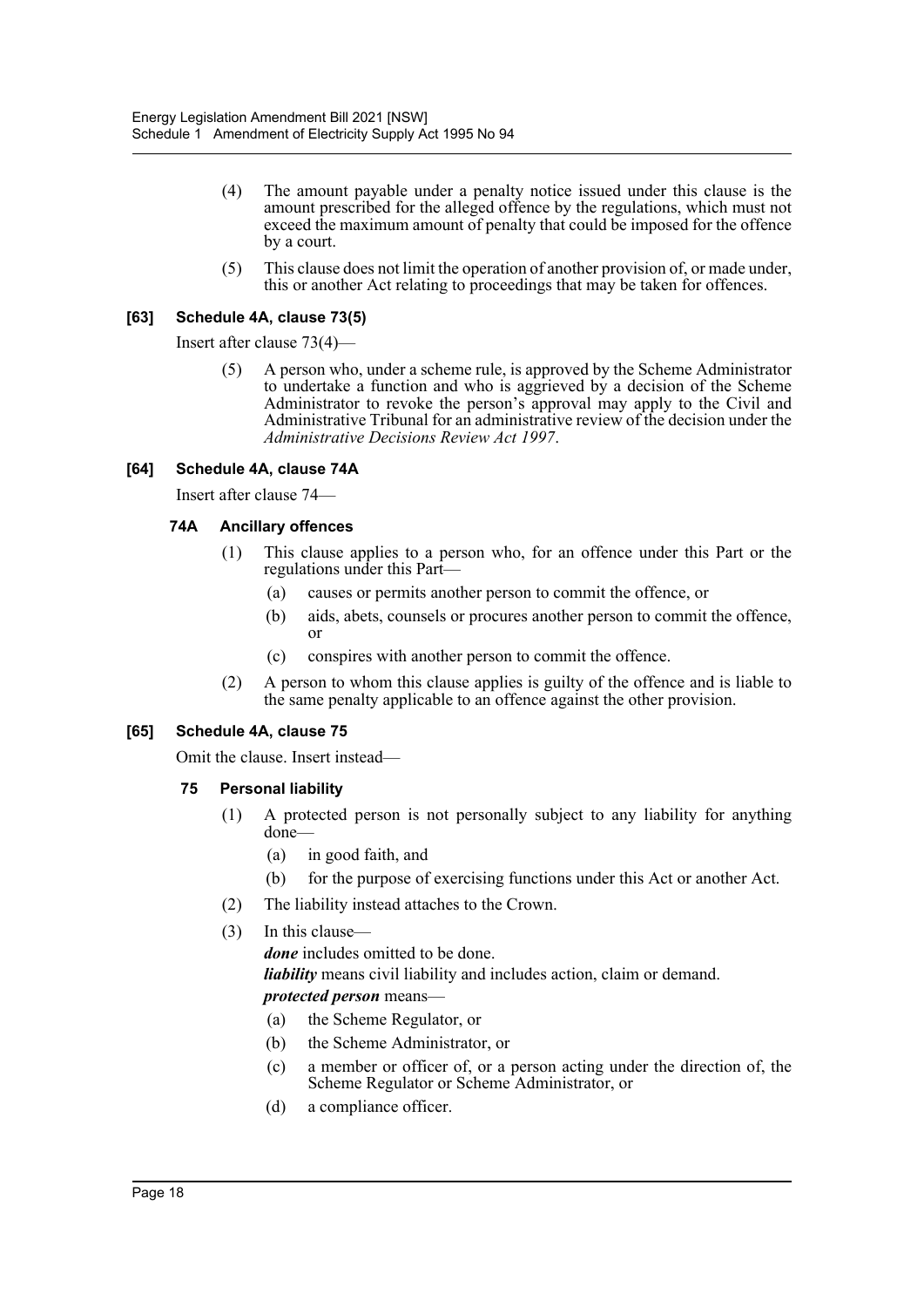#### **[66] Schedule 4A, clause 76(1)**

Omit "(but on or before 31 July)" and "and forward to the Minister".

#### **[67] Schedule 4A, clause 76(1A)**

Insert after clause 76(1)—

- (1A) The report must be forwarded to the Minister on or before—
	- (a) the date prescribed by the regulations, or
	- (b) if the regulations do not prescribe a date—31 August in the same year.

#### **[68] Schedule 4A, clause 76(2)(d) and (e)**

Omit "electricity and gas savings" wherever occurring.

Insert instead "savings in each recognised form of energy".

#### **[69] Schedule 4A, clause 78A**

Insert after clause 78—

#### **78A Exchange of information**

- (1) Despite another provision of this Act, the Scheme Administrator may keep the following information—
	- (a) information about offences or alleged offences under this Part,
	- (b) information collected in the administration of this Act.
- (2) The Scheme Administrator may give the information kept under this clause to the following—
	- (a) a person or body undertaking functions, similar to those undertaken by the Scheme Administrator, in another State or Territory or for the Commonwealth,
	- (b) a a government sector agency within the meaning of the *Government Sector Employment Act 2013*.

#### **[70] Schedule 4A, clause 79(5) and (6)**

Omit the subclauses.

#### **[71] Schedule 4A, clause 80A**

Insert after clause 80—

#### **80A Termination of scheme—regulations**

- (1) On termination of the scheme under clause 79 or 80, regulations may be made about the effect of the termination on rights conferred or obligations imposed under this Part.
- (2) Without limiting subclause (1), the regulations may—
	- (a) prohibit scheme participants from carrying forward an energy savings shortfall, or part of an energy savings shortfall, for a year to the following year, and
	- (b) specify other conditions that must be complied with following the termination.

#### **[72] Schedule 4A, clause 81**

Omit the definition of *green hydrogen*. Insert in alphabetical order—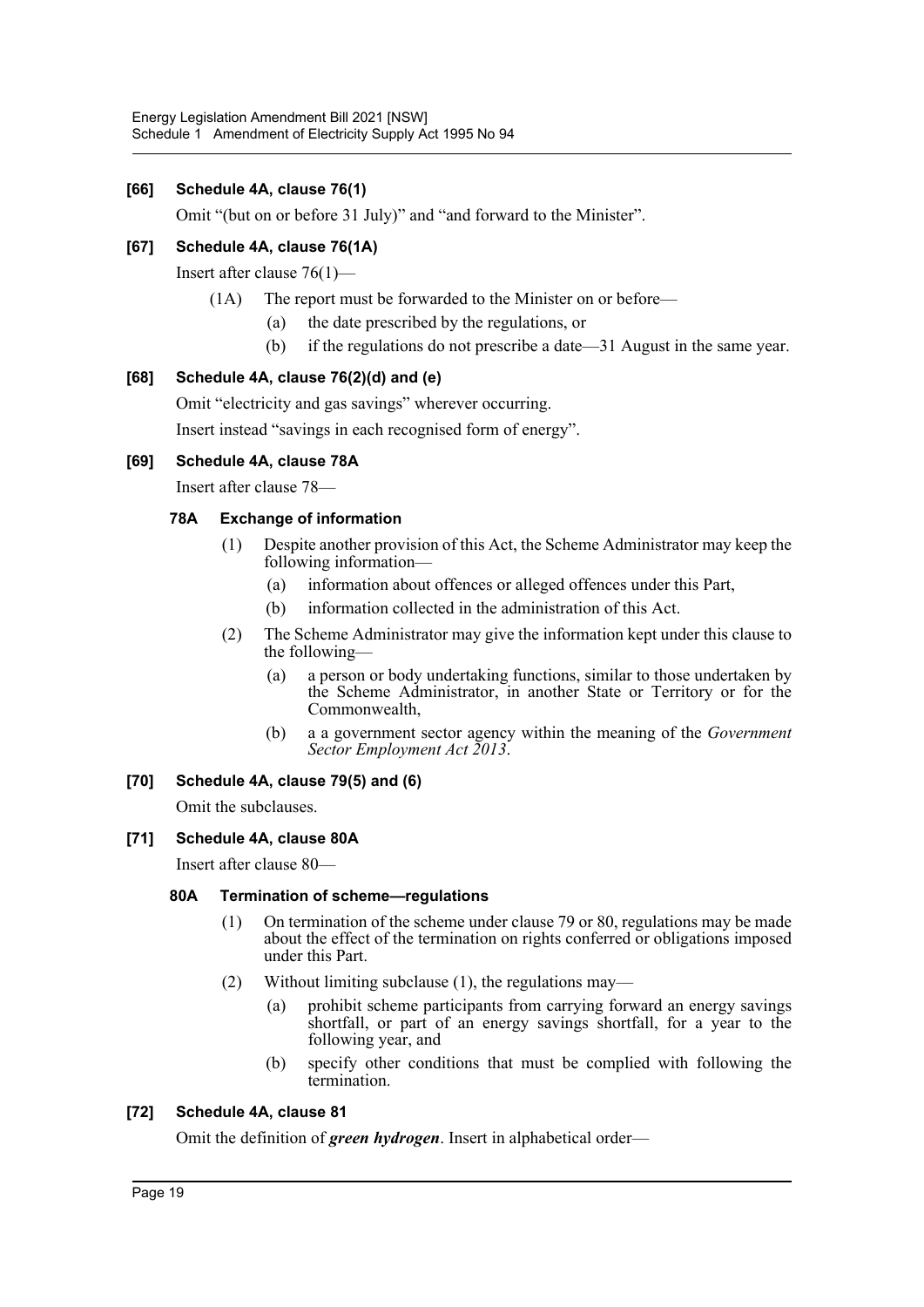*compliance officer* means a compliance officer appointed under clause 136B. *green hydrogen* means hydrogen produced using renewable energy.

#### **[73] Schedule 4A, clause 112(3)**

Omit "clause 31". Insert instead "clause 111".

#### **[74] Schedule 4A, clause 115**

Omit the clause. Insert instead—

#### **115 Amendment of accreditation**

- (1) An accredited certificate provider may apply to the Scheme Administrator to amend the provider's accreditation by—
	- (a) varying the activities for which the provider is accredited, or
	- (b) varying or revoking a condition of the accreditation imposed by the Scheme Administrator.
- (2) Subclause (1)(b) does not apply to a condition imposed by this Act or the regulations.
- (3) The Scheme Administrator must determine an application to amend a provider's accreditation by—
	- (a) granting the application, or
	- (b) refusing the application.
- (4) The regulations may make provision for the amendment of a provider's accreditation, including by requiring an application fee to be paid to the Scheme Administrator for an application to amend an accreditation.
- (5) The Scheme Administrator may refuse an application to amend a provider's accreditation on grounds specified in the regulations.
- (6) In addition to an application fee referred to in subclause (4), the Scheme Administrator may recover from an accredited provider the costs reasonably incurred by the Administrator in investigating and determining an application to amend the provider's accreditation.

#### **[75] Schedule 4A, clause 117(2)**

Omit "based on an audit under this Act or other information obtained by the Administrator under this Act".

#### **[76] Schedule 4A, clause 117(3)(a)**

Omit "equivalent to". Insert instead "no more than".

#### **[77] Schedule 4A, clause 124(4)**

Omit the subclause. Insert instead—

- (4) The Scheme Regulator may delegate the exercise of its functions under this Part, other than this power of delegation, to—
	- (a) with the approval of the Minister—another person or body, and
	- (b) a person who is a member of a class of persons approved by the Minister.

#### **[78] Schedule 4A, clause 126(4)**

Omit the subclause. Insert instead—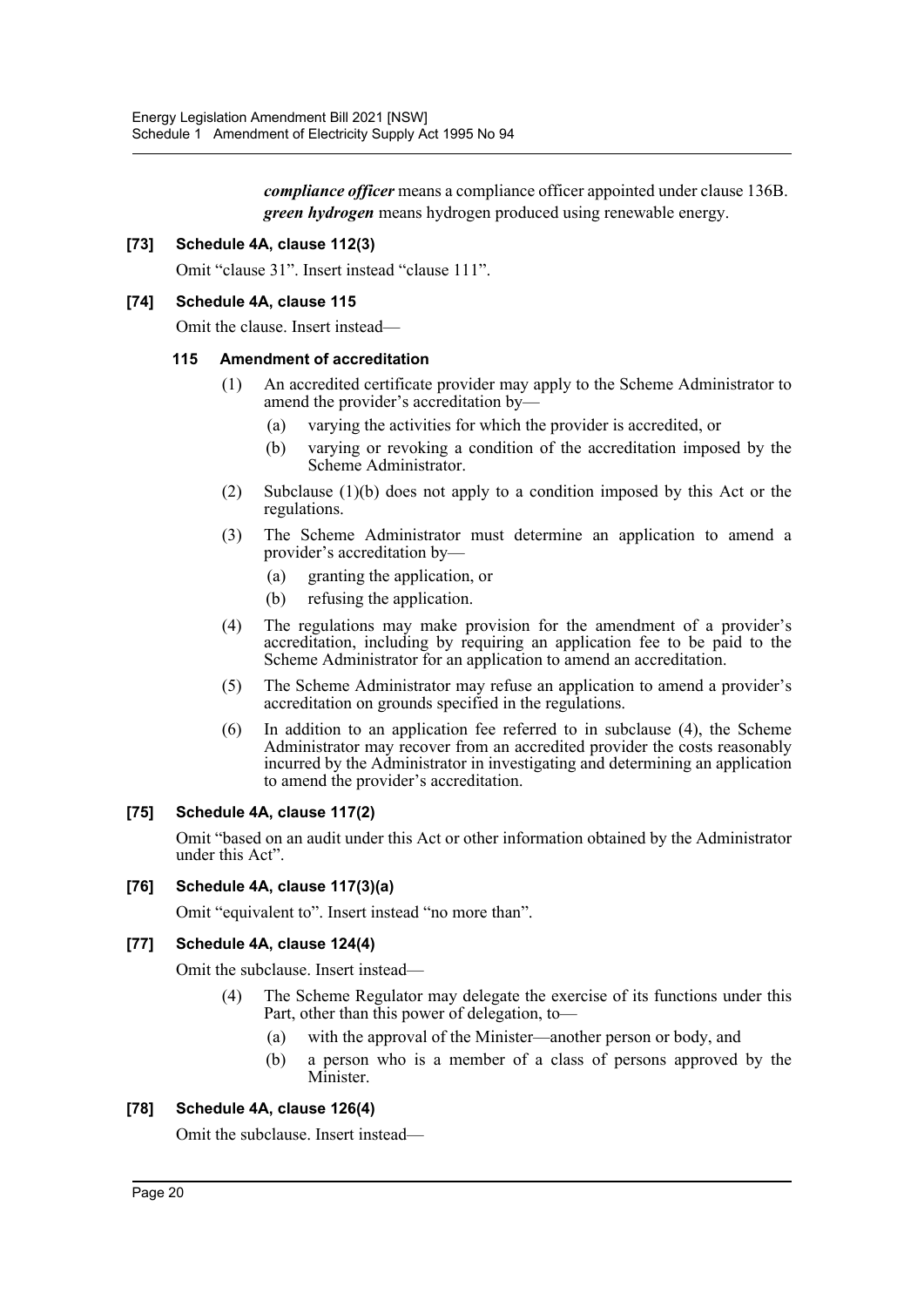- (4) The Scheme Administrator may delegate the exercise of its functions under this Part, other than this power of delegation, to—
	- (a) with the approval of the Minister—another person or body, and
	- (b) a person who is a member of a class of persons approved by the Minister.

#### **[79] Schedule 4A, clause 127(2) and (3)**

Omit the subclauses.

#### **[80] Schedule 4A, clause 127A**

Insert after clause 127—

#### **127A Cost of audits**

- (1) Each scheme participant and accredited certificate provider must pay to the Secretary the audit fee for an audit conducted under this Part in relation to the participant or provider by or for the Scheme Regulator or Scheme Administrator.
- (2) An audit fee under this clause may be recovered by the Secretary in a court of competent jurisdiction as a debt due to the Crown.
- (3) In this clause—

*audit fee* means—

- (a) the fee prescribed by the regulations or calculated in accordance with the regulations, or
- (b) if the regulations do not prescribe a fee or a method for calculating a fee— the reasonable cost, certified by the Scheme Regulator or Scheme Administrator, of carrying out the audit.

#### **[81] Schedule 4A, clause 128(4)**

Omit the subclause. Insert instead—

(4) An individual has a reasonable excuse for the purposes of subclause (3) if complying with the notice or answering the question might tend to incriminate the individual or make the individual liable to any forfeiture or penalty.

#### **[82] Schedule 4A, clause 131A**

Insert after clause 131—

#### **131A Identity of person providing information to be confidential**

- (1) This clause applies if a person (an *information provider*) provides information to the Scheme Regulator or Scheme Administrator about another person's non-compliance with an obligation under this Part
- (2) The Scheme Regulator or Scheme Administrator must ensure that the identity of an information provider, and anything that may reasonably identify the information provider, is not disclosed to any person except—
	- (a) with the consent of the information provider, or
	- (b) if ordered by a court or tribunal, or
	- (c) if required by another law.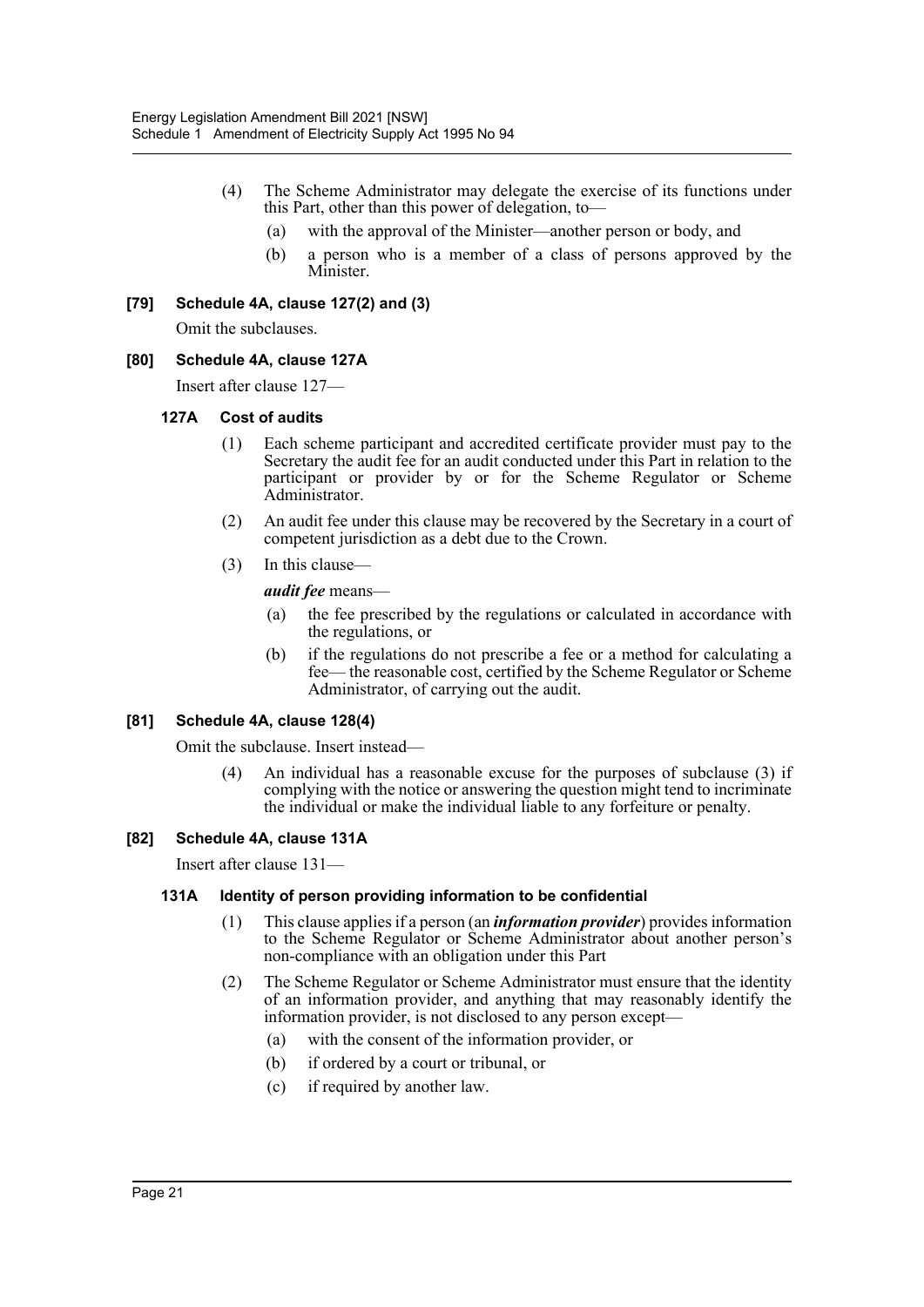- (3) If the identity of an information provider cannot be disclosed under subclause (2), the information provided by the information provider cannot be used as evidence in proceedings against another person for an offence under this Act.
- (4) Subclause (3) does not prevent the Scheme Regulator or Scheme Administrator using information, including in proceedings for an offence under this Act, obtained as a result of the information received from an information provider.

#### **[83] Schedule 4A, Division 10A**

Insert after clause 132—

# **Division 10A Civil penalties**

#### **132A Definitions**

In this Division—

*civil penalty order*—see clause 132B.

*civil penalty provision* means a provision prescribed by the regulations as a civil penalty provision.

*scheme entity* means—

- (a) the Scheme Administrator, or
- (b) the Scheme Regulator.

#### **132B Monetary penalty**

- (1) If a person has contravened a civil penalty provision, a scheme entity may by written order (a *civil penalty order*) require the provider to pay a monetary penalty of no more than the penalty notice amount for the provision.
- (2) If a corporation is liable to a monetary penalty under this clause, each of the following persons may be ordered to pay a monetary penalty if the person knowingly authorised or permitted the contravention—
	- (a) a director of the corporation,
	- (b) a person concerned in the management of the corporation.

#### **132C Process**

- (1) A scheme entity may not issue a civil penalty order to a person unless—
	- (a) the scheme entity has given the person notice of the proposed order and the reasons for it, and
	- (b) the person has been given a reasonable opportunity to make a submission about the proposed order, and
	- (c) the scheme entity has considered a submission made by the person, and
	- (d) the scheme entity is satisfied on the balance of probabilities that the person—
		- (i) contravened the relevant civil penalty provision, or
		- (ii) knowingly authorised or permitted the contravention.
- (2) A scheme entity must provide written reasons for a decision to issue a civil penalty order to the person.
- (3) A civil penalty order must be issued within 3 years after the date on which evidence of the alleged offence first came to the attention of the scheme entity.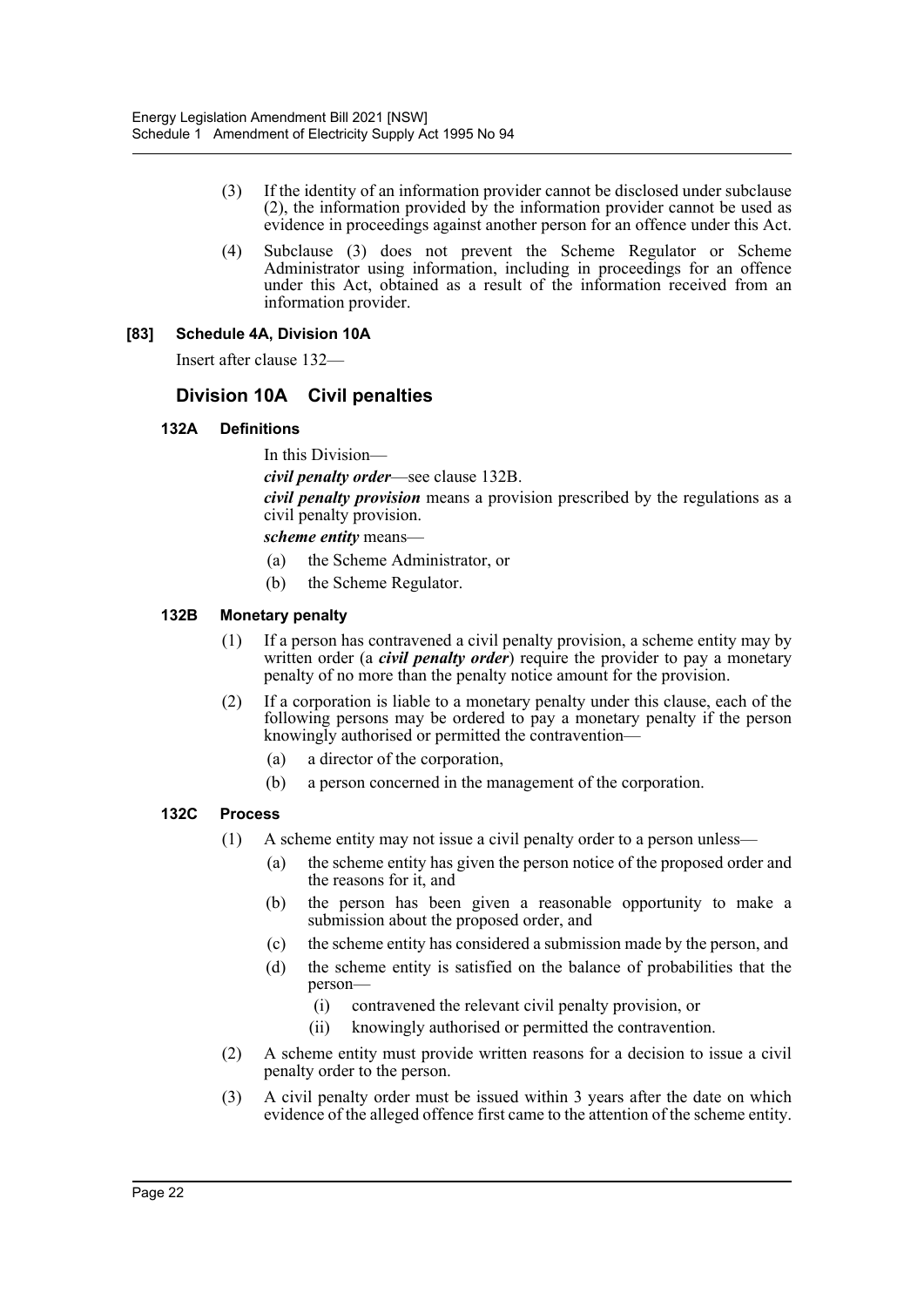(4) A civil penalty order must include the date, not less than 28 days after the date the order is issued, by which the monetary penalty imposed by the order must be paid.

#### **132D Double jeopardy**

- (1) A scheme entity may not issue a civil penalty order to a person if—
	- (a) another civil penalty order has been issued to a person for the contravention, or
	- (b) the person has been found guilty, whether a conviction is recorded or not, of an offence under this Act or the regulations for the contravention.
- (2) If criminal proceedings are taken against a person for a contravention after the person pays the monetary penalty imposed by a civil penalty order, a court that finds the person guilty of an offence must discount any penalty imposed by the civil penalty amount paid by the person.

#### **132E Payment not an admission of guilt or liability**

The payment of a monetary penalty under this Division cannot be taken to be an admission of—

- (a) a breach of a civil penalty provision, or
- (b) liability for civil or criminal proceedings arising from substantially the same conduct.

#### **132F Withdrawal of order**

- (1) A scheme entity may withdraw a civil penalty order by written notice to the person the subject of the order.
- (2) A civil penalty order may be withdrawn under this clause at any time before it is complied with.
- (3) A civil penalty order issued to a person is automatically withdrawn on the commencement against the person of criminal proceedings for the contravention.
- (4) A civil penalty order withdrawn under this clause may, subject to clause 132D, be reissued.

#### **132G Internal review of order**

- (1) A person who is the subject of a civil penalty order may apply to the scheme entity that issued the order for a review of—
	- (a) the decision to issue the order, or
	- (b) the monetary penalty imposed by the order.
- (2) An application must be made within 28 days of the issuing of the order.
- (3) A person issued a civil penalty order is not required to pay the monetary penalty imposed while an application is being considered.
- (4) The scheme entity's decision on the application must be given to the applicant—
	- (a) by written notice that includes the reasons for the decision, and
	- (b) within 90 days of the making of the application.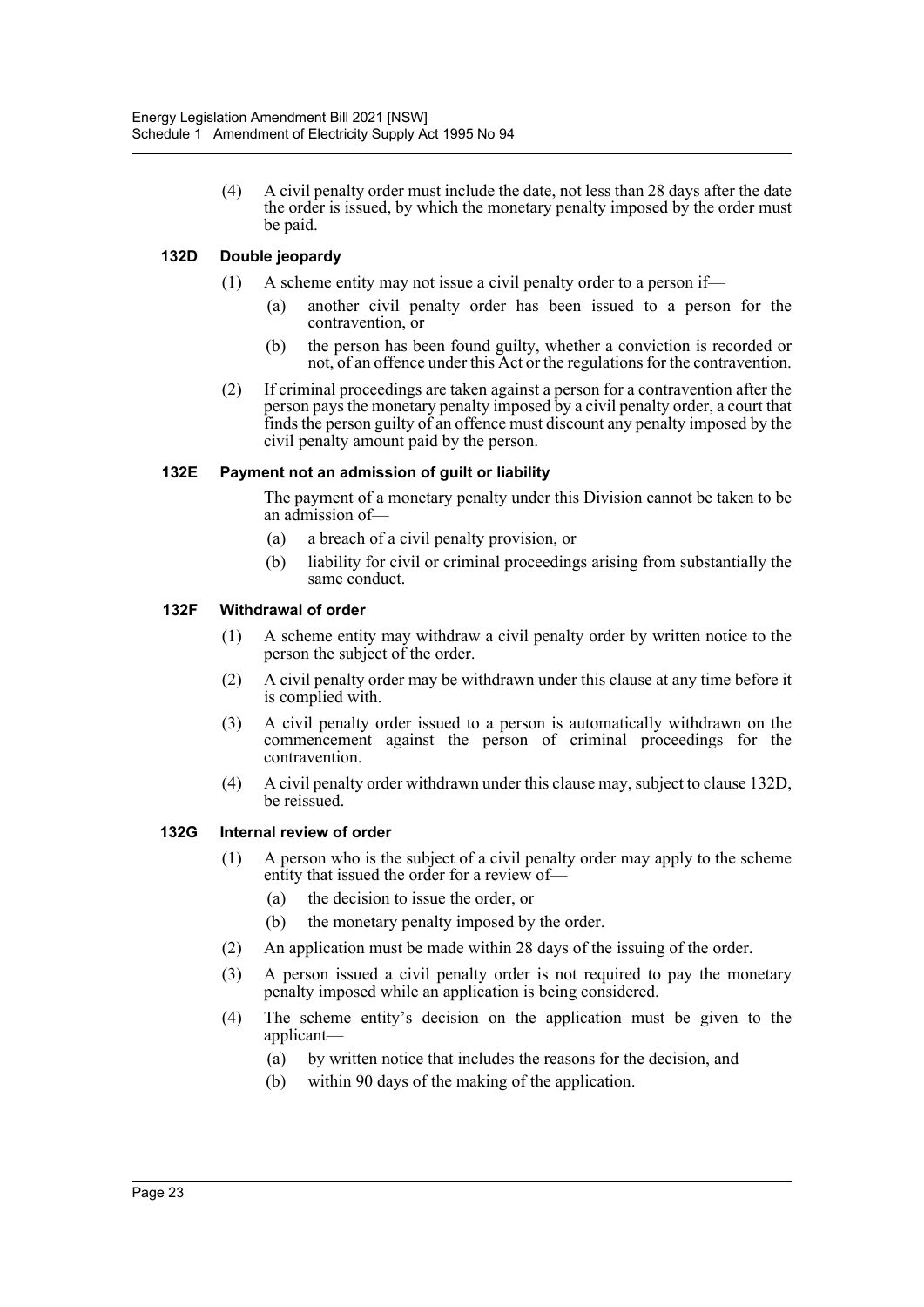- (5) If the written notice of the scheme entity's decision is not given to the applicant within 90 days of the making of the application, the application is taken to have been refused.
- (6) If the scheme entity affirms the decision to issue the civil penalty order, including with a different monetary penalty, the written notice of the decision must include the date, not less than 28 days after the date of the notice, by which the monetary penalty must be paid.

#### **132H External review of order**

- (1) A person who is not satisfied with the result of an internal review under clause 132G may make an application to the Civil and Administrative Tribunal under the *Administrative Decisions Review Act 1997* for administrative review of the internal review decision.
- (2) The *Administrative Decisions Review Act 1997*, section 53 does not apply to a decision under clause 132G that may be reviewed by the Tribunal.

#### **132I Recovery of monetary penalty**

The monetary penalty imposed by a civil penalty order may be recovered by a scheme entity in a court of competent jurisdiction as a debt owing to the Crown.

#### **[84] Schedule 4A, clause 133(1)(c)**

Insert after clause 133(1)(b)—

(c) a register of persons who have applied for and been refused accreditation as accredited certificate providers.

#### **[85] Schedule 4A, clause 134A**

Insert after clause 134—

#### **134A Register of persons refused accreditation as accredited certificate providers**

The register of persons who have applied for and been refused accreditation as an accredited certificate provider must contain the following information about each person—

- (a) the name of the person and, if the person is a corporation, the corporation's ACN,
- (b) the reasons the person's application was refused,
- (c) other information required to be included in the register by this Part or the regulations.

#### **[86] Schedule 4A, clause 136A and Division 11A**

Insert after clause 136—

#### **136A Information sharing**

- (1) The Scheme Administrator may enter into an arrangement (an *information sharing arrangement*) with a relevant agency for the purposes of sharing or exchanging information about the following held by the Scheme Administrator or the agency—
	- (a) offences and alleged offences under this Part, including investigations,
	- (b) the administration of the peak demand reduction scheme,
	- (c) other matters of a type prescribed by the regulations.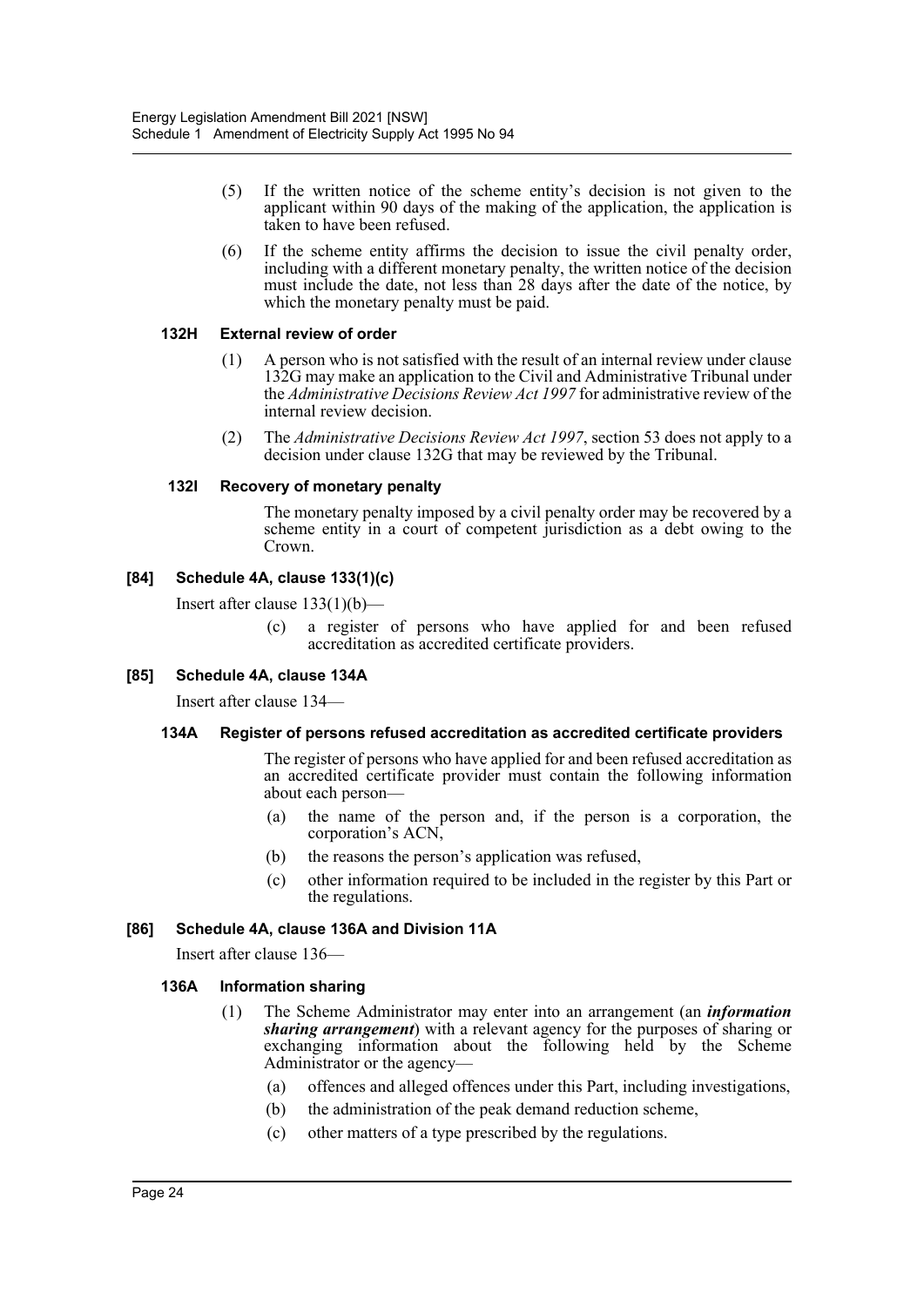- (2) Under an information sharing arrangement, the Scheme Administrator and the relevant agency are, despite any other Act or law of the State, authorised—
	- (a) to request and receive information held by the other party to the arrangement, and
	- (b) to disclose information to the other party.
- (3) In this clause
	- *relevant agency* means the following—
		- (a) a government sector agency within the meaning of the *Government Sector Employment Act 2013*,
	- (b) another person or body prescribed by the regulations.

#### **Division 11A Compliance officers and penalty notices**

#### **136B Appointment of compliance officers**

- (1) The Scheme Administrator may, in accordance with any guidelines in force under this clause, appoint compliance officers for the purposes of this Part.
- (2) The Minister may, by written order, issue guidelines for the appointment of compliance officers.
- (3) An order must be published on the Scheme Administrator's website and takes effect on—
	- (a) the day on which it is published, or
	- (b) a later day specified in the order.

#### **136C Powers of compliance officers**

- (1) The powers of a compliance officer may be exercised for the purposes of investigating an accredited certificate provider's compliance with the following—
	- (a) this Part,
	- (b) the regulations,
	- (c) the scheme rules,
	- (d) a condition of the provider's accreditation.
- (2) A compliance officer may at a reasonable time enter—
	- (a) premises that are used in connection with an energy savings activity for which a certificate has been created, and
	- (b) the principal place of business of an accredited certificate provider.
- (3) A compliance officer may not enter a part of premises used only for residential purposes without the permission of the occupier of the premises.
- (4) A compliance officer may, at premises lawfully entered, do anything that, in the opinion of the authorised officer, is necessary to be done for the purposes of the investigation, including the following—
	- (a) examine and test plant or equipment on the premises,
	- (b) take photographs, films, audio, video and other recordings,
	- (c) take copies of records or documents on the premises,
	- (d) seize anything that the authorised officer believes on reasonable grounds is connected with an offence under this Part.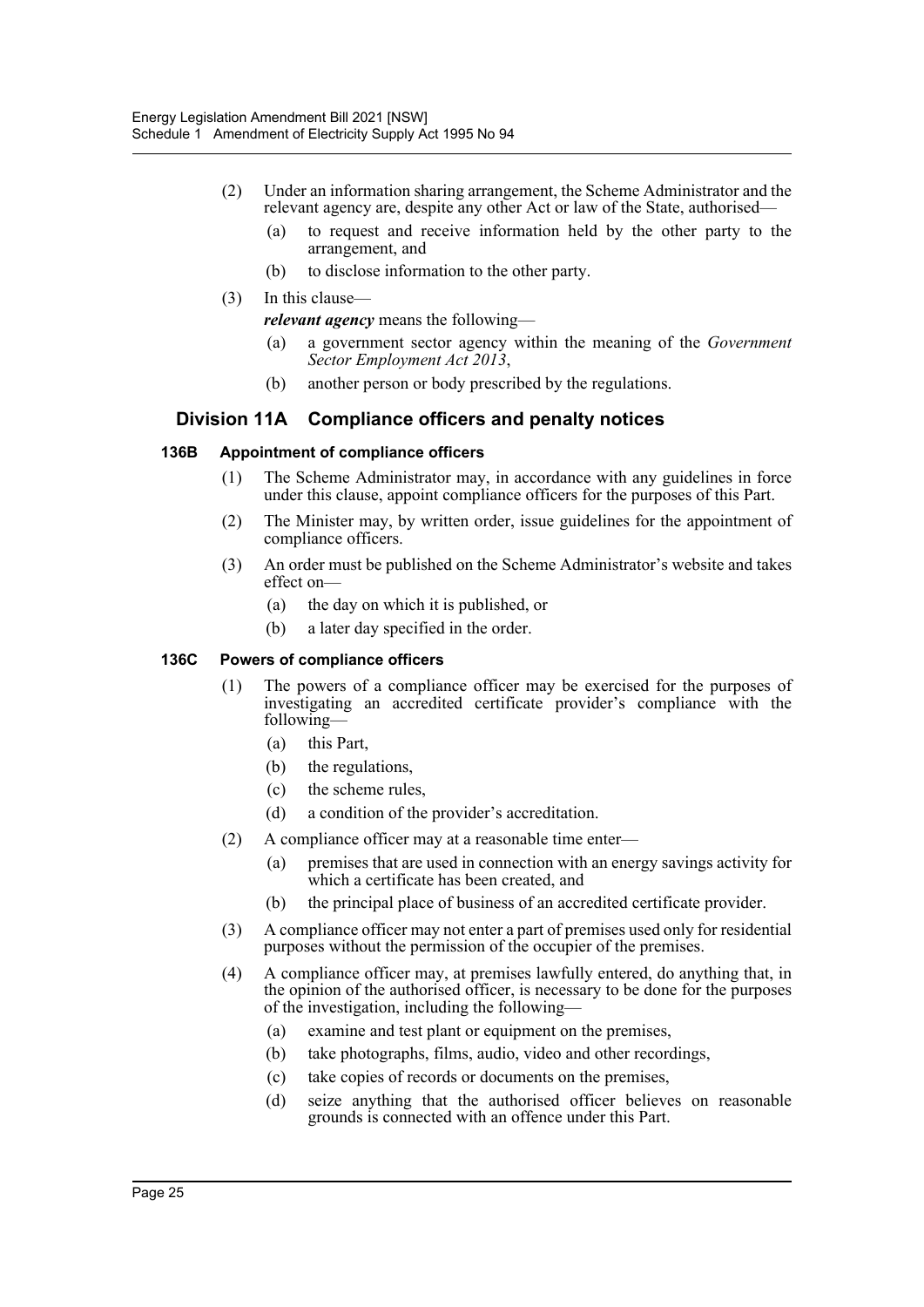(5) A person must not hinder or obstruct a compliance officer in the exercise of a power.

Maximum penalty—

- (a) in the case of a corporation—200 penalty units, or
- (b) for an individual—50 penalty units.
- (6) A person is not guilty of an offence under subclause (5) unless it is established that the authorised officer identified themselves as a compliance officer.

#### **136D Penalty notices**

- (1) A compliance officer may issue a penalty notice to a person if it appears to the officer that the person has committed a penalty notice offence.
- (2) A penalty notice offence is an offence in this Part, or a regulation under this Part, that is prescribed by the regulations as a penalty notice offence.
- (3) The *Fines Act 1996* applies to a penalty notice issued under this clause. **Note.** The *Fines Act 1996* provides that, if a person issued with a penalty notice does not wish to have the matter determined by a court, the person may pay the amount specified in the notice and is not liable to any further proceedings for the alleged offence.
- (4) The amount payable under a penalty notice issued under this clause is the amount prescribed for the alleged offence by the regulations, which must not exceed the maximum amount of penalty that could be imposed for the offence by a court.
- (5) This clause does not limit the operation of another provision of, or made under, this or another Act relating to proceedings that may be taken for offences.

#### **[87] Schedule 4A, clause 137(2)**

Omit the subclause. Insert instead—

- (2) A rule may make provision for a matter by applying, adopting or incorporating the provisions of an Act or statutory rule or another publication as follows—
	- (a) with or without modification,
	- (b) as in force on a particular day or from time to time.

#### **[88] Schedule 4A, clause 139(5)**

Insert after clause 139(4)—

(5) A person who, under a scheme rule, is approved by the Scheme Administrator to undertake a function and who is aggrieved by a decision of the Scheme Administrator to revoke the person's approval may apply to the Civil and Administrative Tribunal for an administrative review of the decision under the *Administrative Decisions Review Act 1997*.

#### **[89] Schedule 4A, clause 140A**

Insert after clause 140—

#### **140A Ancillary offences**

- (1) This clause applies to a person who, for an offence under this Part or the regulations under this Part—
	- (a) causes or permits another person to commit the offence, or
	- (b) aids, abets, counsels or procures another person to commit the offence, or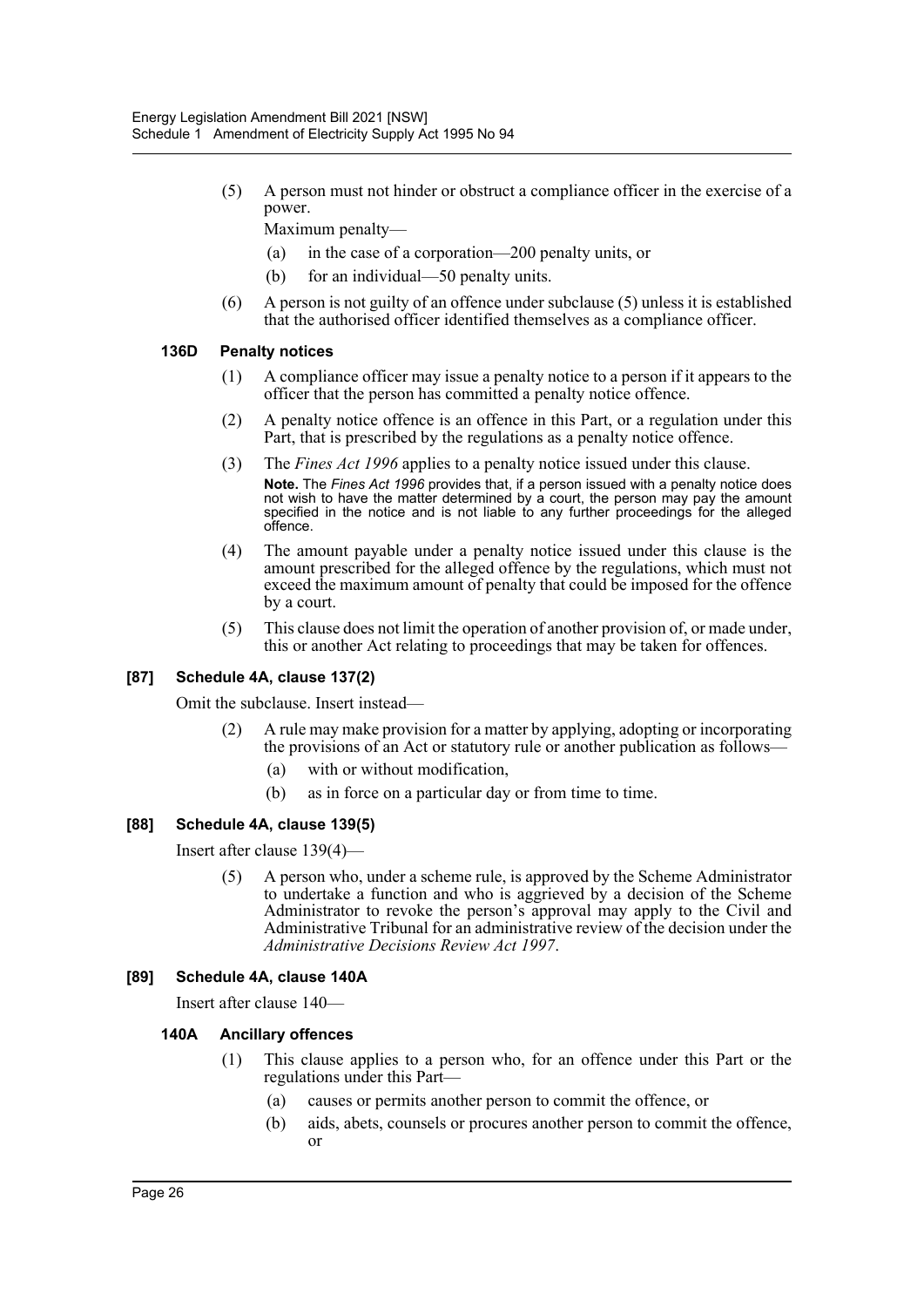- (c) conspires with another person to commit the offence.
- (2) A person to whom this clause applies is guilty of the offence and is liable to the same penalty applicable to an offence against the other provision.

#### **[90] Schedule 4A, clause 141(3), definition of "protected person"**

Insert at the end of the definition, paragraph (c)—

- , or
- (d) a compliance officer.

#### **[91] Schedule 4A, clause 142(1) and (1A)**

Omit clause 142(1). Insert instead—

- (1) As soon as practicable after 1 March in each year, the Scheme Regulator must prepare a report on the extent to which scheme participants have complied, or failed to comply, with individual certificate targets during the previous year.
- (1A) The report must be forwarded to the Minister on or before—
	- (a) the date prescribed by the regulations, or
	- (b) if the regulations do not prescribe a date—31 August in the same year.

#### **[92] Schedule 4A, clause 144A**

Insert after clause 144—

#### **144A Exchange of information**

- (1) Despite another provision of this Act, the Scheme Administrator may keep the following information—
	- (a) information about offences or alleged offences under this Part,
	- (b) information collected in the administration of this Act.
- (2) The Scheme Administrator may give the information kept under this clause to the following—
	- (a) a person or body undertaking functions, similar to those undertaken by the Scheme Administrator, in another State or Territory or for the Commonwealth,
	- (b) a a government sector agency within the meaning of the *Government Sector Employment Act 2013*.

#### **[93] Schedule 4A, clause 147**

Insert after clause 146—

#### **147 Termination of scheme—regulations**

- (1) On termination of the scheme under clause 145 or 146, regulations may be made about the effect of the termination on rights conferred or obligations imposed under this Part.
- (2) Without limiting subclause (1), the regulations may—
	- (a) prohibit scheme participants from carrying forward a shortfall, or part of a shortfall, for a year to the following year, and
	- (b) specify other conditions that must be complied with following the termination.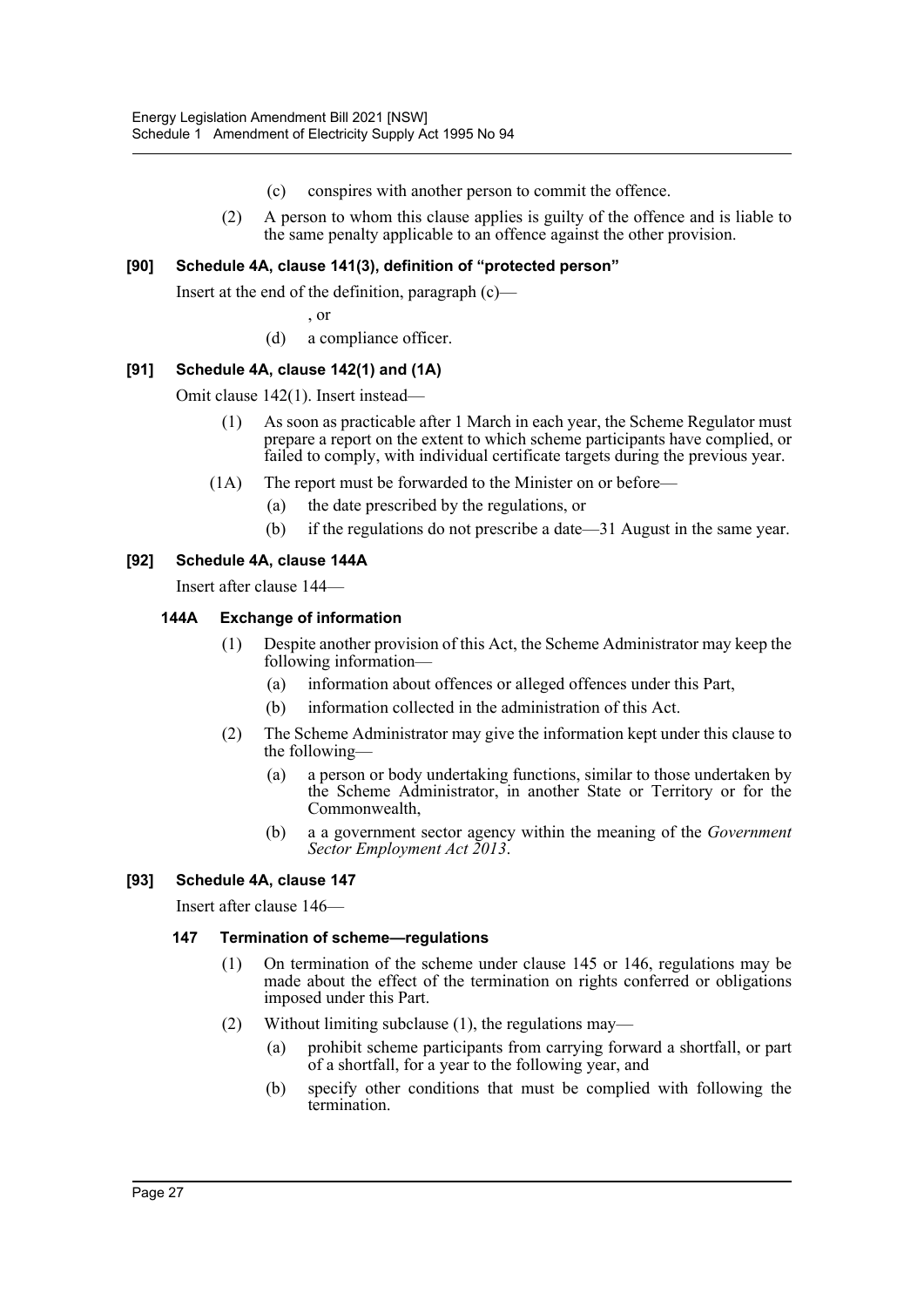#### **[94] Schedule 6 Savings, transitional and other provisions**

Insert at the end of the Schedule, with appropriate Part and clause numbering—

# **Part Provisions consequent on enactment of Energy Legislation Amendment Act 2021**

#### **Energy savings certificates**

Schedule 4A, clause 34, as amended by the Energy Legislation Amendment Act 2021, does not apply to an energy savings certificate created before the commencement of the amendment.

#### **[95] Dictionary**

#### Omit the definitions of *customer* and *distribution system*.

Insert in alphabetical order—

*customer* includes the following—

- (a) a retail customer,
- (b) a regulated SAPS customer,
- (c) a wholesale customer.

#### *cyber security direction*—see section 94BA

*cyber security incident* means acts, events or circumstances involving, or likely to involve, 1 or more of the following—

- (a) unauthorised access to computer data or a computer program,
- (b) unauthorised modification of computer data or a computer program,
- (c) unauthorised impairment of electronic communication to or from a computer,
- (d) unauthorised impairment of the availability, reliability, security or operation of a computer, computer data or a computer program.

#### *distribution system*—see section 12A.

*regulated SAPS customer* means a person to whose premises a distributor conveys electricity from a regulated stand-alone power system.

*regulated stand-alone power system* has the same meaning as in the *National Electricity (NSW) Law*.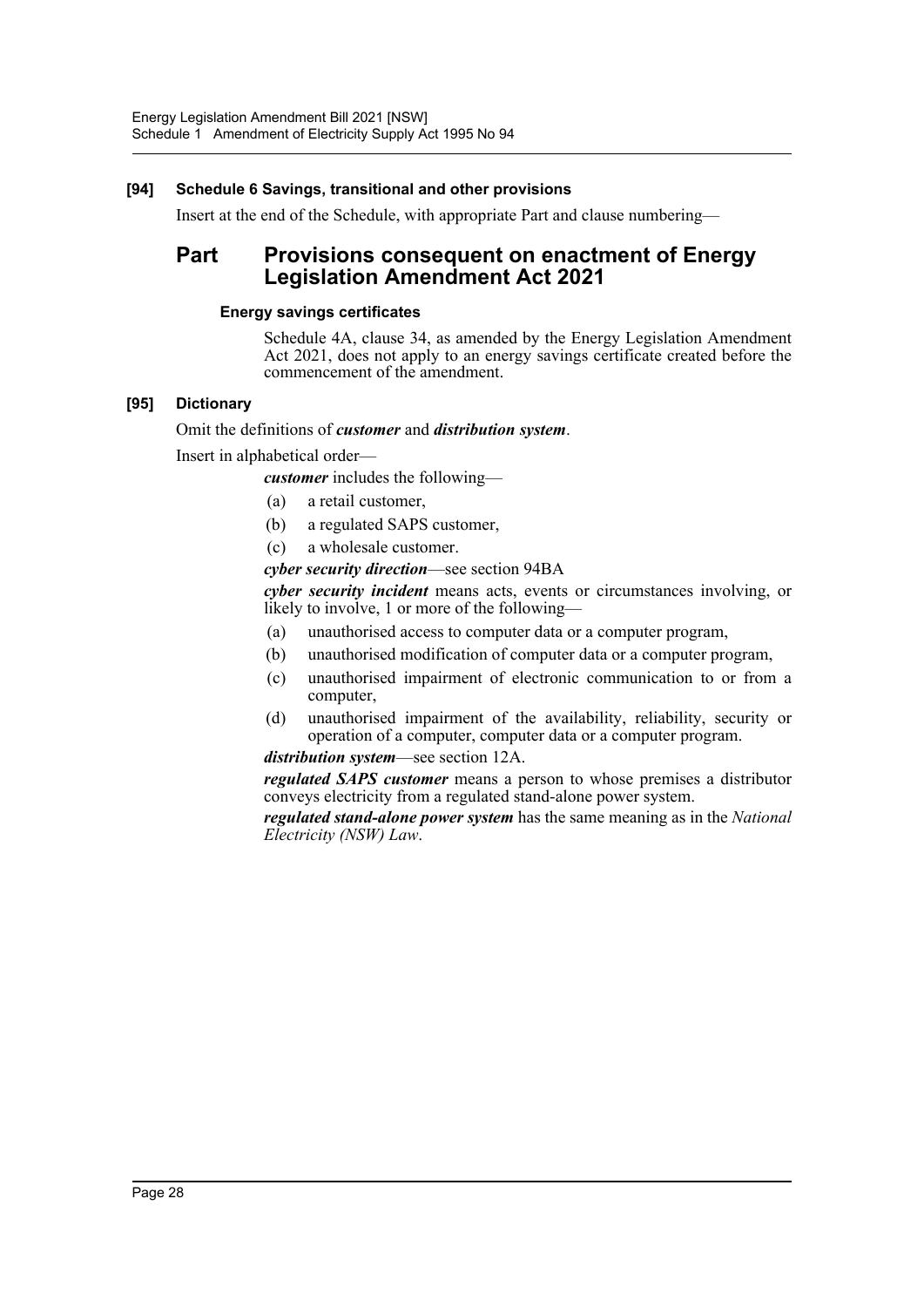# <span id="page-29-0"></span>**Schedule 2 Amendment of Energy and Utilities Administration Act 1987 No 103**

#### **[1] Section 23 Definitions**

Omit the definition of *proclaimed form of energy*. Insert in alphabetical order—

*AEMO* means the Australian Energy Market Operator Limited ACN 072 010 327.

*cyber security incident* means acts, events or circumstances involving, or likely to involve, 1 or more of the following—

- (a) unauthorised access to computer data or a computer program,
- (b) unauthorised modification of computer data or a computer program,
- (c) unauthorised impairment of electronic communication to or from a computer,
- (d) unauthorised impairment of the availability, reliability, security or operation of a computer, computer data or a computer program.

*declared form of energy* means a form of energy or energy resources specified in an order under section 24.

*form of energy or energy resources* means a form of energy or energy resources other than electricity.

*supply* includes the following—

- (a) distribution, provision, sale, storage and transport of energy or energy resources,
- (b) production or extraction of energy or energy resources.

*use* of energy includes consumption of energy.

#### **[2] Sections 24–27A**

Omit sections 24–27. Insert instead—

#### **24 Declaration of energy supply emergency**

- (1) The Premier may, by written order, declare an energy supply emergency if satisfied that—
	- (a) the supply of a form of energy or energy resources to the State or part of the State is disrupted to a significant degree, or
	- (b) the supply of a form of energy or energy resources to the State or part of the State is at risk of disruption to a significant degree, or
	- (c) due to a cyber security incident the operations of a person that supplies a form of energy within the State—
		- (i) are disrupted to a significant degree, or
		- (ii) are at risk of disruption to a significant degree.
- (2) A declaration under this section has effect from the date specified in the order.
- (3) A declaration under this section remains in force—
	- (a) for the period specified in the order, or
	- (b) if the order does not specify a period in which the declaration remains in force—until revoked by the Premier by written order.
- (4) As soon as practicable after making or revoking a declaration under this section, other than a declaration made because of a cyber security incident, the Premier must arrange for the declaration or revocation to be—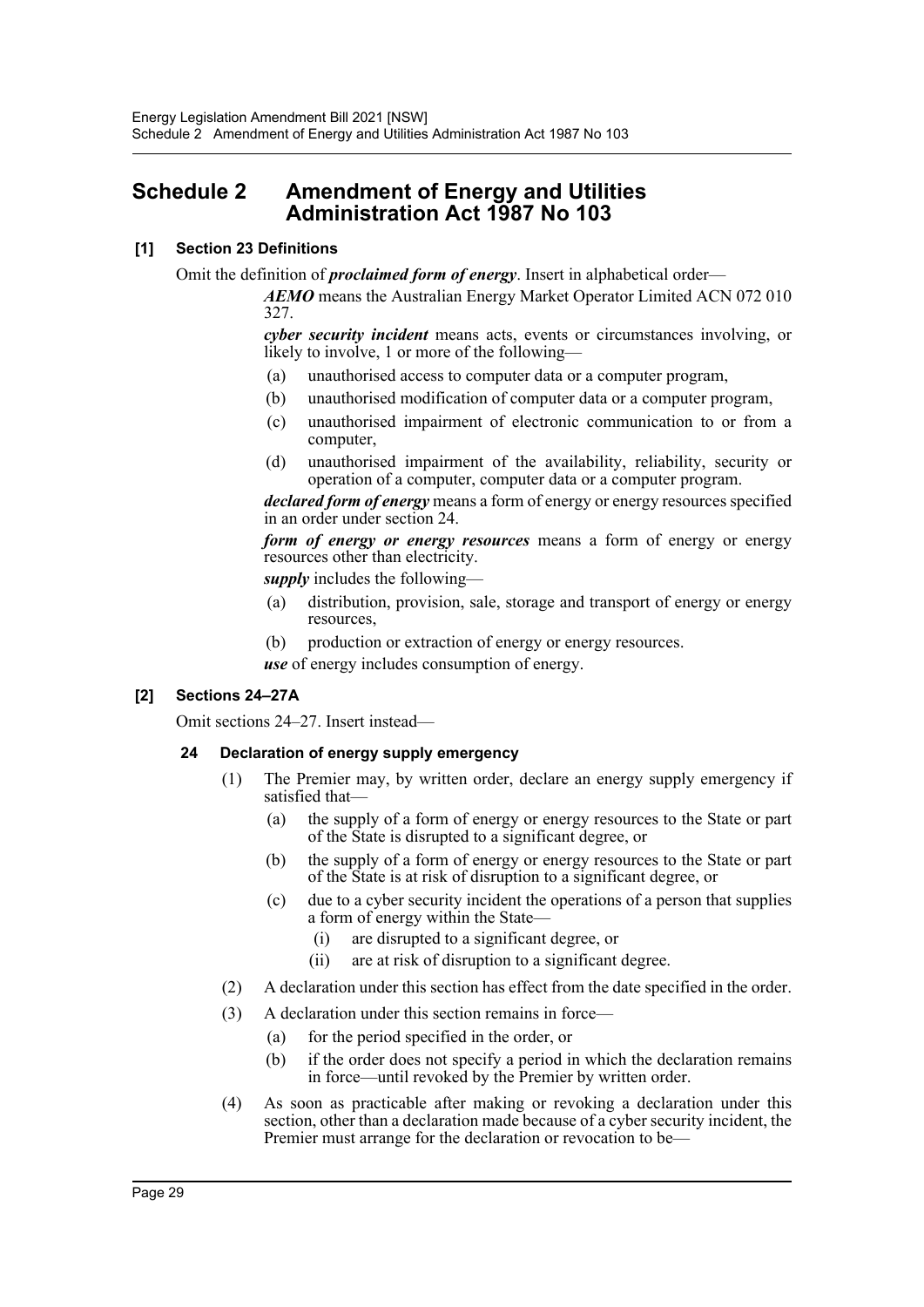- (a) made publicly available in the way the Premier considers appropriate, and
- (b) published in the Gazette.

#### **25 Direction during energy supply emergency**

- (1) While a declaration under section  $24(1)(a)$  or (b) is in force, the Minister may by order give directions the Minister considers reasonably necessary to respond to the energy supply emergency including directions for the following matters—
	- (a) to control, direct, restrict or prohibit the supply or use of a declared form of energy, whether generally or for a purpose specified in the direction,
	- (b) to direct a person who supplies a declared form of energy to supply it to a person specified in the direction,
	- (c) to direct a person to comply with the terms and conditions determined by the Minister for the supply of a declared form of energy,
	- (d) to direct a person to whom a declared form of energy is supplied to accept the declared form of energy,
	- (e) other matters the Minister considers necessary to give effect to—
		- (i) the declaration, or
		- (ii) a recommendation made by a qualified person under section 28.
- (2) A direction may—
	- (a) operate throughout the whole of the State or in a specified part of the State, and
	- (b) operate for a specified period, time or occasion, and
	- (c) be of general operation or have limited operation according to a time, place, circumstance, condition or restriction specified in the direction, and
	- (d) authorise a specified person to enter land or a building or structure, used for or in connection with the supply of the declared form of energy, and
	- (e) authorise a specified person to take possession or control of or use property, a business or an undertaking used for or in connection with the supply of the declared form of energy.
- (3) A direction may be revoked by the Minister.
- (4) A direction or revocation of a direction—
	- (a) must be published in the Gazette and on publication is taken to have been served on or brought to the notice of all persons concerned or affected by it, and
	- (b) without affecting the application of paragraph (a)—may, if it applies to a specified person, be given to the person verbally or in writing.
- (5) If a direction or the revocation of a direction is given verbally under subsection (4)(b), written confirmation of the direction or revocation must be given to the person as soon as practicable.

#### **26 Cyber security directions**

(1) While a declaration under section  $24(1)(c)$  is in force, the Minister may, by written order, give a direction (a *cyber security direction*) to a person requiring the person to take the action the Minister considers reasonably necessary to—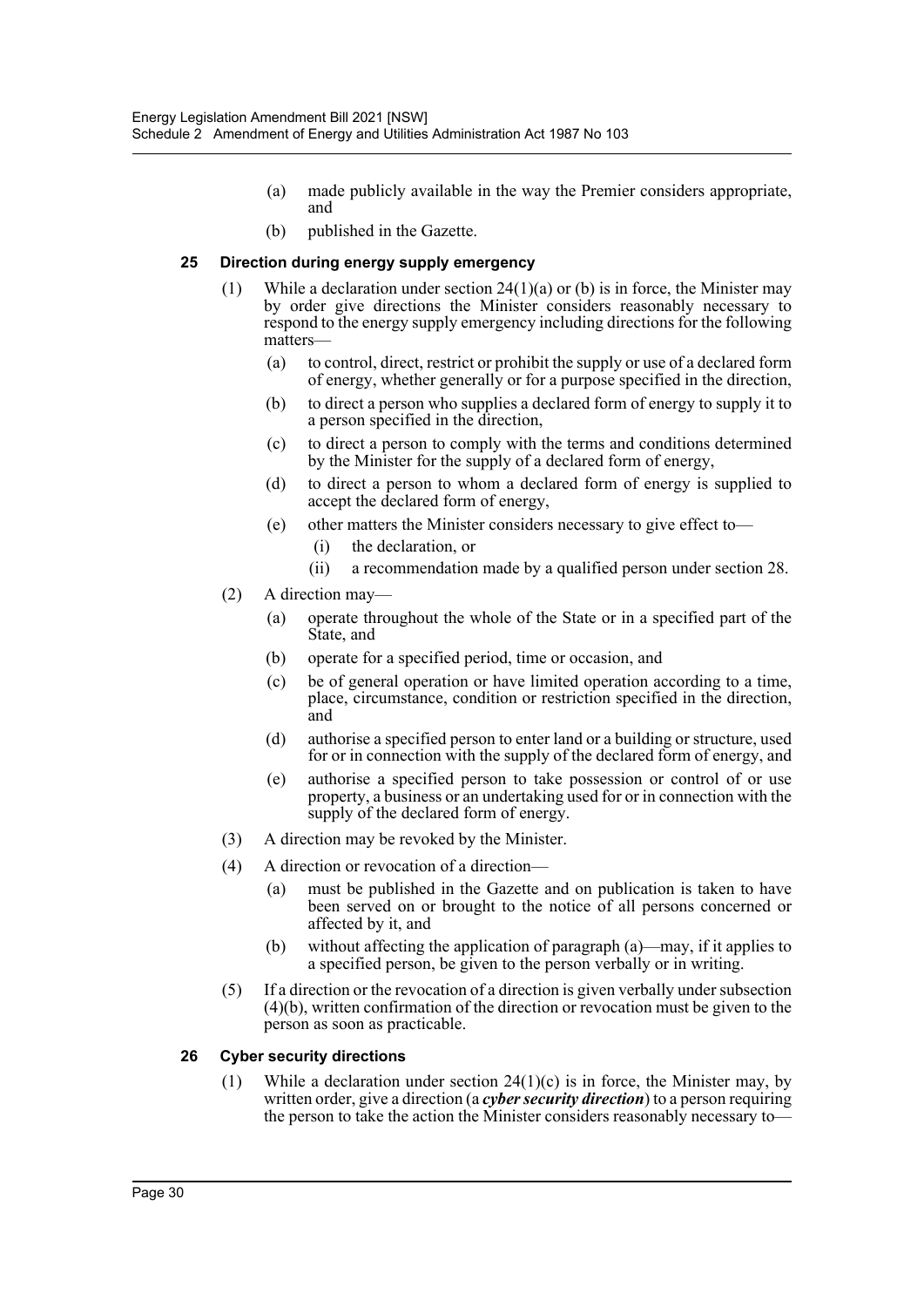- (a) respond to the impact of the incident on the person's information technology systems, or
- (b) prevent the incident having an impact on the person's information technology systems.
- (2) The Minister's written order under subsection (1) must include a copy of the Premier's declaration of the energy supply emergency under which the cyber security direction is given.
- (3) A cyber security direction—
	- (a) has effect for the period specified in the direction, and
	- (b) may be varied or revoked by a subsequent direction under this section.

#### **27 Requirement to provide information**

- (1) The Minister may, by written notice (an *information notice*), require a person to provide information for 1 or more of the following purposes—
	- (a) to determine whether the supply of a form of energy or energy resources to the State or any part of the State has been, or is likely to be, disrupted to a significant degree,
	- (b) to determine whether there is, or is likely to be, a cyber security incident affecting the effective supply of a form of energy or energy resources to the State or any part of the State,
	- (c) to plan and prepare for the exercise of powers under this Part if the supply of a form of energy or energy resources is disrupted to a significant degree,
	- (d) the administration or execution of this Part.
- (2) Without limitation, an information notice given to a person may require the person to provide the following information to the Minister—
	- (a) information about a cyber security incident that the Minister reasonably believes affects the person,
	- (b) the person's plan to respond to cyber security incidents,
	- (c) information about the actions the person has taken, or intends to take, in response to a cyber security incident.
- (3) An information notice must specify—
	- (a) the way the information must be provided, and
	- (b) the reasonable time in which the information must be provided.
- (4) An information notice may be given whether or not a declaration of an energy supply emergency is in force.
- (5) A person must not—
	- (a) without lawful excuse fail to comply with an information notice given to the person, or
	- (b) provide information, in purported compliance with an information notice, that is false or misleading in a material respect.

Maximum penalty—

- (a) for a corporation—2,000 penalty units, or
- (b) for an individual—100 penalty units.
- (6) In addition to service under section 43A, an information notice may be given to a person by—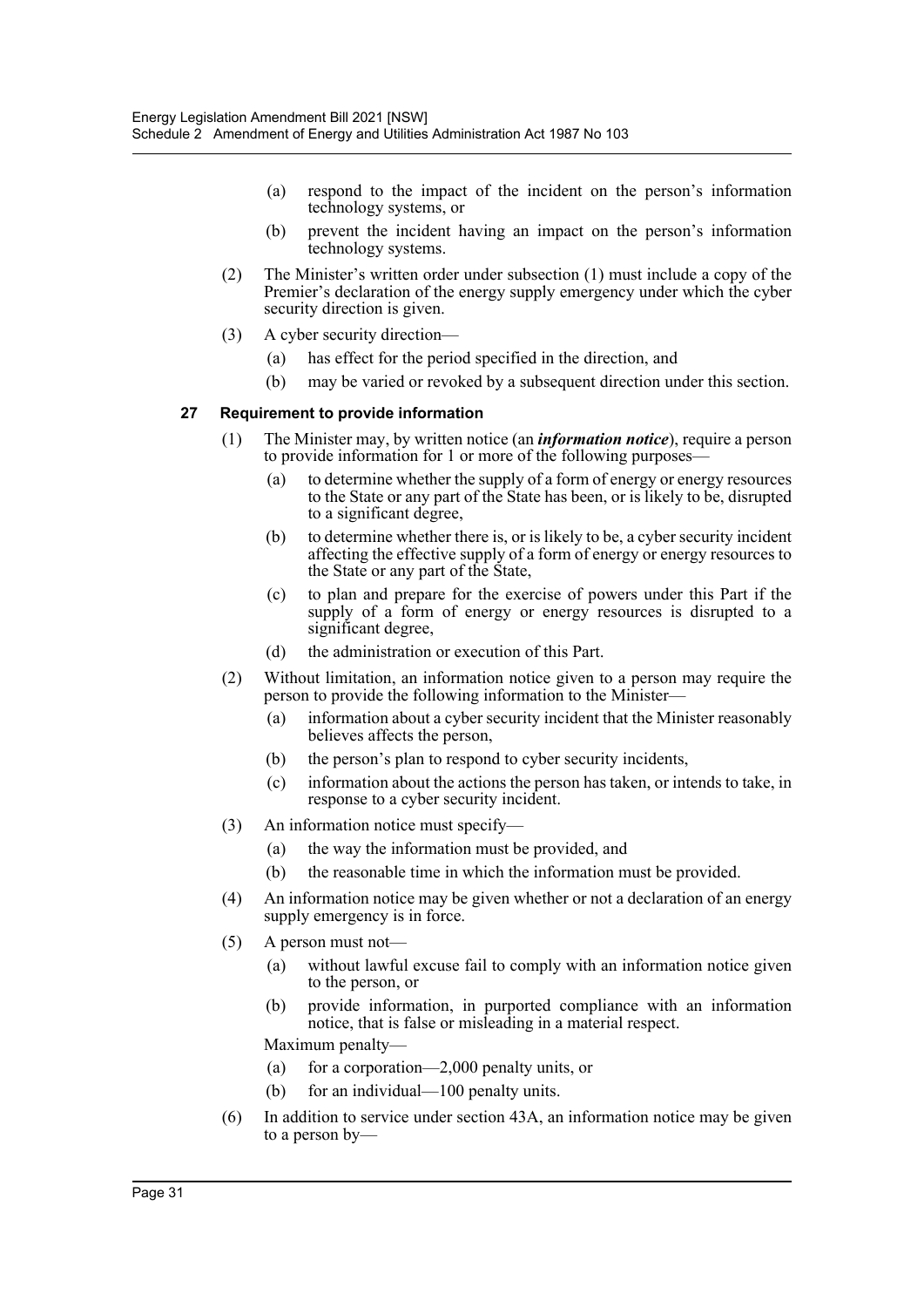- (a) email, to an email address specified by the person for the giving of information notices, or
- (b) another method authorised by the regulations for the giving of information notices.

#### **27A Disclosure of information provided to Minister**

- (1) The Minister must not disclose information provided to the Minister under section 27 except—
	- (a) with the consent of the person who provided the information, or
	- (b) if the Minister is satisfied that the information is not confidential in nature, or
	- (c) in connection with the administration or execution of this Act, or
	- (d) to AEMO, or
	- (e) to a person prescribed by the regulations for the purposes of this section, or
	- (f) in accordance with a requirement under an Act or law.
- (2) The Minister may give a direction to a person to whom the Minister has given information under subsection (1) prohibiting or restricting the person from disclosing the information if the Minister is satisfied that it is appropriate to give the direction because of the confidential nature of the information.
- (3) A person must comply with a direction given to the person under subsection (2).

Maximum penalty—

- (a) for a corporation—2,000 penalty units, or
- (b) for an individual—100 penalty units.

#### **[3] Section 28 Appointment of qualified person to investigate certain industrial matters**

Omit "an order is in force under section 26" from section 28(2).

Insert instead "a declaration is in force under section 24".

#### **[4] Section 28(2)(a)–(c)**

Omit the paragraphs. Insert instead—

- (a) the supply of a declared form of energy,
- (b) persons engaged in the supply of a declared form of energy,
- (c) the use of a declared form of energy.

#### **[5] Section 28(3)**

Omit "order under section 26". Insert instead "declaration under section 24".

#### **[6] Sections 29 and 30**

Omit the sections. Insert instead—

#### **29 Disruption of supply**

- (1) If a person is convicted of failing to comply with a direction given by the Minister under section 25, the Minister may direct the person to discontinue the supply of the declared form of energy.
- (2) A direction under subsection (1) ceases to have effect—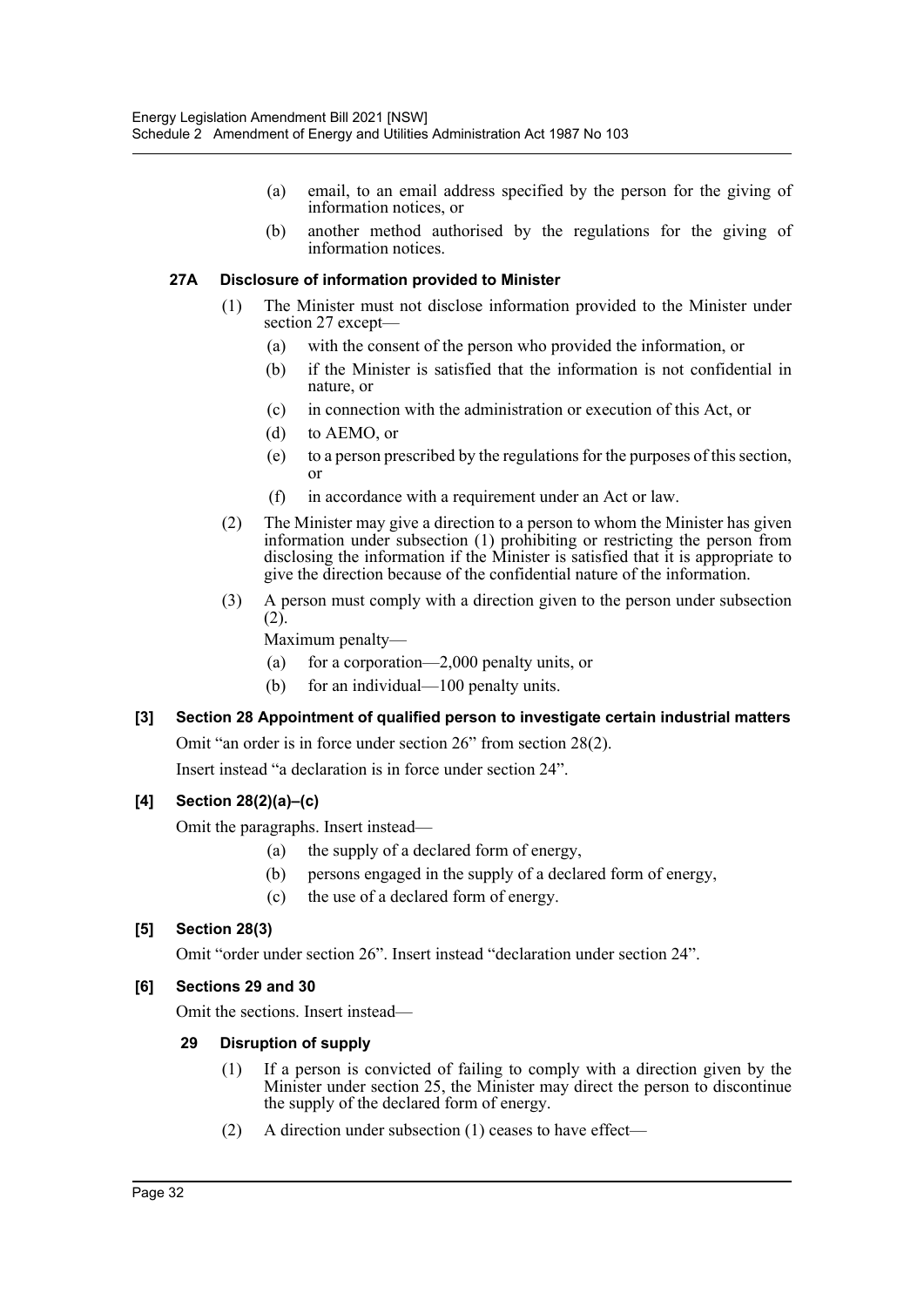- (a) on the date determined by the Minister, or
- (b) when the relevant direction made by the Minister under section 25 ceases to have effect.

#### **30 Failure to comply with Minister's direction**

A person must not fail to comply with a direction given by the Minister under section 25, 26 or 29.

Maximum penalty—

- (a) for a corporation—2,000 penalty units, or
- (b) for an individual—100 penalty units.

#### **[7] Section 32 Functions of inspectors**

Omit section 32(1). Insert instead—

- (1) The functions of an inspector under this section may be exercised only—
	- (a) if a declaration of an energy supply emergency is in force under section 24, and
	- (b) for the form of energy specified in the declaration.

#### **[8] Section 33 Obstruction etc of inspectors**

Omit the penalty provision from section 33(1). Insert instead—

Maximum penalty—

- (a) for a corporation—200 penalty units, or
- (b) for an individual—50 penalty units.

#### **[9] Section 34H Payments out of Climate Change Fund**

Omit "hydrogen energy" wherever occurring in section 34H(1)(d1)(i) and (ii).

Insert instead "hydrogen".

#### **[10] Section 34N**

Insert after section 34M—

#### **34N Exemptions for electricity used by green hydrogen producers**

- (1) A licensed distributor to which a contributions order applies must not recover charges from a person who buys electricity exempted under this section for the purpose of paying the annual contributions under a contributions order.
- (2) The Minister may, by order published in the Gazette, grant an exemption for electricity—
	- (a) used by a specified person or class of persons, or
	- (b) used in connection with a specified activity or class of activities.
- (3) The Minister may grant an exemption for electricity only if satisfied that the electricity is used to produce green hydrogen.
- (4) An exemption must specify whether it is a full or partial exemption.
- (5) If an exemption is a partial exemption, the order granting the exemption must specify, as a percentage or otherwise, the proportion of the electricity used by the person or class of persons, or in connection with the activity or class of activities, that is exempt.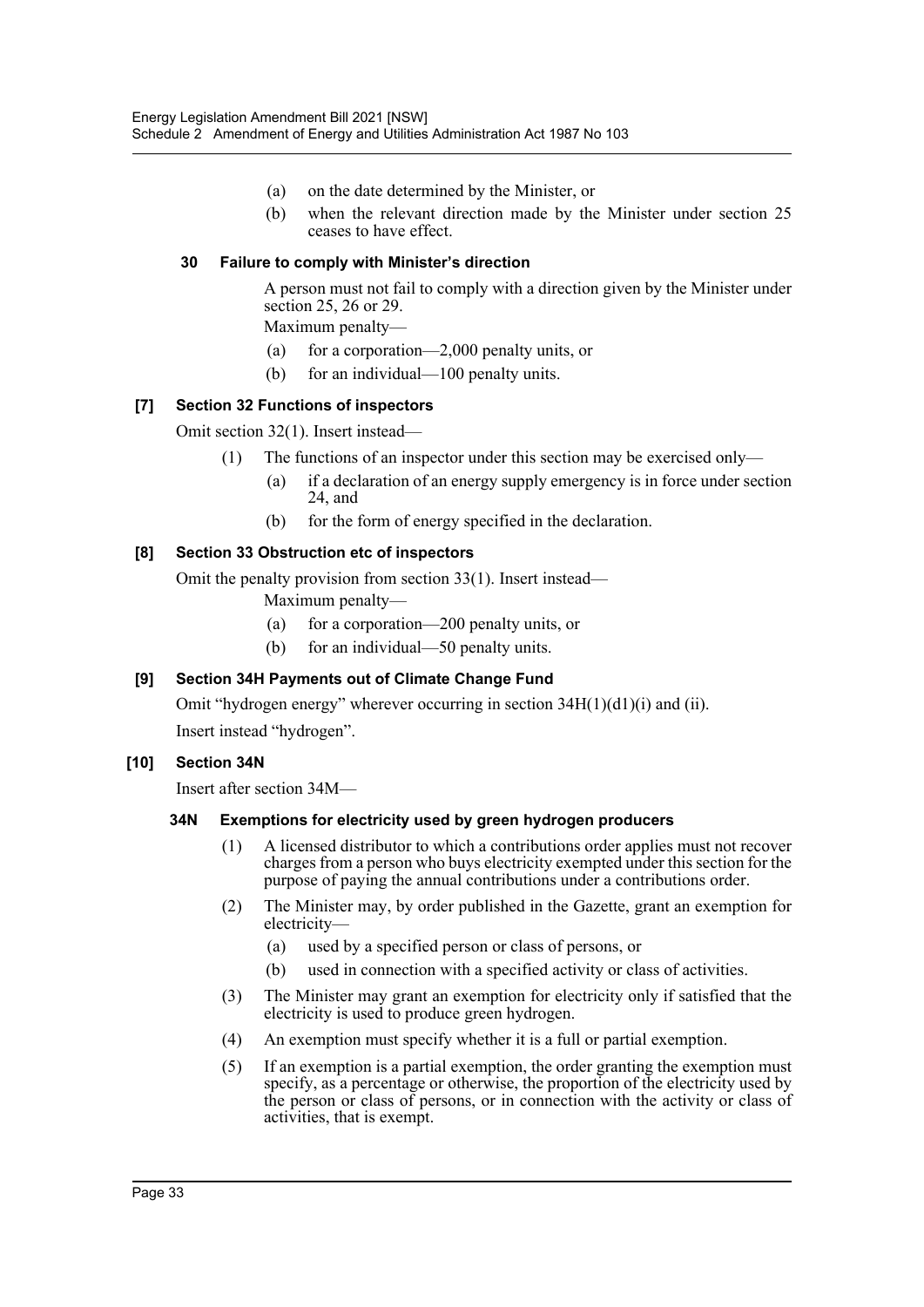- (6) The regulations may provide for—
	- (a) the making of an application for an exemption, including the matters required to be addressed or included in an application, and
	- (b) the matters the Minister must consider in determining whether to grant an exemption.
- (7) The regulations may make further provision in relation to whether electricity is taken to be used to produce green hydrogen.
- (8) Subject to the regulations, the Minister may determine the basis on which electricity is taken to be used to produce green hydrogen for the purposes of this section.
- (9) In this section *green hydrogen* means hydrogen produced using renewable energy.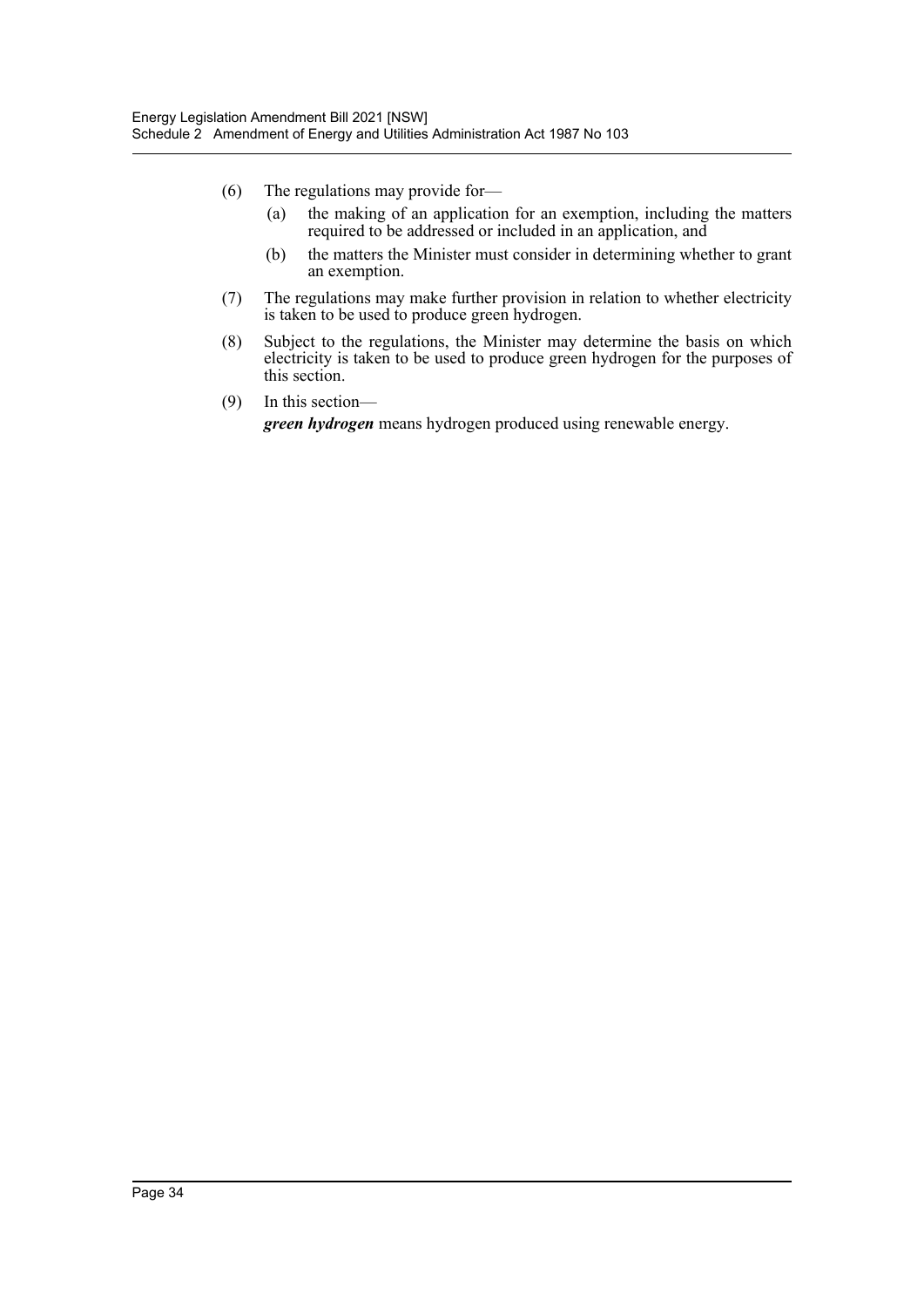# <span id="page-35-0"></span>**Schedule 3 Amendment of Forestry Act 2012 No 96**

#### **[1] Section 3 Definitions**

Insert in alphabetical order in section 3(1)—

*renewable energy infrastructure* means infrastructure for the generation and storage of energy from renewable sources, and includes associated transmission and distribution infrastructure.

#### **[2] Section 59 Objectives of land manager of forestry area**

Insert after section 59(1)—

- (1A) If the Corporation is the land manager of a forestry area used for forestry operations with trees of exotic coniferous species, the Corporation may facilitate the construction and operation of renewable energy infrastructure in the forestry area.
- (1B) An action by the Corporation under subsection (1A) must—
	- (a) be consistent with the obligations of the Corporation under a sustainable forest management certification scheme, including the following—
		- (i) restrictions on converting forested land to non-forest uses,
		- (ii) requirements to support local communities and timber processors with sustainable yield of forest products in the short, medium, and long term, and
	- (b) not result in premature harvesting of timber that causes the Corporation to fail to meet a supply commitment to a local timber processor under a timber supply agreement, and
	- (c) not result in more than 0.7% of forestry areas currently used for forestry operations with trees of exotic coniferous species being used for the construction and operation of renewable energy infrastructure, and
	- (d) not result in a net loss of timber available for forestry operations, and
	- (e) result in a net gain of land available for forestry operations.
- (1C) The Corporation must ensure that any land used for forestry operations in substitution for land used for the construction and operation of renewable energy infrastructure—
	- (a) is a similar distance from local timber processors as the land for which it is substituted, and
	- (b) has an area at least twice as large as the area used for the construction and operation of renewable energy infrastructure, and
	- (c) is of the same or greater productive capacity, and
	- (d) has the same or greater average annual rainfall.
- (1D) The Corporation will remain a State owned corporation that must act in accordance with the objectives of the Act.

#### **[3] Section 60 Forest permits for non-forestry uses**

Omit section 60(1). Insert instead—

- (1) The land manager of a forestry area may, on payment of the fee determined by the land manager, issue a forest permit authorising the holder of the permit to use the area for-
	- (a) the purposes specified in the permit, including recreational, sporting or commercial activities, and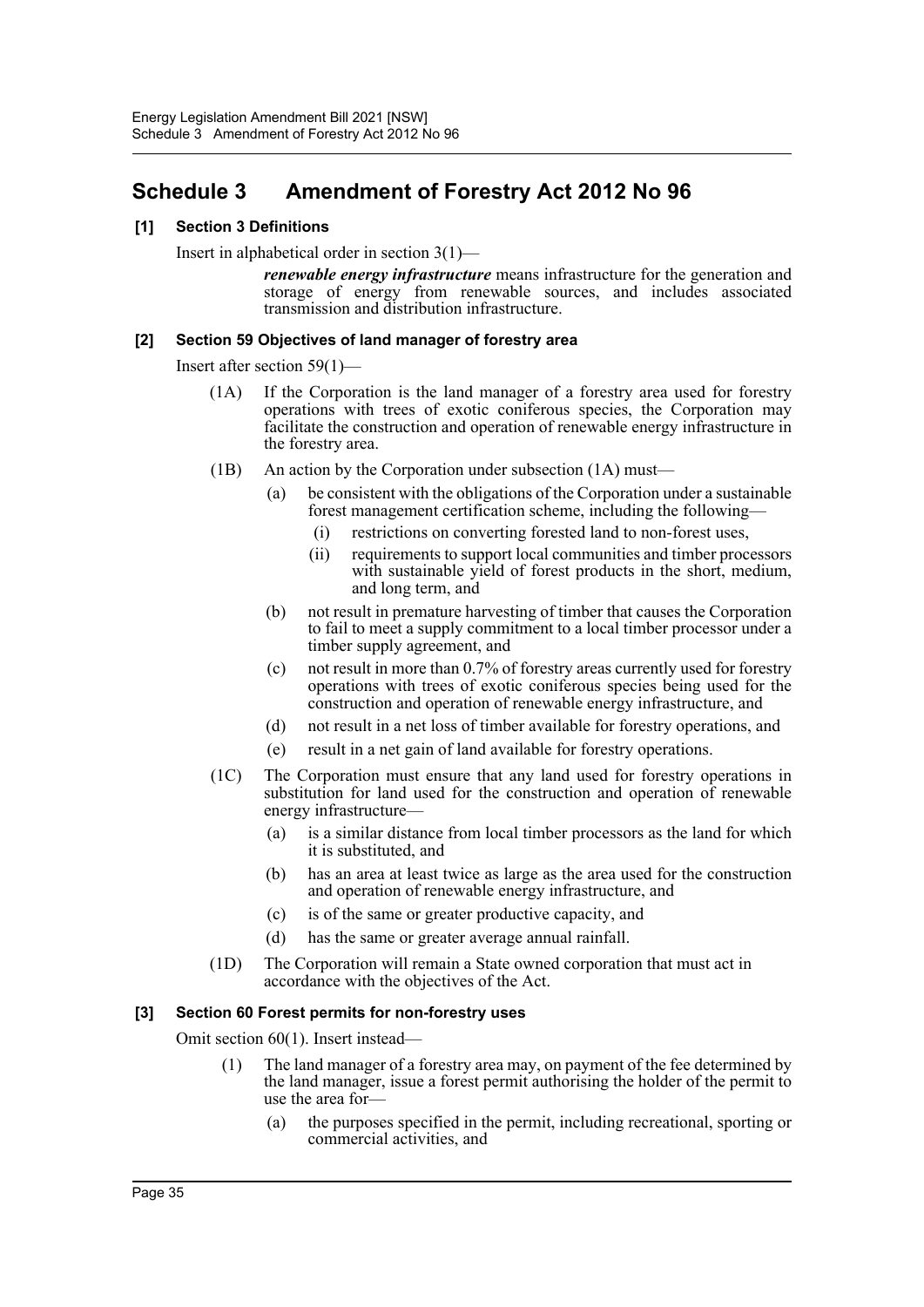- (b) if the area is used for forestry operations with trees of exotic coniferous species—the construction and operation of renewable energy infrastructure.
- (1A) The land manager of a forestry area must not issue a permit under subsection  $(1)(b)$  unless the land manager is satisfied that issuing the permit—
	- (a) is consistent with the obligations of the land manager under a sustainable forest management certification scheme, including the following—
		- (i) restrictions on converting forested land to non-forest uses,
		- (ii) requirements to support local communities and timber processors with sustainable yield of forest products in the short, medium, and long term, and
	- (b) will not result in premature harvesting of timber that causes the Corporation to fail to meet a supply commitment to a local timber processor under a timber supply agreement, and
	- (c) will not result in more than 0.7% of forestry areas currently used for forestry operations with trees of exotic coniferous species being used for the construction and operation of renewable energy infrastructure, and
	- (d) will not result in a net loss of timber available for forestry operations, and
	- (e) will result in a net gain of land available for forestry operations, and
- (1B) The land manager of a forestry area must not issue a permit under subsection (1)(b) unless land used for forestry operations in substitution for the land subject to the permit—
	- (a) is a similar distance from local timber processors as the land for which it is substituted, and
	- (b) has an area at least twice as large as the area used for the construction and operation of renewable energy infrastructure, and
	- (c) is of the same or greater productive capacity, and
	- (d) has the same or greater average annual rainfall.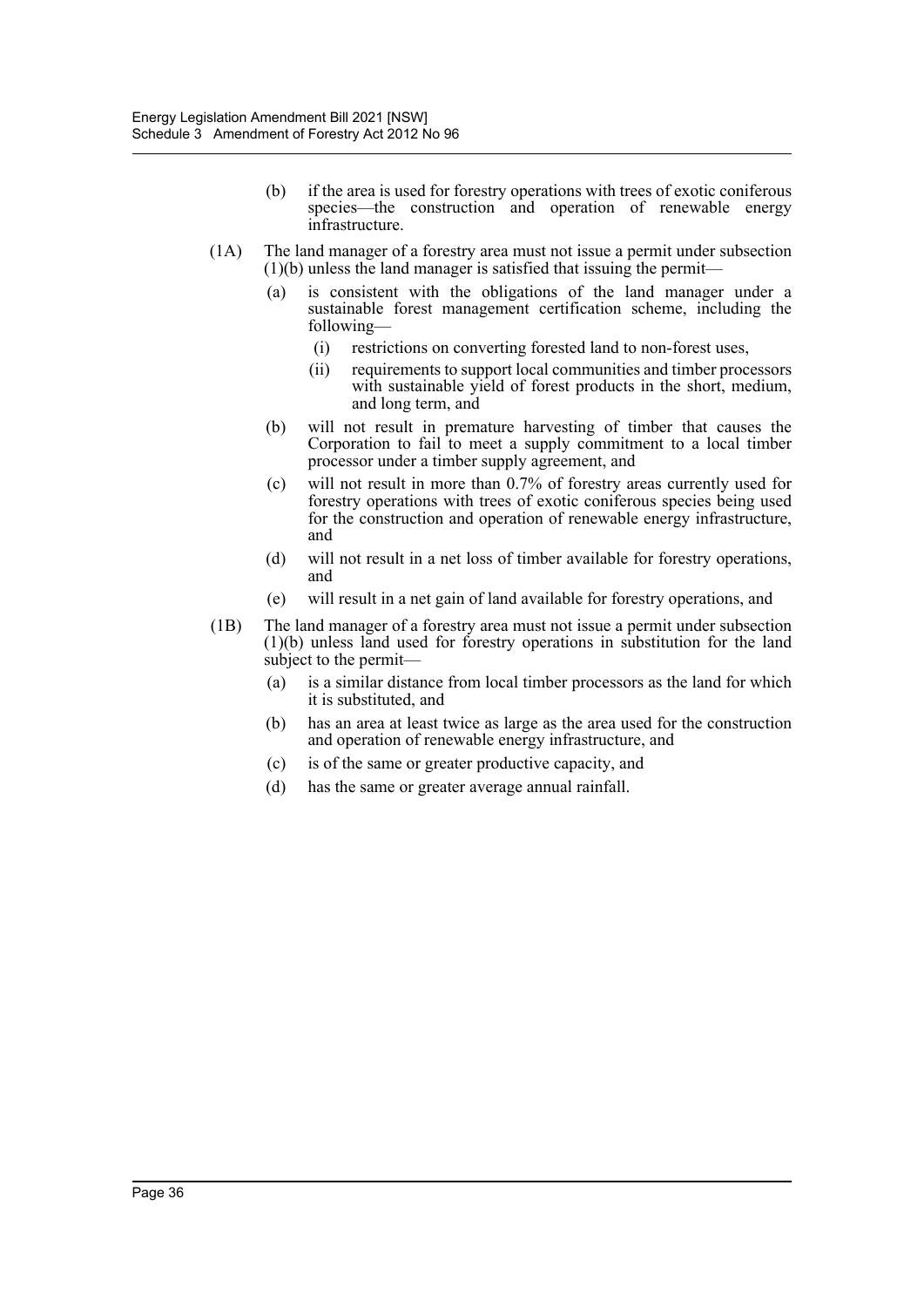# <span id="page-37-0"></span>**Schedule 4 Amendment of Gas Supply Act 1996 No 38**

#### **[1] Section 5 Prohibition of unauthorised gas reticulation**

Omit the penalty provision from section 5(1).

Insert instead—

Maximum penalty—5,000 penalty units.

#### **[2] Section 9 Determination of applications**

Omit section 9(1). Insert instead—

- (1) The Minister may determine an application for an authorisation by—
	- (a) granting the application, or
	- (b) granting the application with the modifications the Minister considers appropriate, or
	- (c) refusing the application.
- (1A) The Minister may determine an application for the transfer of an authorisation  $by-$ 
	- (a) granting the application, or
	- (b) refusing the application.
- (1B) When granting an application under subsection (1), with or without modifications, or subsection (1A), the Minister may impose conditions under section  $11(1)(b)$ .

#### **[3] Section 13**

Omit the section. Insert instead—

#### **13 Enforcement of authorisations by the Minister**

- (1) If the Minister is satisfied that the holder of an authorisation has knowingly contravened a requirement of this Act, the regulations or the conditions of the authorisation, the Minister may do 1 or more of the following—
	- (a) impose a monetary penalty not exceeding \$250,000 on the holder of the authorisation,
	- (b) if the holder of the authorisation is a corporation, impose a monetary penalty not exceeding \$50,000 on a person who is a director of or concerned in the management of the corporation, but only if the Minister is satisfied that the person knowingly authorised or permitted the contravention,
	- (c) cancel the authorisation.
- (2) Nothing in this section prevents an authorisation from being cancelled at the request of the authorisation holder.

#### **[4] Section 13A Enforcement of authorisations by Tribunal**

Omit "\$10,000" from section 13A(6). Insert instead "\$20,000".

#### **[5] Section 15**

Omit the section. Insert instead—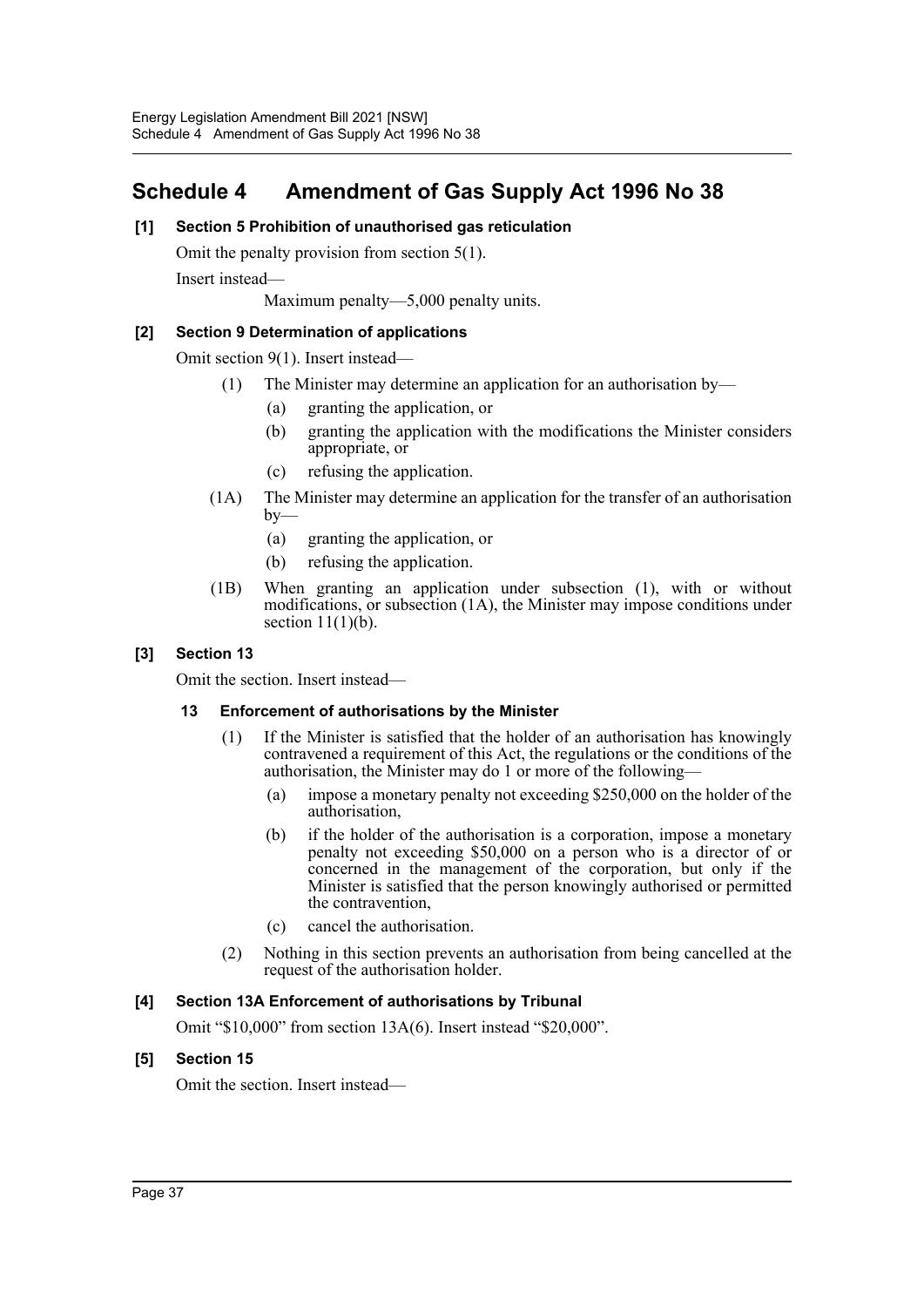#### **15 Annual authorisation fees**

- (1) It is a condition of an authorisation that the holder of the authorisation must pay an annual authorisation fee determined by the Minister.
- (2) The annual authorisation fee must be paid by the holder of the authorisation by the date and in the way specified by the Minister by written notice to the holder.

#### **[6] Section 34 Prohibition of unlicensed distribution of LPG and other gases**

Omit the penalty provision. Insert instead—

Maximum penalty—5,000 penalty units.

#### **[7] Section 38 Determination of applications**

Omit section 38(1). Insert instead—

- (1) The Minister may determine an application for a licence by—
	- (a) granting the application, or
	- (b) granting the application with the modifications the Minister considers appropriate, or
	- (c) refusing the application.
- (1A) The Minister may determine an application for the transfer of a licence by—
	- (a) granting the application, or
	- (b) refusing the application.
- (1B) When granting an application under subsection (1), with or without modifications, or subsection (1A), the Minister may impose conditions under section  $40(1)(b)$ .

#### **[8] Section 42**

Omit the section. Insert instead—

#### **42 Enforcement of licences by the Minister**

- (1) If the Minister is satisfied that the holder of a licence has knowingly contravened a requirement of this Act, the regulations or the conditions of the licence, the Minister may do 1 or more of the following—
	- (a) impose a monetary penalty not exceeding \$250,000 on the holder of the licence,
	- (b) if the licence holder is a corporation—impose a monetary penalty not exceeding \$50,000 on a person who is a director of or concerned in the management of the corporation, but only if the Minister is satisfied that the person knowingly authorised or permitted the contravention,
	- (c) cancel the licence.
- (2) Nothing in this section prevents a licence from being cancelled at the request of the licence holder.

#### **[9] Section 42A Enforcement of licences by Tribunal**

Omit "\$10,000" from section 42A(6). Insert instead "\$20,000".

#### **[10] Section 44**

Omit the section. Insert instead—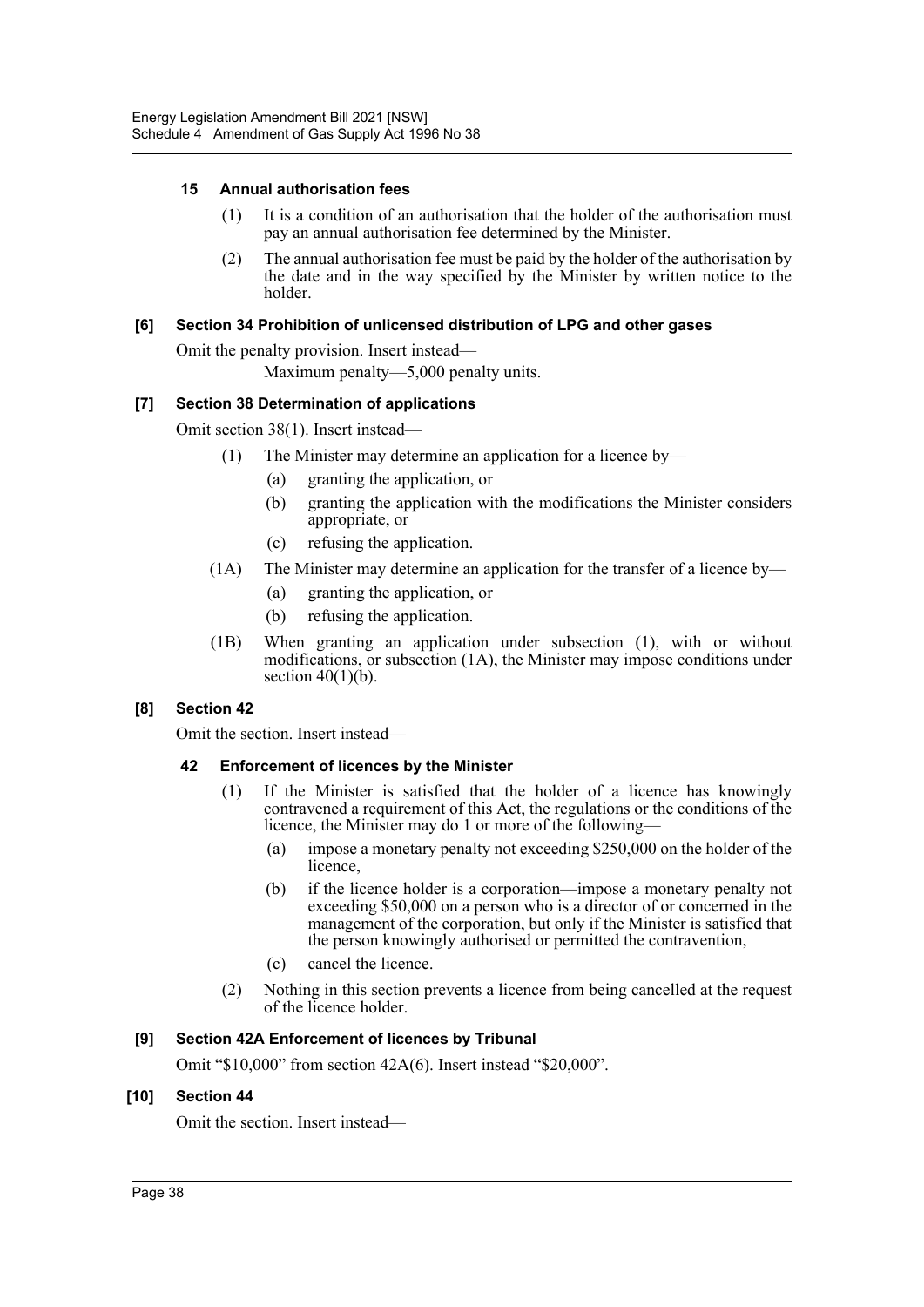#### **44 Annual licence fees**

- (1) It is a condition of a licence that the holder of the licence must pay an annual licence fee determined by the Minister.
- (2) The annual licence fee must be paid by the holder of the licence by the date and in the way specified by the Minister by written notice to the holder.

#### **[11] Sections 50–50AB**

Omit section 50. Insert instead—

#### **50 Obstruction of gas works**

- (1) This section applies if a network operator has reasonable cause to believe that—
	- (a) a structure or thing situated in, on or near the operator's gas works is destroying, damaging or interfering with the gas works, or
	- (b) there is a material risk that a structure or thing situated in, on or near the operator's gas works could destroy, cause damage to, or interfere with the gas works.
- (2) The network operator may—
	- (a) give written notice to the person having control of the structure or thing requiring the person to modify or remove the structure or thing, or
	- (b) in an emergency—
		- (i) modify or remove the structure or thing itself, or
		- (ii) move the gas works away from the structure or thing.
- (3) A notice under subsection  $(2)(a)$ 
	- (a) must specify—
		- (i) the work to be carried out, and
		- (ii) a reasonable time within which the work must be carried out, and
	- (b) may allow the person to elect to have the network operator move the gas works away from the structure or thing.
- (4) If a person given a notice under subsection (2)(a) fails to carry out the work in accordance with the notice, the network operator may carry out the work.
- (5) A network operator may apply for an injunction to prevent a structure or thing being placed in, on or near the operator's gas works.

#### **50AA Responsibility to pay for removing obstruction of gas works**

- (1) Work undertaken by the person having control of the structure or thing in accordance with a notice given under section  $50(2)(a)$  must be carried out at the expense of the person.
- (2) If the network operator carries out work under section 50(4) or following an election under section  $50(3)(b)$ , the cost of carrying out the work and repairing any damage caused to the operator's gas works by the structure or thing may be recovered by the operator in a court of competent jurisdiction as a debt owing to the operator by the person in control of the structure or thing.
- (3) Despite subsection (2), a network operator may not recover costs associated with work carried out under section 50—
	- (a) if the structure or thing was-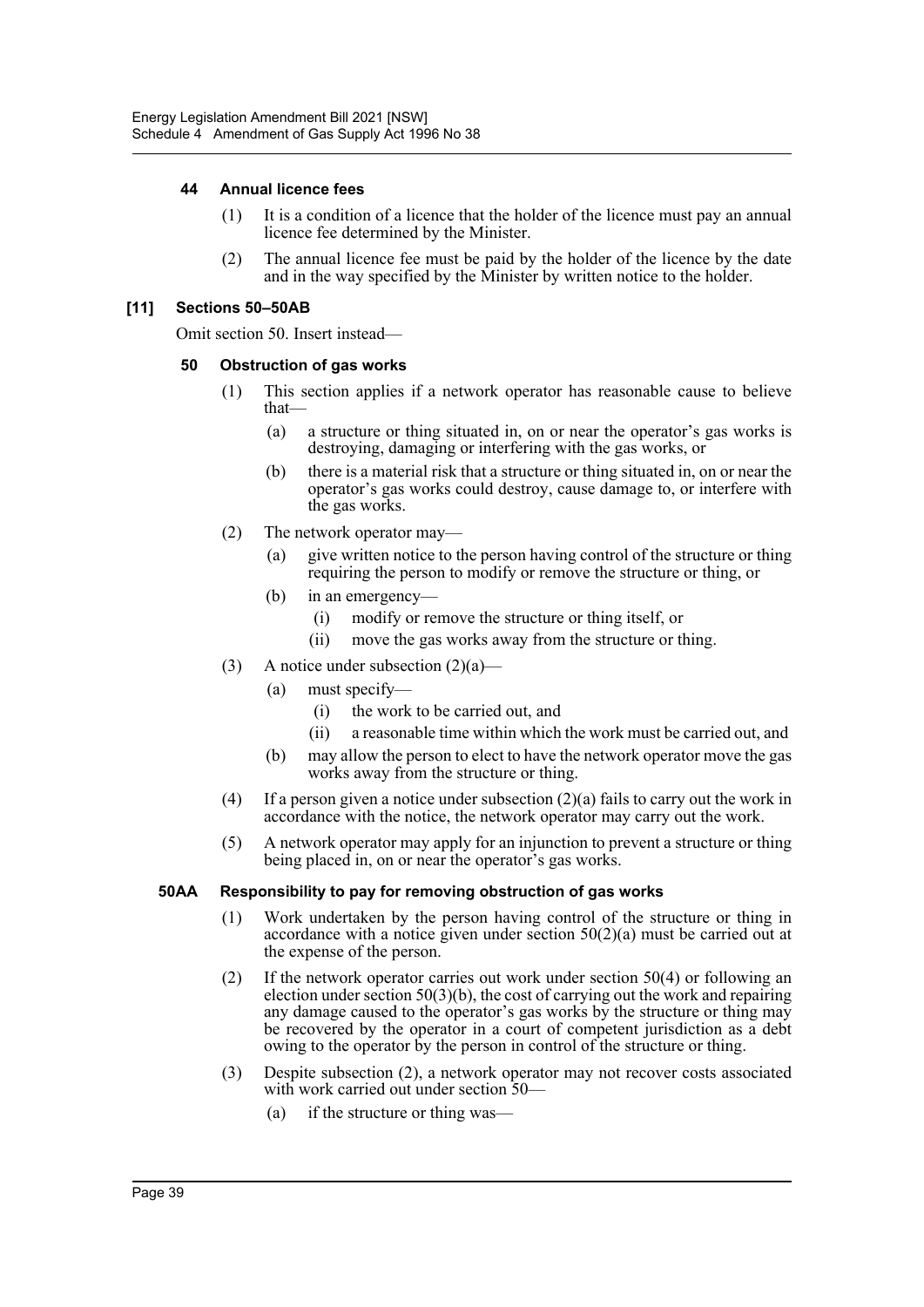- (i) lawfully placed or constructed before the installation of the gas works, or
- (ii) placed or constructed with the consent of the network operator, or
- (b) if the work was undertaken due to a material risk that a structure or thing situated in, on or near the operator's gas works could destroy, cause damage to, or interfere with those works, and the structure or thing was lawfully placed or constructed—
	- (a) after the installation of the gas works, and
	- (b) before the commencement of section  $50(1)(b)$  as inserted by the *Energy Legislation Amendment Act 2021*.

#### **50AB Responsibility to pay for repairs to gas works**

- (1) A person issued with a notice under section  $50(2)(a)$  must pay the reasonable costs incurred by the network operator to repair damage to the gas works caused by—
	- (a) the structure or thing, and
	- (b) the removal or modification of the structure or thing.
- (2) If a network operator takes action under section  $50(2)(b)$  to modify or remove a structure or thing, the person having control of the structure or thing must pay the reasonable costs incurred by the network operator to repair damage to the gas works caused by the structure or thing.
- (3) Despite subsections (1) and (2), a network operator may not recover the cost of repairing damage to the operator's gas works—
	- (a) if the structure or thing was—
		- (i) lawfully placed or constructed before the installation of the gas works, or
		- (ii) placed or constructed with the consent of the network operator, or
	- (b) if the work is undertaken due to a material risk that a structure or thing situated in, on or near the operator's gas works could destroy, cause damage to, or interfere with those works, and the structure or thing was lawfully placed or constructed—
		- (a) after the installation of the gas works, and
		- (b) before the commencement of section  $50(1)(b)$  as inserted by the *Energy Legislation Amendment Act 2021*.
- (4) The costs payable under this section may be recovered by the operator in a court of competent jurisdiction as a debt owing to the operator by the person in control of the structure or thing.

#### **[12] Sections 65, 67, 68, 69, 70 and 71**

Omit the penalty provision wherever occurring.

Insert instead—

Maximum penalty—

- (a) for a corporation—2,000 penalty units, or
- (b) for an individual—100 penalty units.

#### **[13] Section 72 Obstruction of inspectors**

Omit the penalty provision.

Insert instead—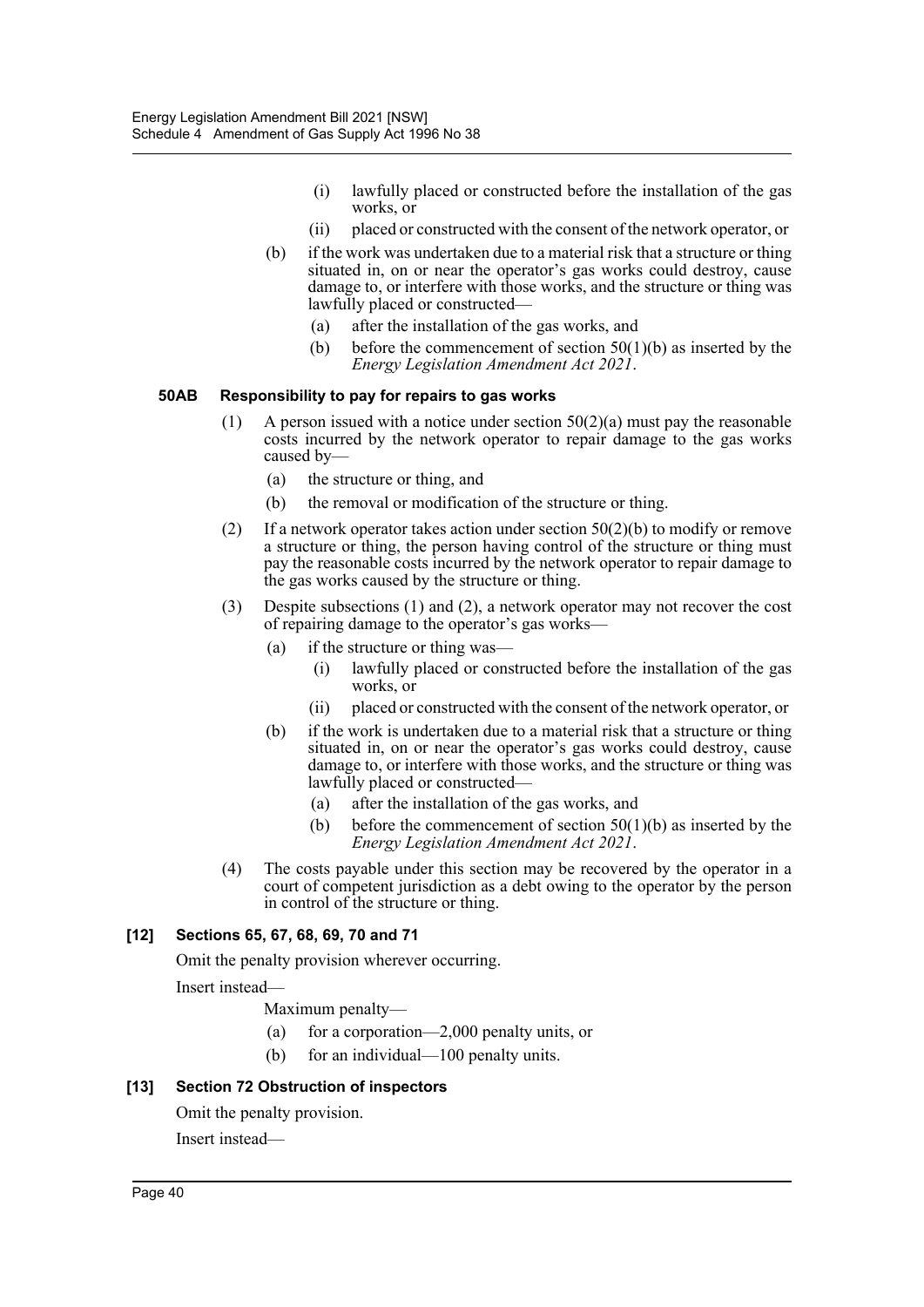Maximum penalty—

- (a) for a corporation—500 penalty units, or
- (b) for an individual—50 penalty units.

#### **[14] Section 72A**

Insert after section 72—

#### **72A Cyber security requirements**

- (1) The regulations may make provision for the following—
	- (a) the adoption and implementation by a network operator of policies and procedures for managing cyber security risks and responding to cyber security incidents,
	- (b) the external review and accreditation of a network operator's policies and procedures for managing cyber security risks and responding to cyber security incidents.
- (2) Without limiting subsection (1), the regulations may require a network operator's policies and procedures to address the following matters—
	- (a) notifying the Secretary of cyber security incidents,
	- (b) the process for auditing the network operator's implementation and compliance with the policies and procedures, including reporting the audit result to the Secretary.

#### **[15] Section 76A**

Insert after section 76—

#### **76A Cyber security directions**

- (1) The Minister may, by written order, give a direction (a *cyber security direction*) to a network operator requiring the operator to take the action the Minister considers reasonably necessary to—
	- (a) respond to the impact of a cyber security incident on the operator's information technology systems, or
	- (b) prevent a cyber security incident having an impact on the operator's information technology systems.
- (2) A copy of the Minister's written order under subsection (1) must be given to each network operator to whom the direction applies.
- (3) A cyber security direction—
	- (a) operates for the period specified in the direction, and
	- (b) may be varied or revoked by a subsequent direction under this section.
- (4) A person given a cyber security direction must comply with the direction. Maximum penalty—
	- (a) in the case of a corporation—2,000 penalty units, or
	- (b) for an individual—100 penalty units.

#### **[16] Section 83 Regulations**

Omit section 83(6). Insert instead—

(6) A regulation may create an offence punishable by a penalty not exceeding— (a) for a corporation—10,000 penalty units, or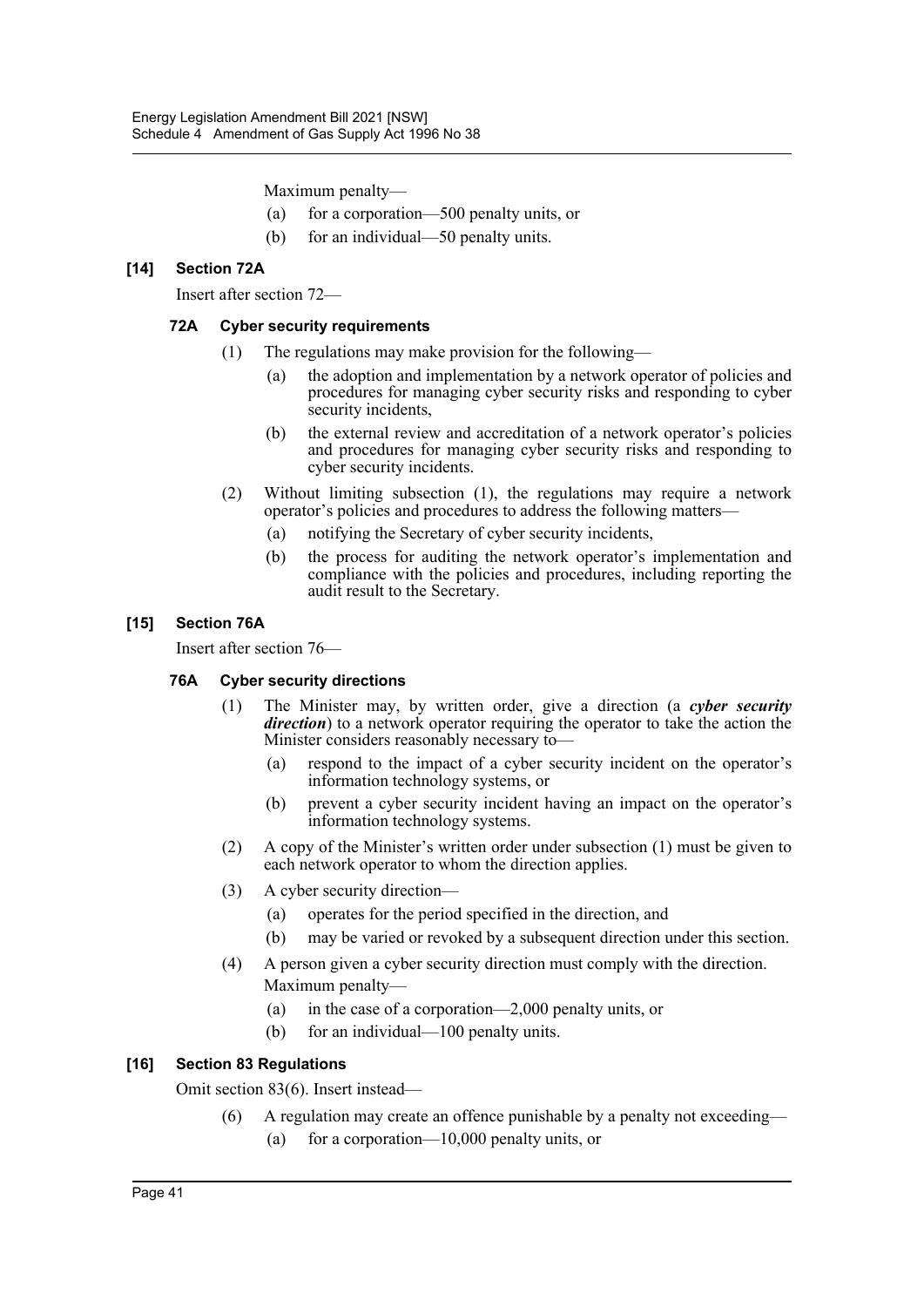(b) for an individual—5,000 penalty units.

#### **[17] Schedule 2 Savings, transitional and other provisions**

Insert at the end of the Schedule, with appropriate Part and clause numbering—

# **Part Provisions consequent on enactment of Energy Legislation Amendment Act 2021**

#### **Definition**

In this Part—

*amending Act* means the *Energy Legislation Amendment Act 2021*.

#### **Applications for authorisation or transfer of authorisation**

Section 9, as amended by the amending Act, applies to an application for an authorisation or transfer of an authorisation made, but not finally determined, before the commencement of the amendment.

#### **Applications for licence or transfer of licence**

Section 38, as amended by the amending Act, applies to an application for a licence or transfer of a licence made, but not finally determined, before the commencement of the amendment.

#### **[18] Dictionary**

Omit the definition of *natural gas*.

Insert in alphabetical order—

*cyber security incident* means acts, events or circumstances involving, or likely to involve, 1 or more of the following—

- (a) unauthorised access to computer data or a computer program,
- (b) unauthorised modification of computer data or a computer program,
- (c) unauthorised impairment of electronic communication to or from a computer,
- (d) unauthorised impairment of the availability, reliability, security or operation of a computer, computer data or a computer program.

*natural gas* means a substance prescribed by the regulations for the purposes of this definition.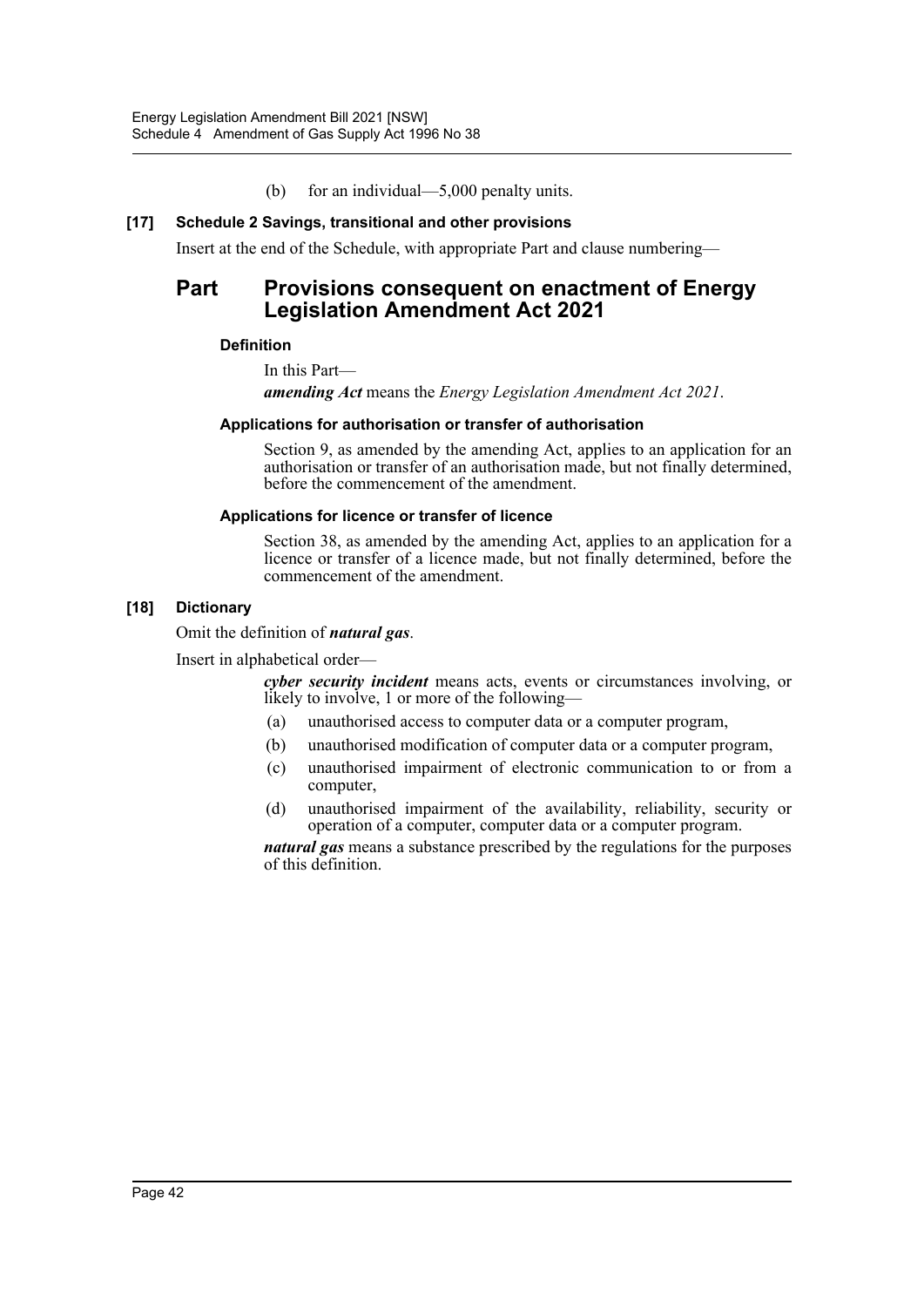# <span id="page-43-0"></span>**Schedule 5 Amendment of Pipelines Act 1967 No 90**

## **[1] Section 3 Definitions**

Insert in alphabetical order in section 3(1)—

*cyber security incident* means acts, events or circumstances involving, or likely to involve, 1 or more of the following—

- (a) unauthorised access to computer data or a computer program,
- (b) unauthorised modification of computer data or a computer program,
- (c) unauthorised impairment of electronic communication to or from a computer,
- (d) unauthorised impairment of the availability, reliability, security or operation of a computer, computer data or a computer program.

#### **[2] Section 5A Minister may require certain pipelines to be licensed**

Omit section 5A(3). Insert instead—

- (3) An order under subsection (2) takes effect on—
	- (i) the date specified in the order, or
	- (ii) if the order does not specify a date—the date the order is published in the Gazette.

## **[3] Sections 5B(3), 48(2) and 49(2)**

Omit the penalty provision wherever occurring.

Insert instead—

Maximum penalty—

- (a) for a corporation—2,000 penalty units, or
- (b) for an individual—400 penalty units.

#### **[4] Sections 11, 26 and 27**

Omit the penalty provision wherever occurring.

Insert instead—

Maximum penalty—

- (a) for a corporation—2,000 penalty units, or
- (b) for an individual—400 penalty units.

#### **[5] Section 15 Conditions of licence**

Omit section 15(1). Insert instead—

- (1) A licence is subject to the following conditions—
	- (a) the conditions imposed by this Act and the regulations,
	- (b) conditions, not inconsistent with conditions imposed under paragraph (a), imposed on the licence by the Minister.

#### **[6] Sections 16–16B**

Insert after section 15—

#### **16 Cyber security requirements**

(1) The regulations may make provision for the following—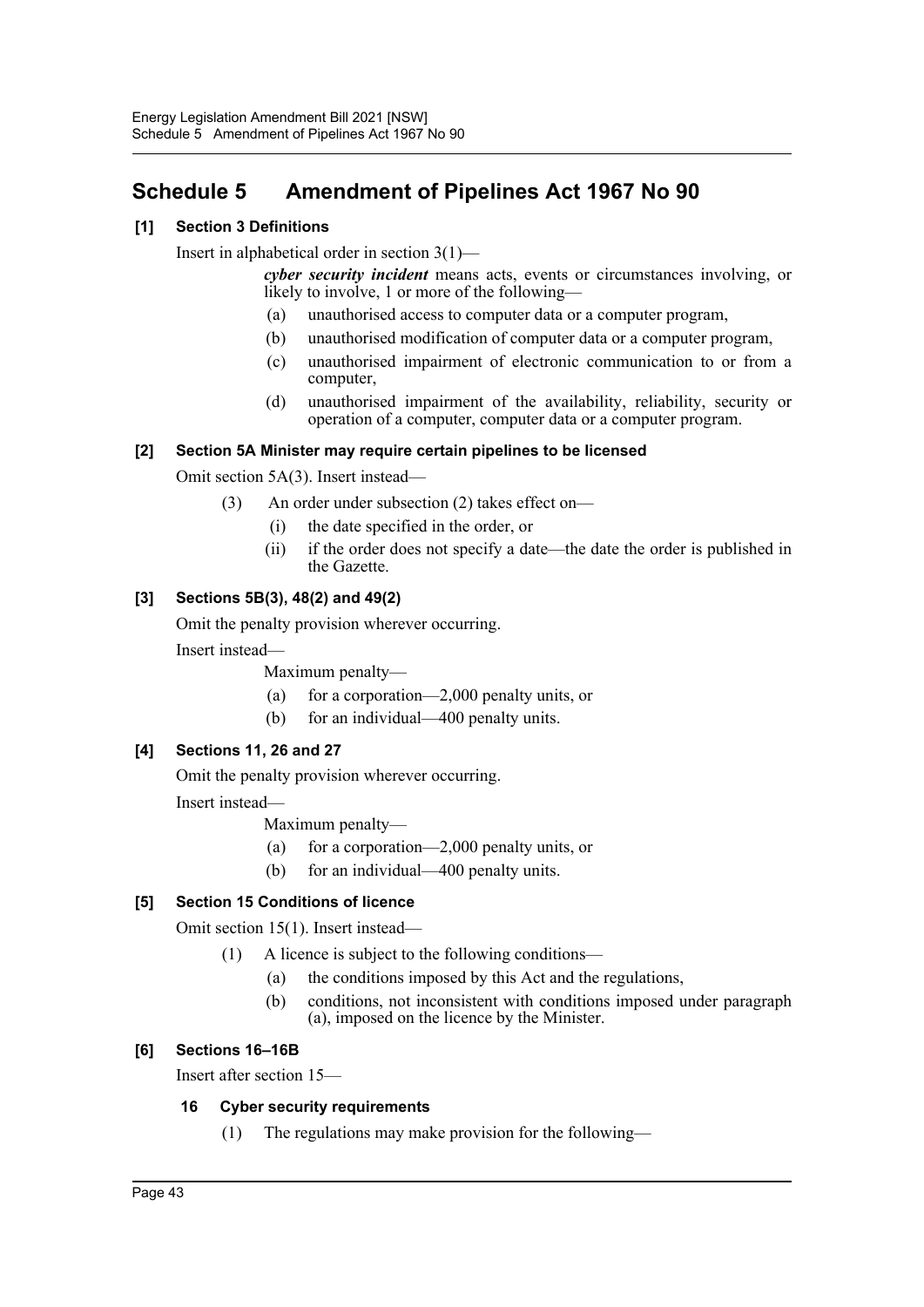- (a) the adoption and implementation by a licensee of policies and procedures for managing cyber security risks and responding to cyber security incidents,
- (b) the external review and accreditation of a licensee's policies and procedures for managing cyber security risks and responding to cyber security incidents.
- (2) Without limiting subsection (1), the regulations may require a licensee's policies and procedures to address the following matters—
	- (a) notifying the Secretary of cyber security incidents,
	- (b) the process for auditing the licensee's implementation and compliance with the policies and procedures, including reporting the audit result to the Secretary.

#### **16A Cyber security directions**

- (1) The Minister may, by written order, give a direction (a *cyber security direction*) to a licensee requiring the licensee to take action the Minister considers reasonably necessary to—
	- (a) respond to the impact of a cyber security incident on the licensee's information technology systems, or
	- (b) prevent a cyber security incident having an impact on the licensee's information technology systems.
- (2) A cyber security direction—
	- (a) has effect for the period specified in the direction, and
	- (b) may be varied or revoked by a subsequent direction under this section.
- (3) A person given a cyber security direction must comply with the direction. Maximum penalty—
	- (a) for a corporation—2,000 penalty units, or
	- (b) for an individual—100 penalty units.

#### **16B Licence conditions—cyber security**

It is a condition of a licence that the licensee must—

- (a) adopt and implement policies and procedures that comply with the regulations made under section 16, and
- (b) comply with a cyber security direction given under section 16A.

#### **[7] Section 20 Plan to be lodged with Registrar-General**

Omit "and in the instrument specify the charges and expenses incurred by the Registrar-General in relation to the registration of the plan and the recording of the instruments" from section 20(2)(b).

### **[8] Section 21A Extinguishment of easements etc after variation of licence area**

Omit "10 penalty units" from the penalty provision in section 21A(3).

Insert instead "20 penalty units".

#### **[9] Section 23 Directions as to the conveyance of substances**

Omit the penalty provision from section 23(6). Insert instead— Maximum penalty—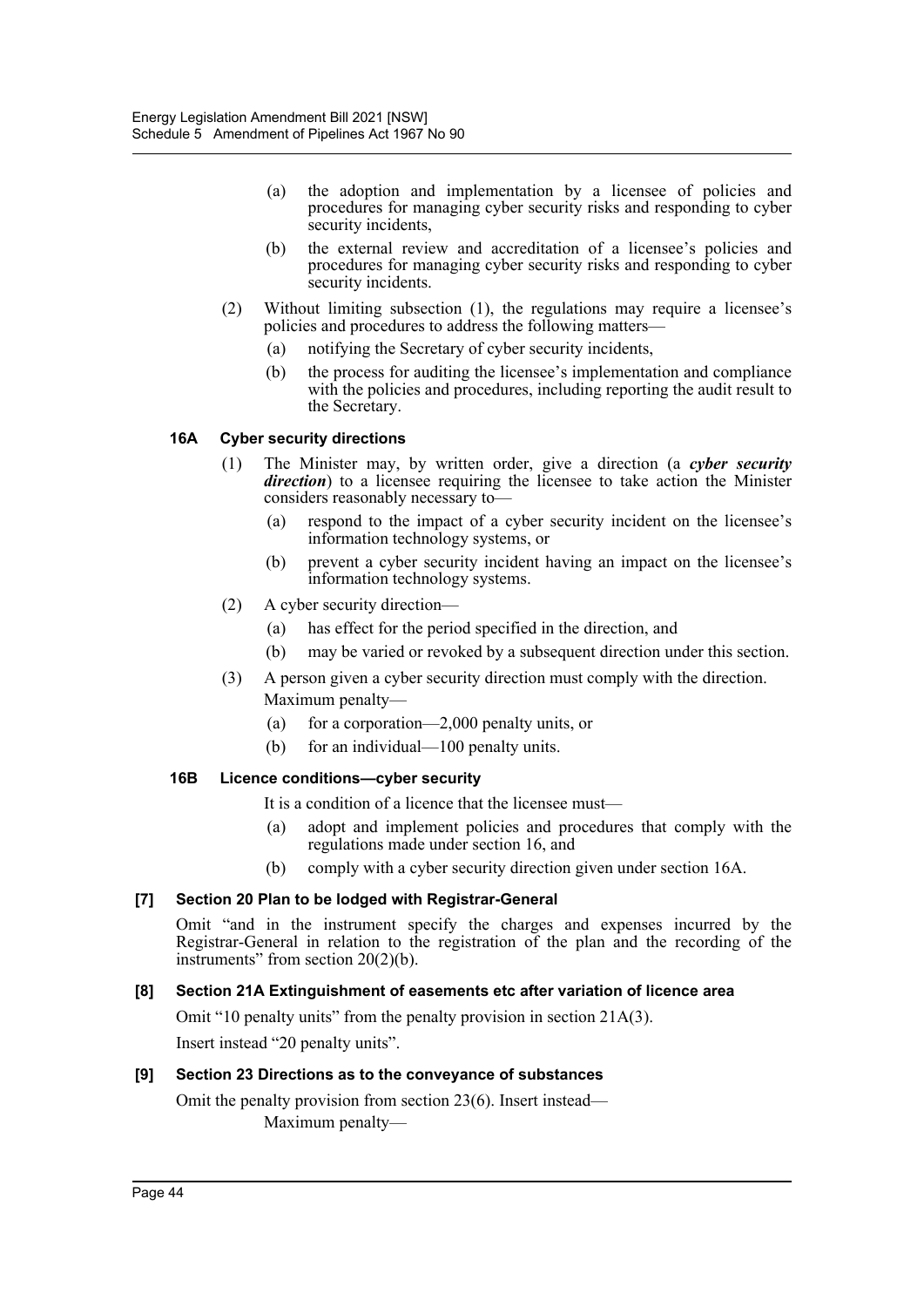- (a) for a corporation—1,000 penalty units, or
- (b) for an individual—200 penalty units.

# **[10] Section 24 Ceasing to operate pipeline**

Omit the penalty provision from section 24(1). Insert instead—

- Maximum penalty—
- (a) for a corporation—1,000 penalty units, or
- (b) for an individual—200 penalty units.

## **[11] Sections 28(3) and 35(4)**

Omit "40 penalty units" wherever occurring. Insert instead "\$250,000".

## **[12] Section 31B Evidence at inquiry**

Omit the penalty provision wherever occurring in section 31B(3) and (4). Insert instead—

Maximum penalty—

- (a) for a corporation—2,000 penalty units, or
- (b) for an individual—400 penalty units.

## **[13] Section 37 Licence fees**

Omit section 37(1). Insert instead—

(1) It is a condition of a licence that the licensee must pay an annual licence fee determined by the Minister.

## **[14] Section 46 True consideration to be shown**

Omit the penalty provision. Insert instead—

Maximum penalty—

- (a) for a corporation—2,000 penalty units, or
- (b) for an individual—400 penalty units.

#### **[15] Section 59 Inspectors**

Omit "2 penalty units" from section 59(3). Insert instead "10 penalty units".

#### **[16] Section 60A Stop notices**

Omit the penalty provision. Insert instead—

Maximum penalty—

- (a) for a corporation—150 penalty units, or
- (b) for an individual—30 penalty units.

# **[17] Section 68 Prosecution of offences**

Omit section 68(1) and (2). Insert instead—

- (1) This section applies to the following offences under this Act—
	- (a) an offence punishable by a maximum fine of—
		- (i) for a corporation—more than 100 penalty units, or
		- (ii) for an individual—more than 50 penalty units,
	- (b) an offence punishable by a fine for each day on which the offence continues.